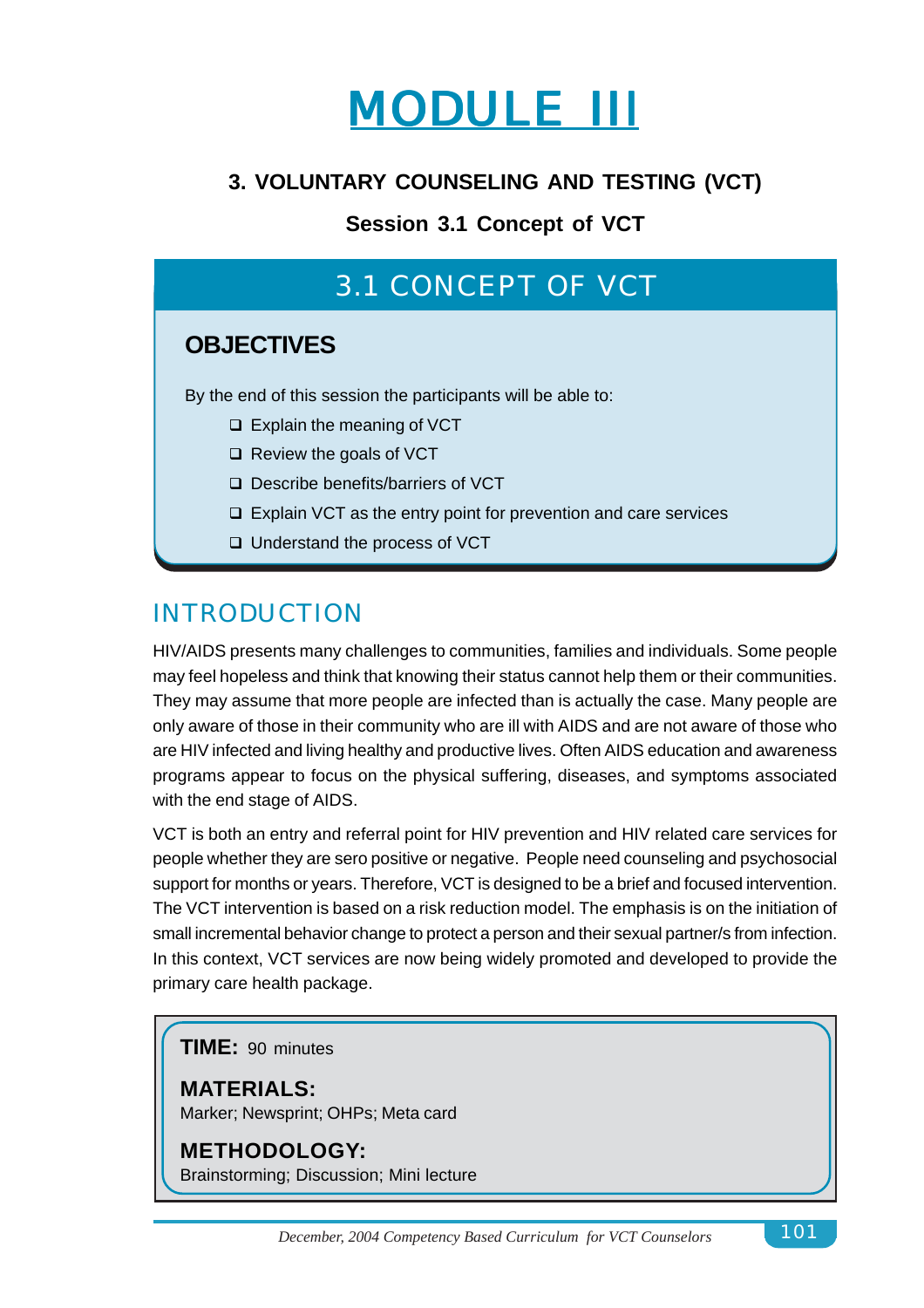# **CONTENTS**

- $\triangleright$  Definition of VCT
- $\triangleright$  Review the goals of VCT
- $\triangleright$  Benefits and barriers about VCT
- $\triangleright$  VCT as the entry point for HIV prevention and care services
- $\triangleright$  The VCT process

### **PROCEDURES**

- 1 Ask the participants what they know about the meaning of VCT. Record all the responses in the flip chart. Discuss the participants responses. Introduce the topic of VCT by the facilitator. Show the **M III: Session 3.1 OHP # 1a-1b** on meaning of VCT and explain the meaning.
- 2 Distribute meta card. Ask the participants to write one benefit and barrier of VCT. Collect all the cards and hang on the board. Open the floor for discussion. Summarize the session and show your **M III: Session 3.1 OHP # 2a** to **2d** on benefits and barriers of VCT.
- 3 Conduct a facilitative discussion on VCT as the entry point for HIV prevention and care services. Display **M III: Session 3.1 OHP # 3** and elaborate on the chart.
- 4. Ask the participants to share the knowledge about the process of VCT. Record their answers and clarify correct and incorrect responses. Put **M III: Session 3.1 OHP # 4** and elaborate the VCT process in detail. Give an opportunity to the participants for question and answer. Ask questions to the participants for their understanding and learning.
- 5 Summarize the session.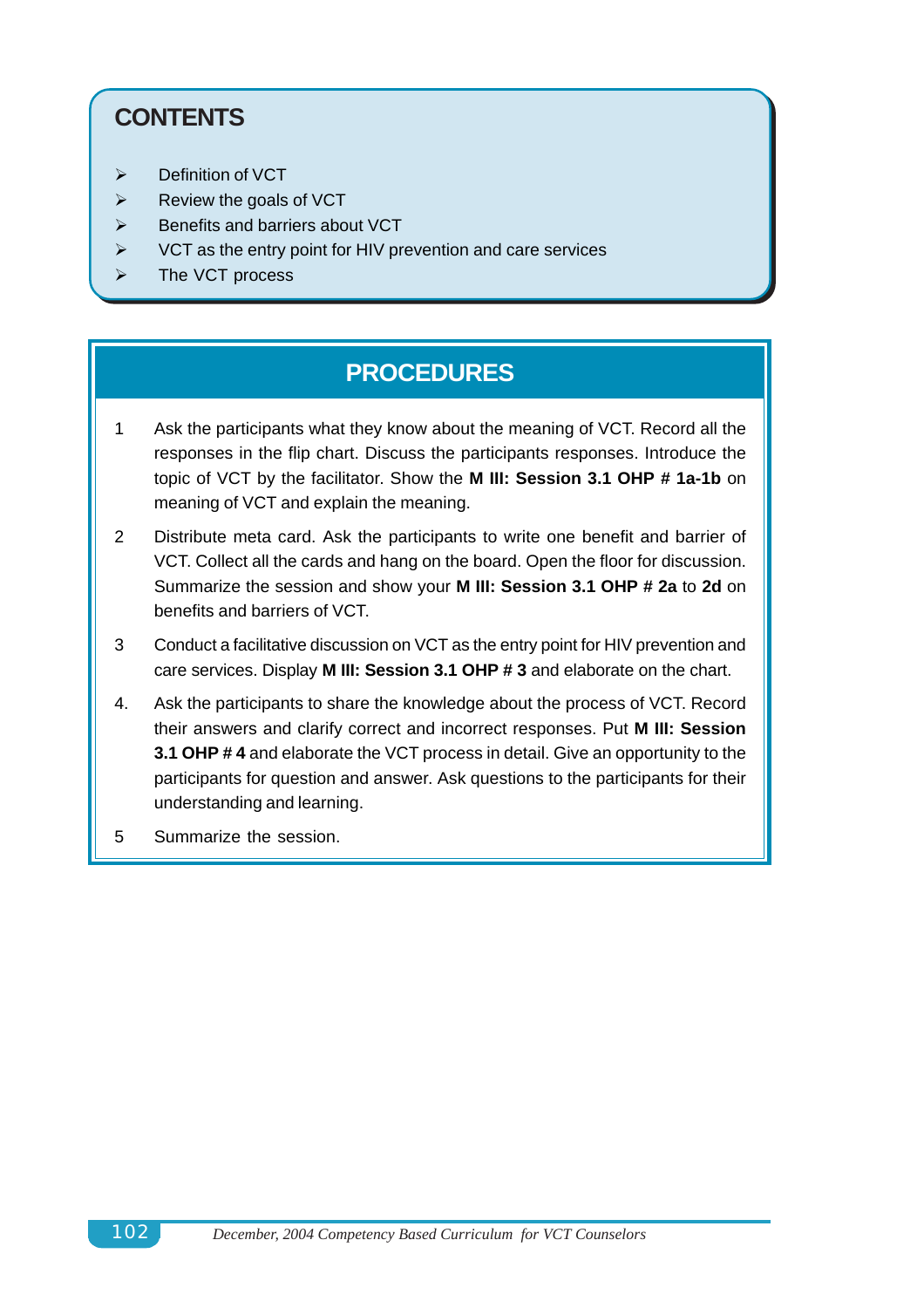### **Definition of Voluntary Counseling and Testing**

Voluntary counseling and testing (VCT) is an HIV prevention intervention, which gives the client an opportunity to confidentially explore his or her HIV risks and to learn his or her HIV test result.

Through VCT, clients learn their HIV status. Most people who access VCT find they are not infected with HIV! Clients who go through VCT become ambassadors for HIV prevention. They reduce their risk and encourage partners, family members and friends to access VCT*.*

#### **M III: Session 3.1 OHP # 1b**

### **HIV Counseling Definition**

An interaction in which the counselor offers another person the time, attention and respect necessary to explore, discover, clarify ways of living more resourcefully.

Counseling is an issue-centered and goal-oriented interaction. Counseling is DIALOGUING and helping to provide options for decision-making and BEHAVIOR CHANGE. Good counseling helps another person to be AUTONOMOUS, meaning able to explore options, make decisions, and take responsibility for his or her own actions.

#### **M III: Session 3.1 OHP # 2a**

### **Benefits of VCT to the Individual**

- Empowers the uninfected person to protect himself or herself from becoming infected with HIV
- Assists infected persons to protect others and to live positively
- Offers the opportunity for treatment of HIV and infections associated with HIV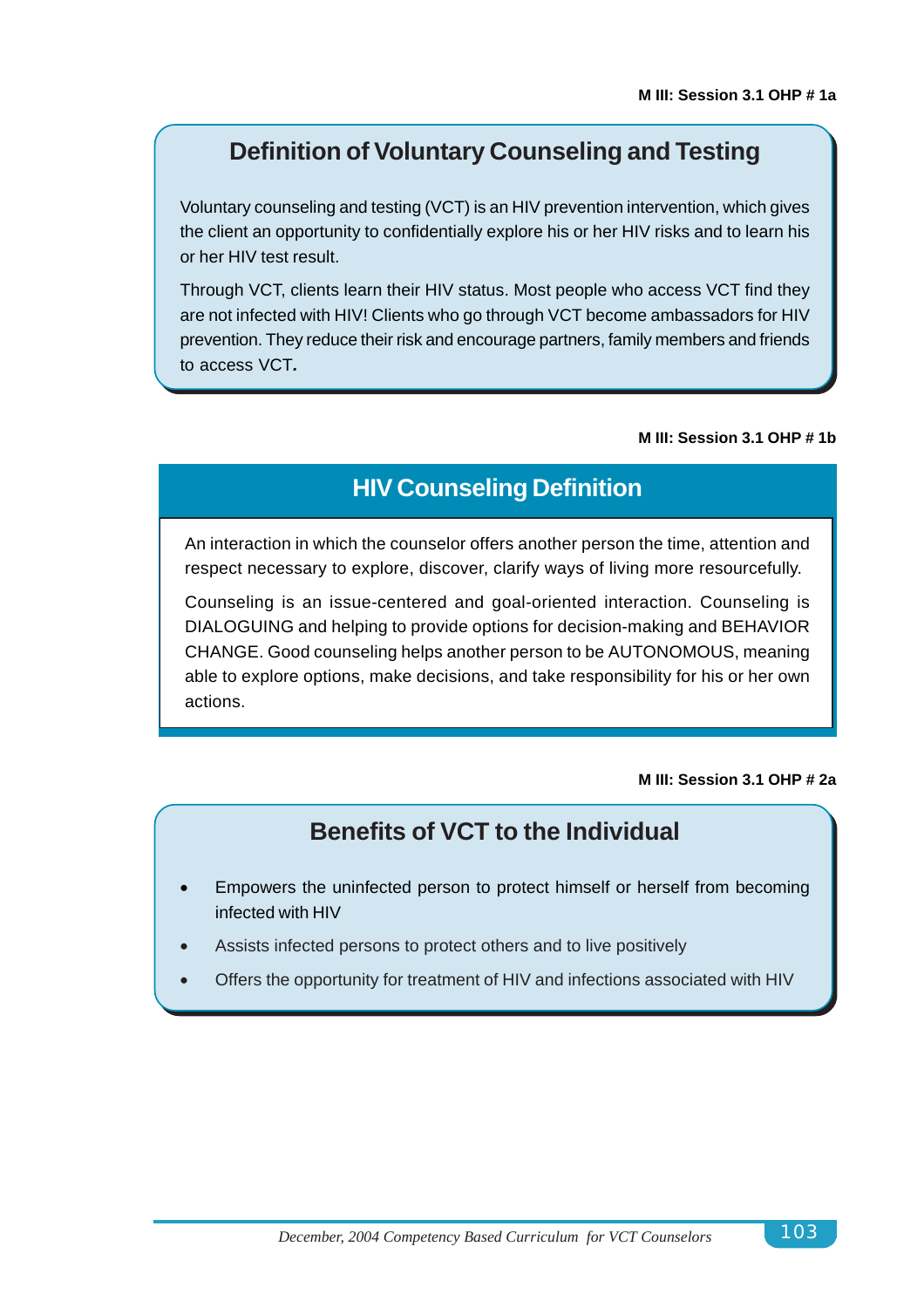## **Benefits of VCT to the Couple and Family**

- Supports safer relationships enhances faithfulness
- Encourages family planning and treatment to help prevent mother-to-child HIV transmission

Allows the couple/family to plan for the future

#### **M III: Session 3.1 OHP # 2c**

## **Benefits of VCT to the Community**

- Generates optimism as large numbers of persons test HIV negative
- Impacts community norms (testing, risk reduction, discussion of status, condom use)
- Reduces stigma as more persons "go public" about having HIV
- Serves as a catalyst for the implementation of care and support services
- Reduces transmission and changes the tide of the epidemic

#### **M III: Session 3.1 OHP # 2d**

## **Barriers to VCT**

- Fear
- No cure or treatment
- **Stigma**
- No need: I'm faithful
- Partner with a negative HIV result
- Gender inequalities
- Lack of perceived benefit
- Lack of access to care and support services
- Lack of money to pay for testing and counseling.
- Other costs transportation and time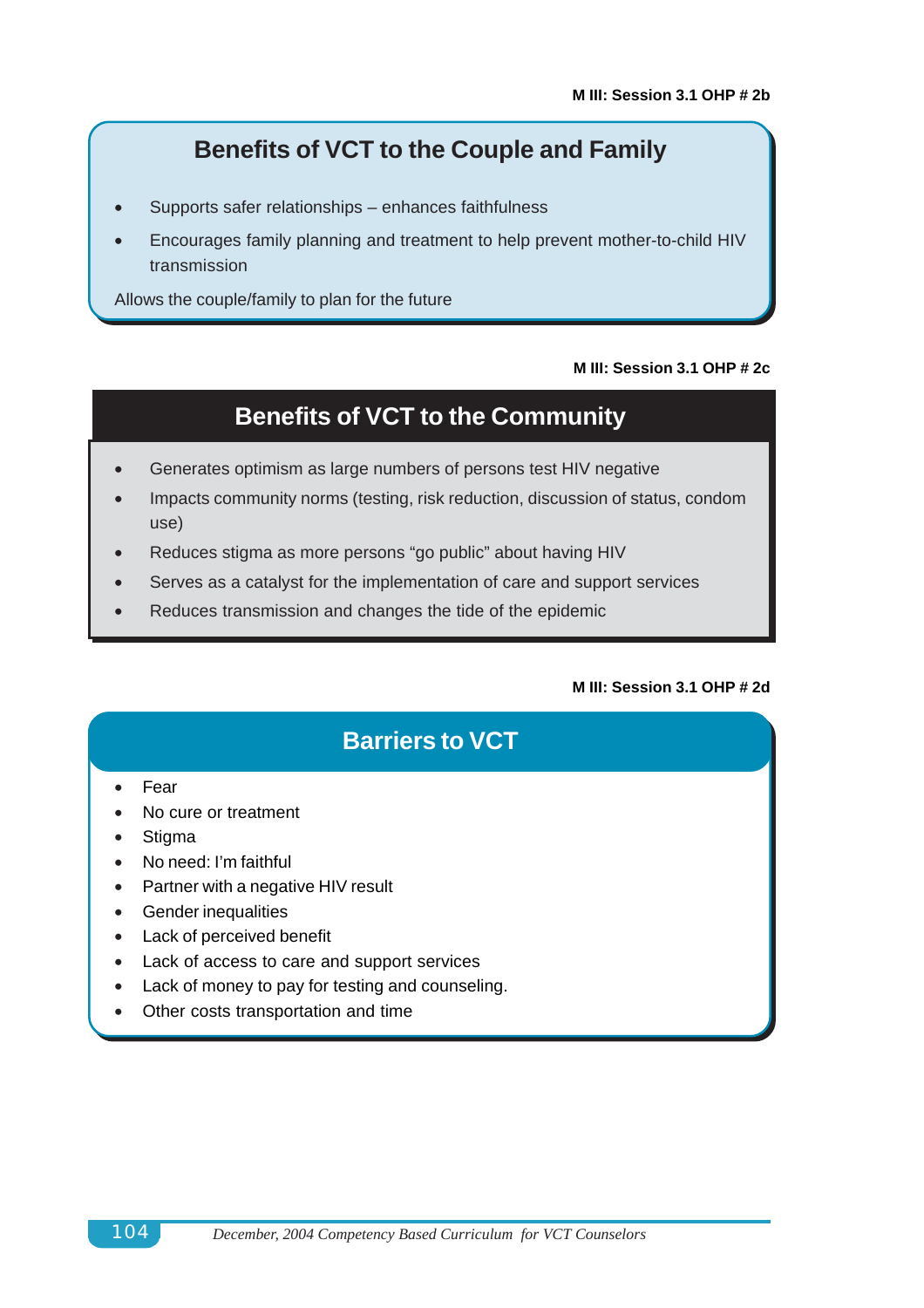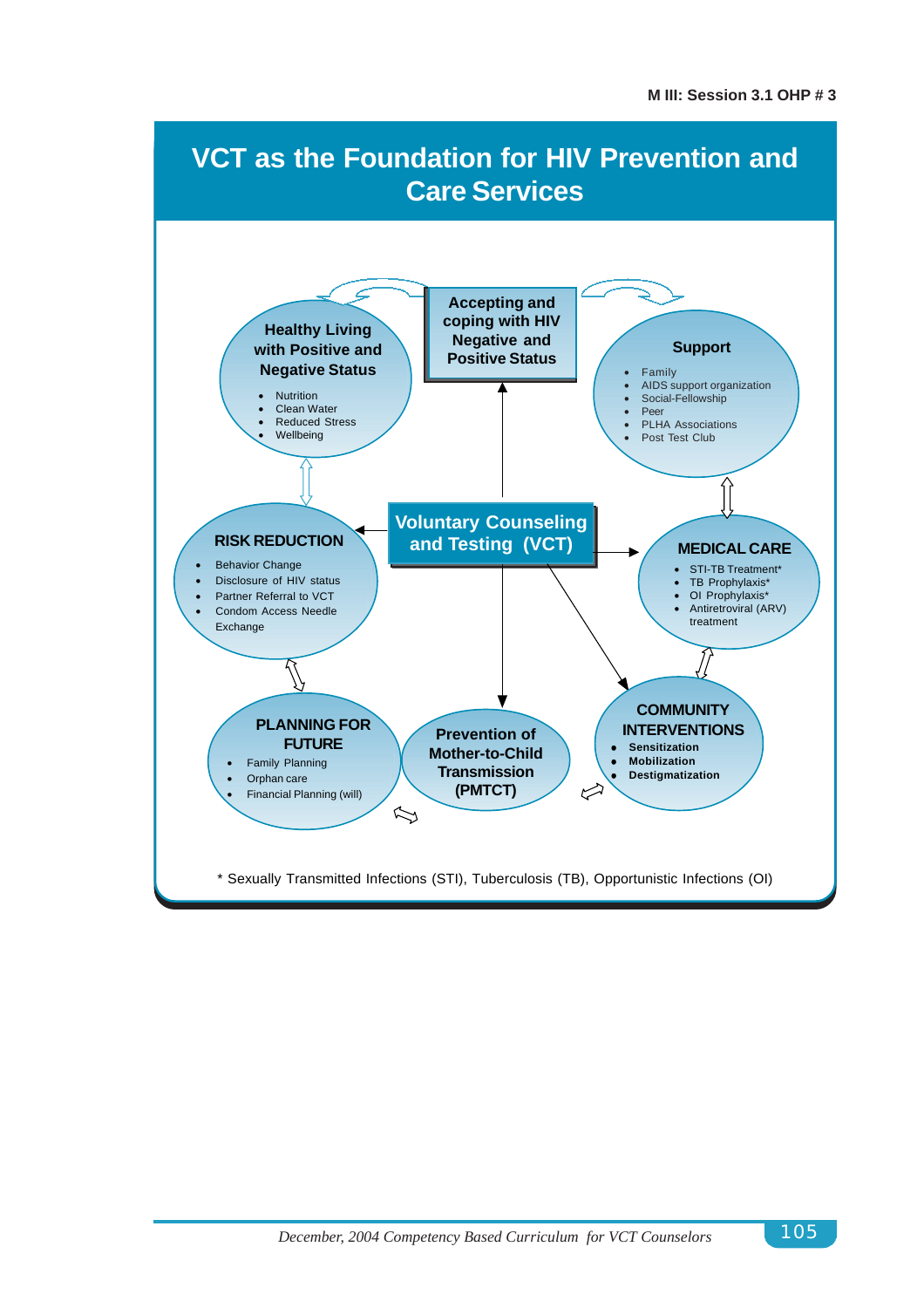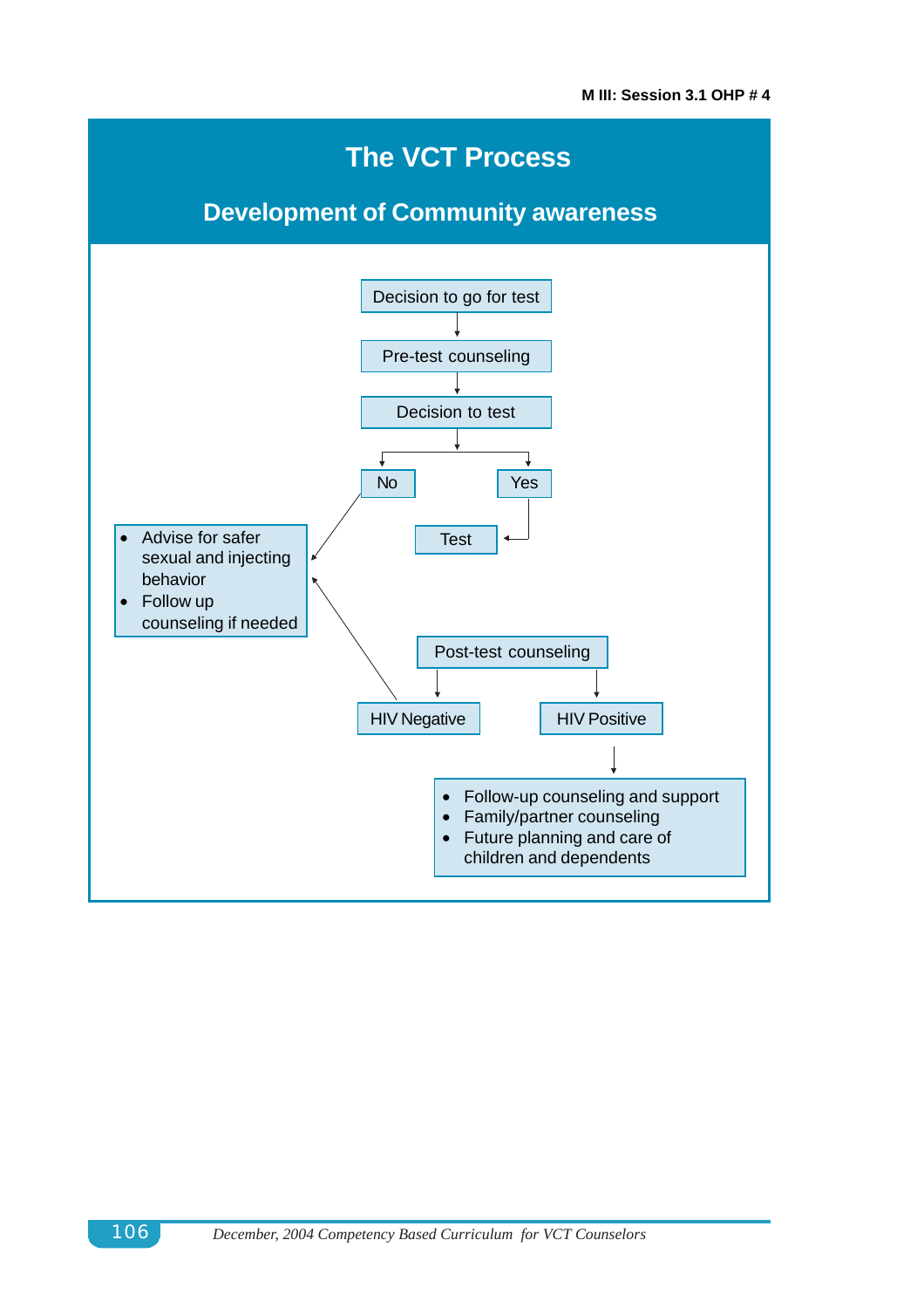### **Session 3.2 Overview of National VCT Guidelines and VCT Service in Nepal**

# 3.2 OVERVIEW OF NATIONAL VCT GUIDELINES AND VCT SERVICE IN NEPAL

### **OBJECTIVES**

By the end of the session, participants will be able to:

- □ Describe the aim of national VCT guidelines and VCT service in Nepal
- □ Describe the key contents of VCT quidelines
- $\Box$  Explain the existing model of VCT services in Nepal

## INTRODUCTION

Many people in Nepal do not know whether they are infected or not. Learning one's serostatus assisted with counseling can be powerful prevention and strategy. Preventions of HIV and AIDS is a priority of His Majesty's Government of Nepal. Considering this issue, Nepal's National HIV and AIDS strategy 2002 emphasizes the need to establish voluntary counseling and testing centers in the public and private sectors. The Ministry of Health, NCASC developed National Guidelines for Voluntary HIV and AIDS Counseling and Testing to meet the above mentioned objectives.

The Guideline document is based on the current best international practice and has been adapted to suit the local Nepalese context. The Guideline will be reviewed and updated in the context of any future change in the national or legal policies regarding HIV and AIDS in Nepal.

**TIME:** 75 minutes

### **MATERIALS:**

Newsprint; Markers; OHPs; National Guidelines for Voluntary HIV and AIDS Counseling and Testing (2003)

### **METHODOLOGY:**

Lecture; Discussion; Brainstorming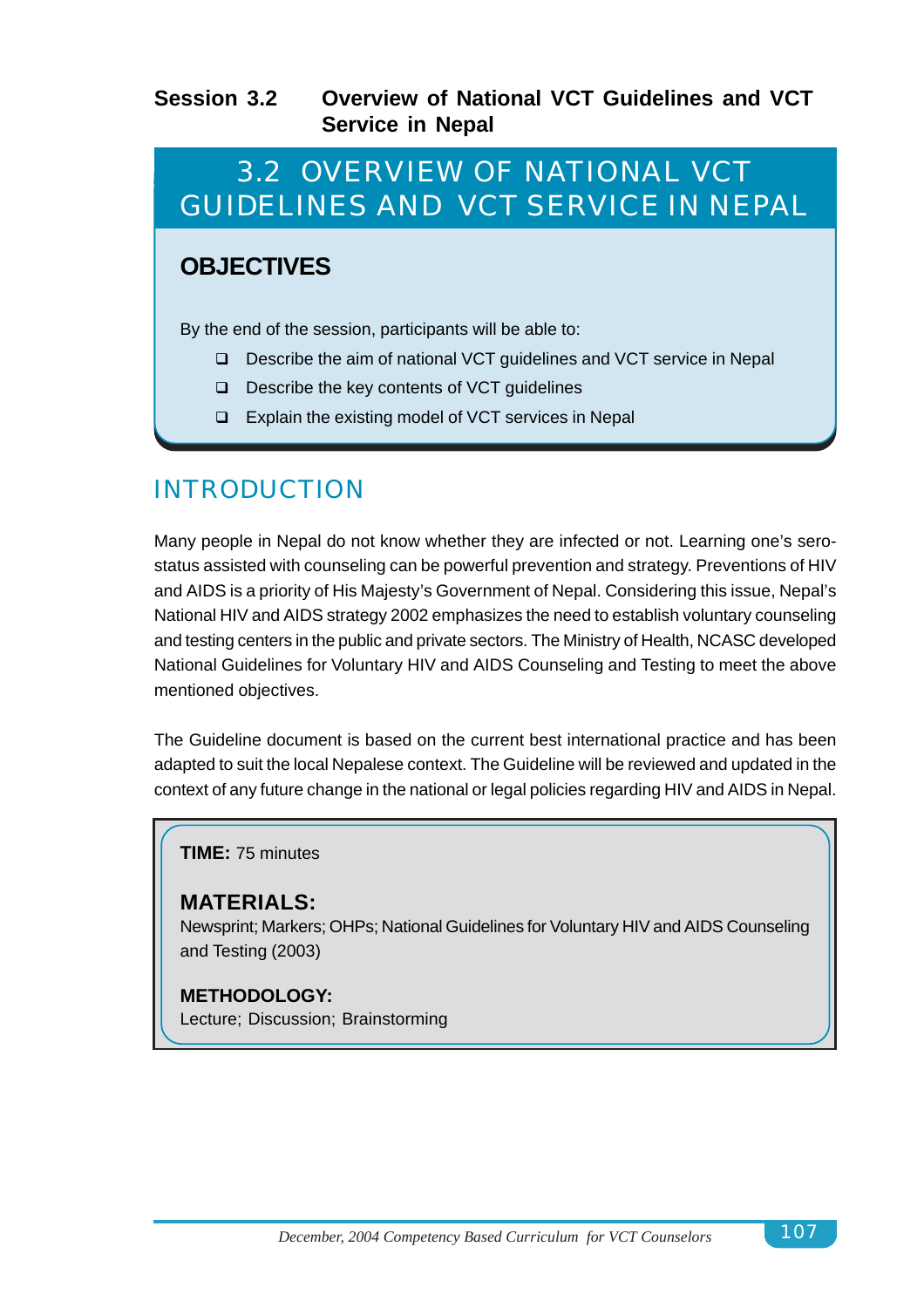## **CONTENTS**

- $\triangleright$  Aim of VCT guidelines and VCT services
- $\triangleright$  Key contents of VCT guidelines
- $\triangleright$  VCT service setting
- $\triangleright$  Monitoring tools
- $\triangleright$  Monitoring and Evaluation

### **PROCEDURES**

- 1. Brainstorm with the participants about importance and aim of national VCT guidelines and VCT service in Nepal. List down the importance and aim of national VCT guidelines. Summarize the output and explain the goals of national VCT guidelines with the help of **M III: Session 3.2 OHP # 1.**
- 2. Outline the key contents of VCT guidelines showing **M III: Session 3.2 OHP # 2.**
- 3 Facilitator should cover the following topics and explain to the participants:
	- Guidelines for Pre-test and Post-test Counseling
	- Guidelines for HIV Testing
	- Guidelines for Referral
	- Standards for Implementation of Services
	- Notification of positive cases to the National Center for AIDS and STD Control, Kathmandu and to the Director, Regional Health Services
- 4. Encourage the participants to ask the questions and evaluate the session by asking some relevant questions.
- 5. Summarize the session.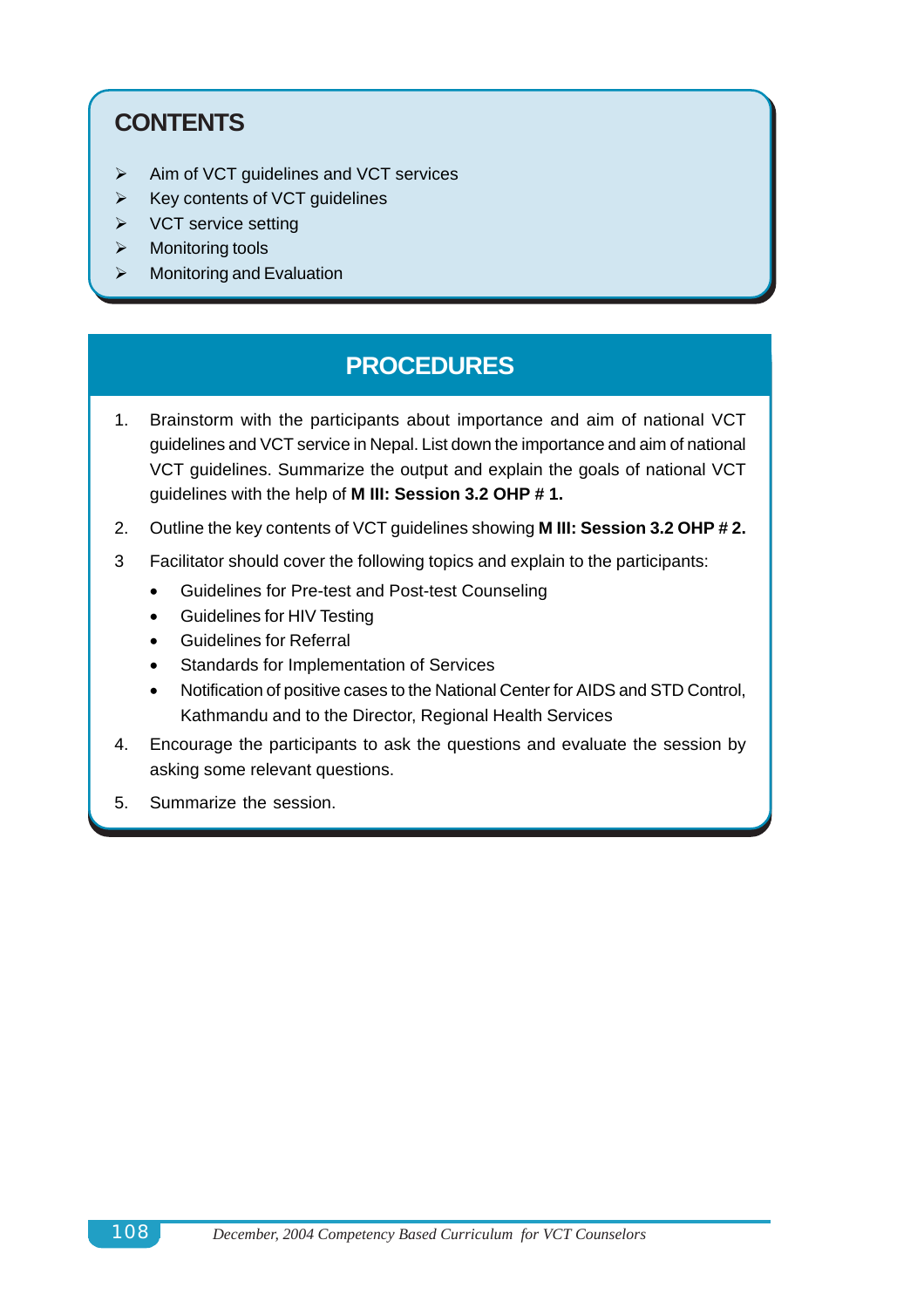### **Aims of the Guidelines**

- To strengthen and support the expansion and extension of HIV VCT services in the public and private sectors
- To make quality HIV testing services more accessible and available to HIV infected persons, persons at increased risk of infection and the population as a whole
- To emphasize the need to provide information regarding the result of the HIV test to all clients
- To encourage/enforce the availability of anonymous as well as confidential HIV testing and counseling
- To ensure that HIV testing is informed, voluntary and consent is recorded
- To ensure the use of a prevention counseling approach aimed at personal risk reduction for HIV infected persons, persons at increased risk of infections and the population as a whole

#### **M III: SESSION 3.2 OHP # 2**

## **Key Contents of VCT Guidelines**

- Importance and aims of national VCT guidelines
- Principles for Effective Voluntary HIV/AIDS Counseling and Testing
- Guidelines for Pre-test and Post-test Counseling
- Guidelines for HIV Testing
- Guidelines for Referral
- Standards for Implementation of Services
- Notification of positive cases to the National Center for AIDS and STD Control, Kathmandu and to the Director, Regional Health Services
- Monitoring and Evaluation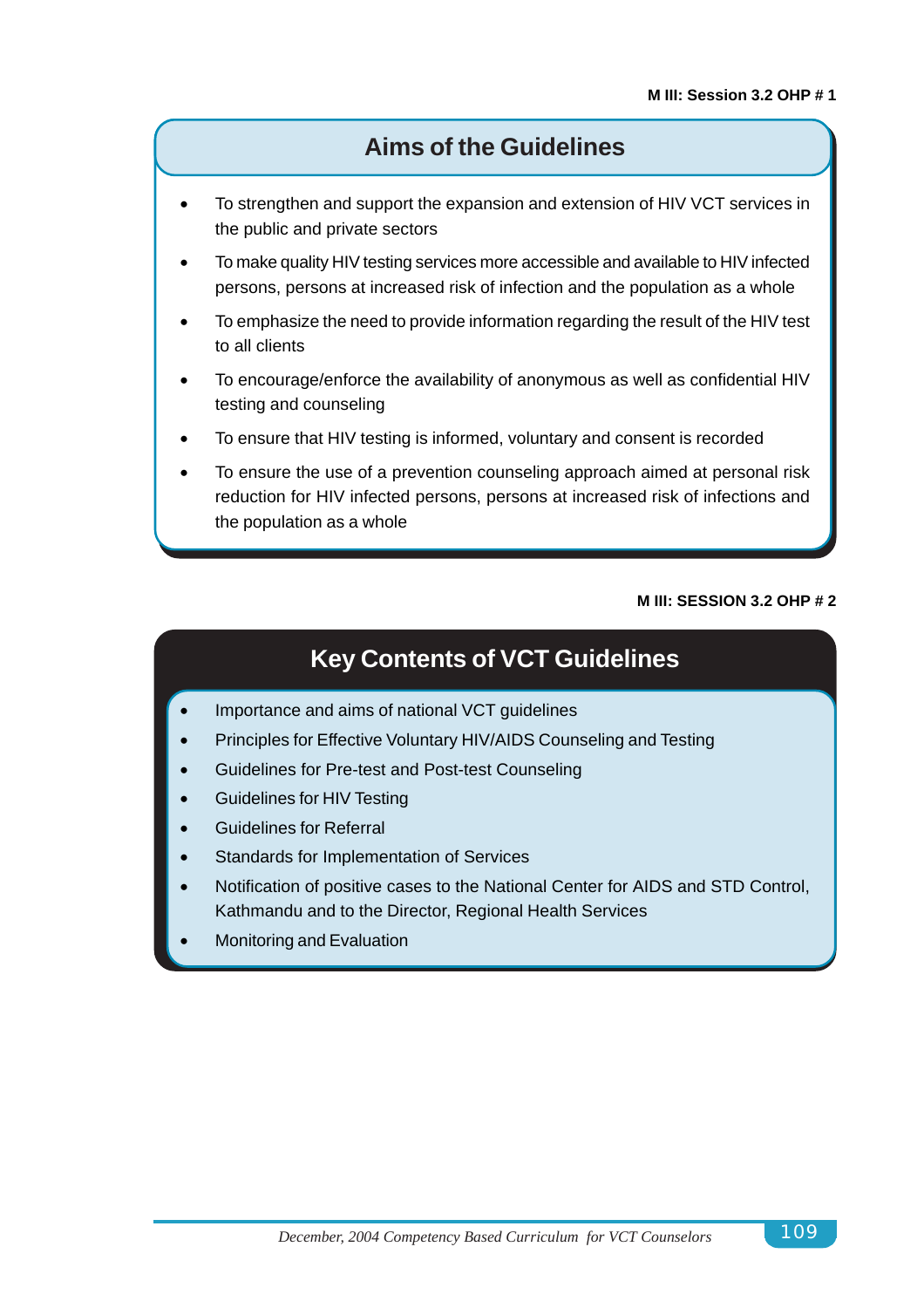### **Session 3.3 Pre-Test Counseling**

# 3.3 PRE-TEST COUNSELING

### **OBJECTIVES:**

By the end of this session, the participants will be able to:

- $\Box$  Explain the meaning and concept of pre-test counseling
- $\Box$  Discuss the aims of pre-test counseling
- $\Box$  Discuss the principles of pre-test counseling
- $\Box$  Explain the process of pre-test counseling by using components of VCT protocol
- $\Box$  Assess an individual's coping strategies and psychosocial support system
- $\Box$  Apply knowledge of basic counseling micro skills to the context of HIV pre test counseling

## INTRODUCTION

A client who comes for an HIV test will often be anxious and nervous. It is therefore important that the counselor reduces the client's stress and anxiety by establishing a relationship of trust and explaining clearly what the client can expect from the visit. The counselor focuses on confidentiality and provides the information about the counseling time. At this stage, the counselor creates a conducive environment for the client to express their feelings and emotions. Therefore, in this session, the counselor needs to show genuine concern and empathetic responses towards the client. The counselor should exhibit professional behavior while conducting pre-test counseling, such as a respectful, helping and caring attitude, explaining the counselor's role clearly, addressing issues of confidentiality and explaining the anonymity of the testing process. If the client is clear about the expectations and the process, the counselor might reduce the client's anxiety and increase the client's ability to make an informed decision about taking the test. In other words, in pre-test counseling the counselor establishes the collaborative nature of the session and the commitment of the counselor to supportively address the client's HIV concerns and to explore risk reduction issues.

#### **TIME:** 360 minutes

**MATERIALS:** Markers; Newsprints; OHPs; Video camera

#### **METHODOLOGY:** Mini lecture; Discussion; Role-play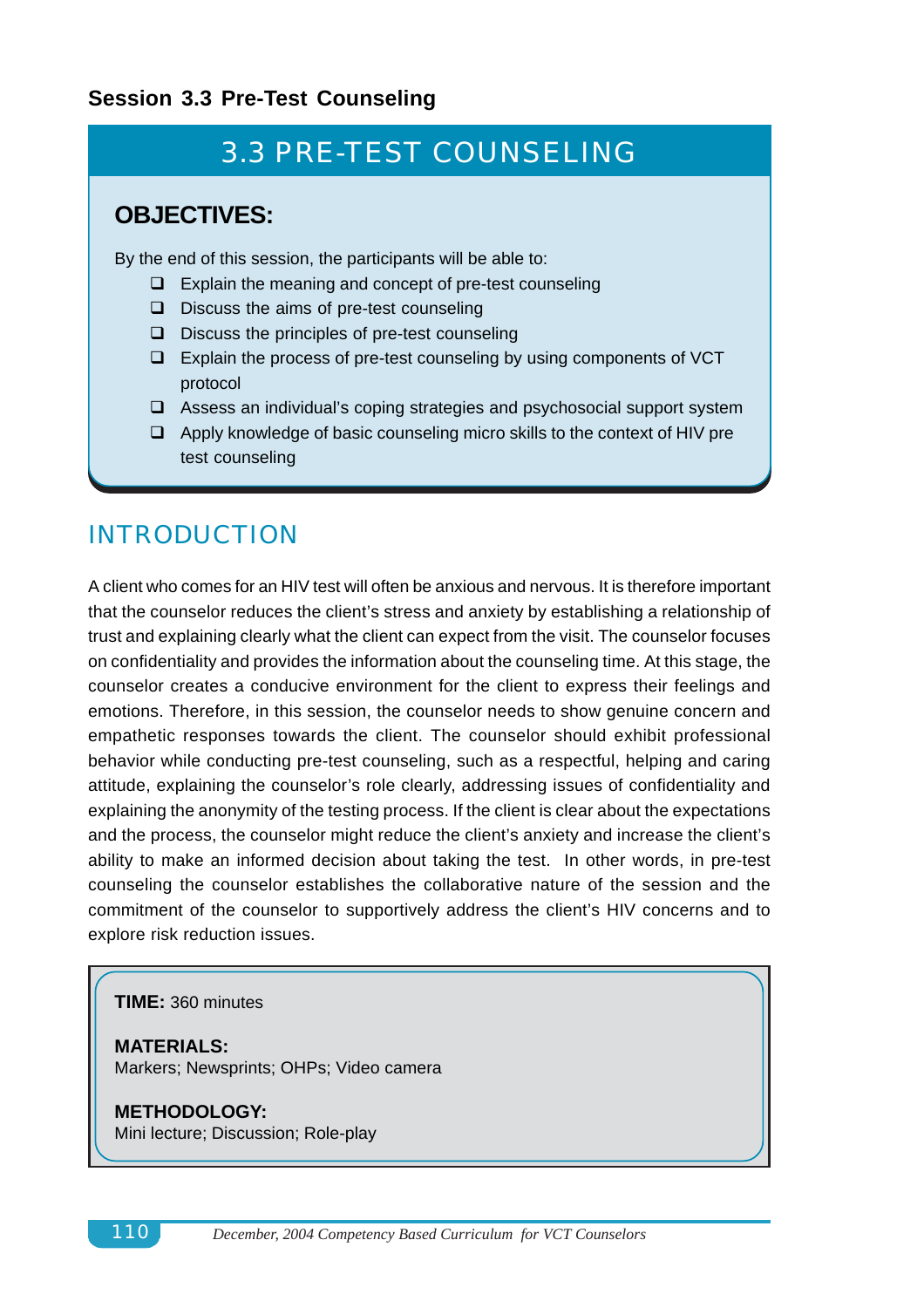## **CONTENTS**

- > Meaning of Pre-Test Counseling
- $\triangleright$  Aims of Pre-Test Counseling
- $\triangleright$  Principles of Pre-Test counseling
- > Process of Pre-Test Counseling
- $\triangleright$  Introduction and orientation of the session

## **PROCEDURES**

- 1. Ask the participants what they know about the meaning of pre-test counseling. Note down all the points given by the participants in the newsprint and explain the meaning of pre-test counseling. Analyze the responses and display the **M III: Session 3.3 OHP # 1.**
- 2. With the help of **M III: Session 3.3 OHP # 2** explain the aims of pretest counseling.
- 3. Explain the principles of pre-test counseling with the help of **M III: Session 3.3 OHP # 3.**
- 4. Show the **M III: Session 3.3 OHP # 4** on the process of pre-test counseling and explain it. Ask the participants whether they have understood the chart properly or not. Allow the participants to ask questions about process of pre-test counseling and make them learn properly.
- 5. Explain **M III: Session 3.3 OHP # 5a and 5b** on how to conduct introduction and orientation of the session with the help of cue cards.
- 6. Show **M III: Session 3.3 OHP # 4** again. Ask if they have any confusions and queries.
- 7. Explain how to assess individual's coping strategies and psychosocial support system
- 8. Refer Module I session 2.4 on micro counseling skill. Apply knowledge of basic counseling micro skills to the context of HIV pre-test counseling.
- 9. Assess the learning and summarize the session.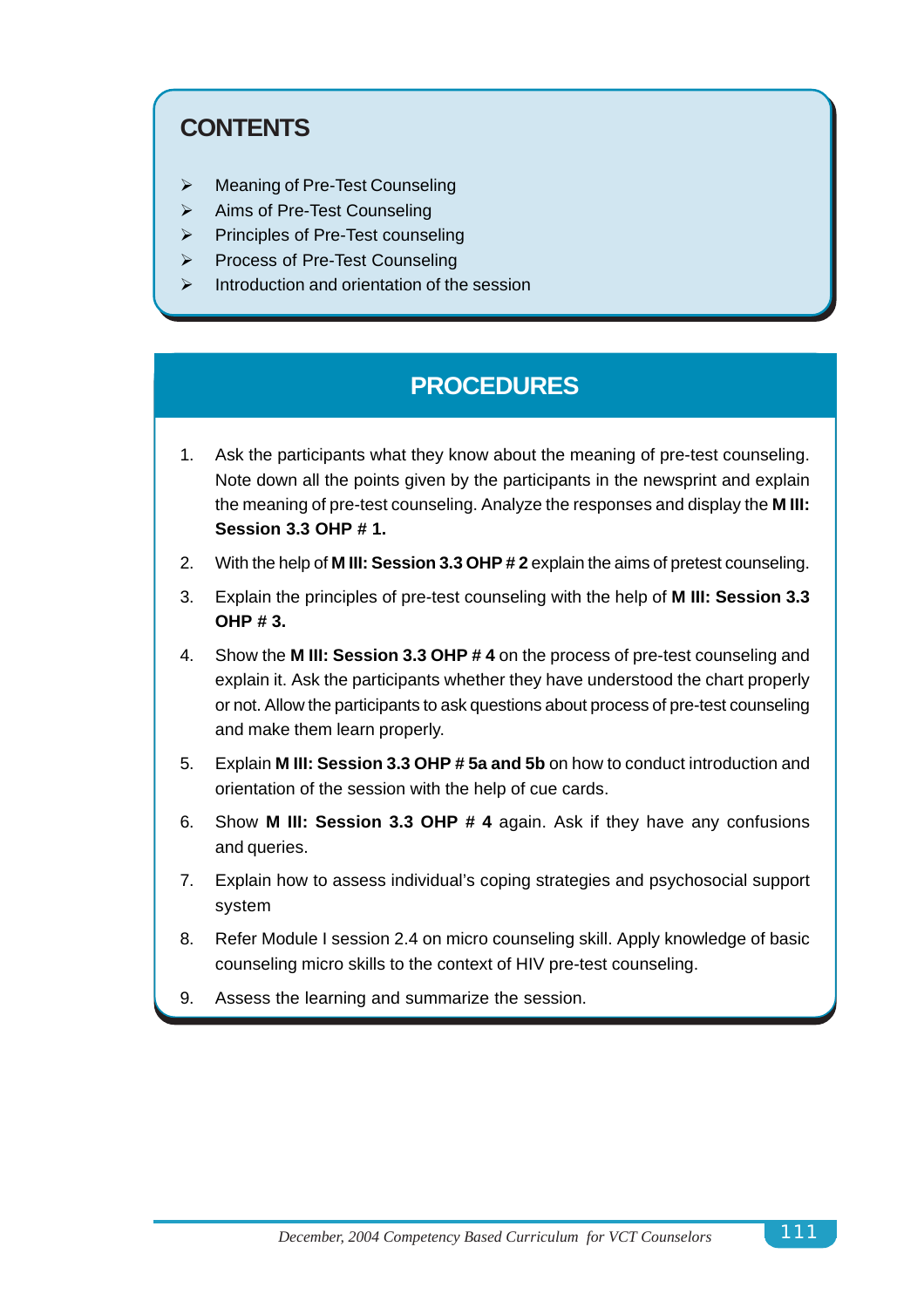### **Meaning of Pre-Test Counseling**

HIV pre-test counseling helps to prepare the client for the HIV test, explains the implications of knowing that one is or is not infected with HIV, and facilitates discussion about ways to cope with knowing one's HIV status. It also involves discussions of sexuality, relationships, possible sex and drug related risk behaviors, and serves to assess the client to prevent infection. It also serves to correct needs and misinformation from the subject of AIDS.

#### **M III: Session 3.3 OHP # 2**

### **AIMS**

- 1. To ensure that any decision to take the test is fully informed and voluntary
- 2. To prepare the client for any type of result, whether negative or positive or indeterminate
- 3. To provide client risk reduction information and strategies irrespective of whether testing proceeds
- 4. To provide an entry point to treatment and care

#### **M III: Session 3.3 OHP # 3**

### **PRINCIPLES OF VCT COUNSELING**

The following elements are essential for every pre- and post-test counseling encounter:

- Each individual should be provided with information that allows him/her to decide for himself/ herself whether to be tested (informed decision with informed consent).
- The HIV testing procedure should be organized to maximize confidentiality.
- HIV antibody testing should be linked with information and recommendations regarding HIV prevention, care, and support.
- Adequate pre- and post-test counseling should be provided to all individuals seeking a test.
- Disclosing HIV status should be discussed with all clients. If a client is found to be HIV-positive, he or she should be encouraged to disclose the result to sex partner(s). The need for additional and appropriate referrals should be addressed where possible.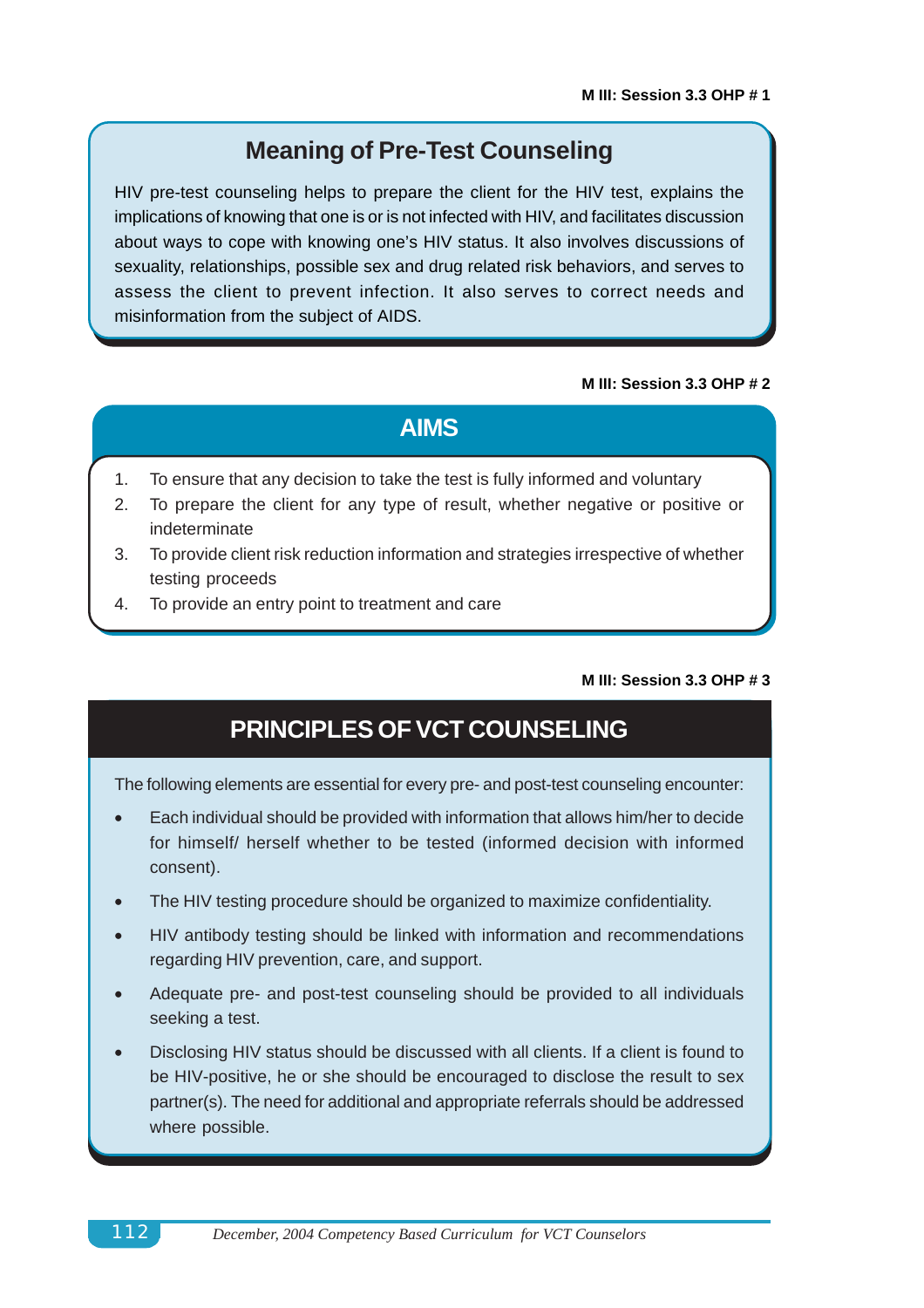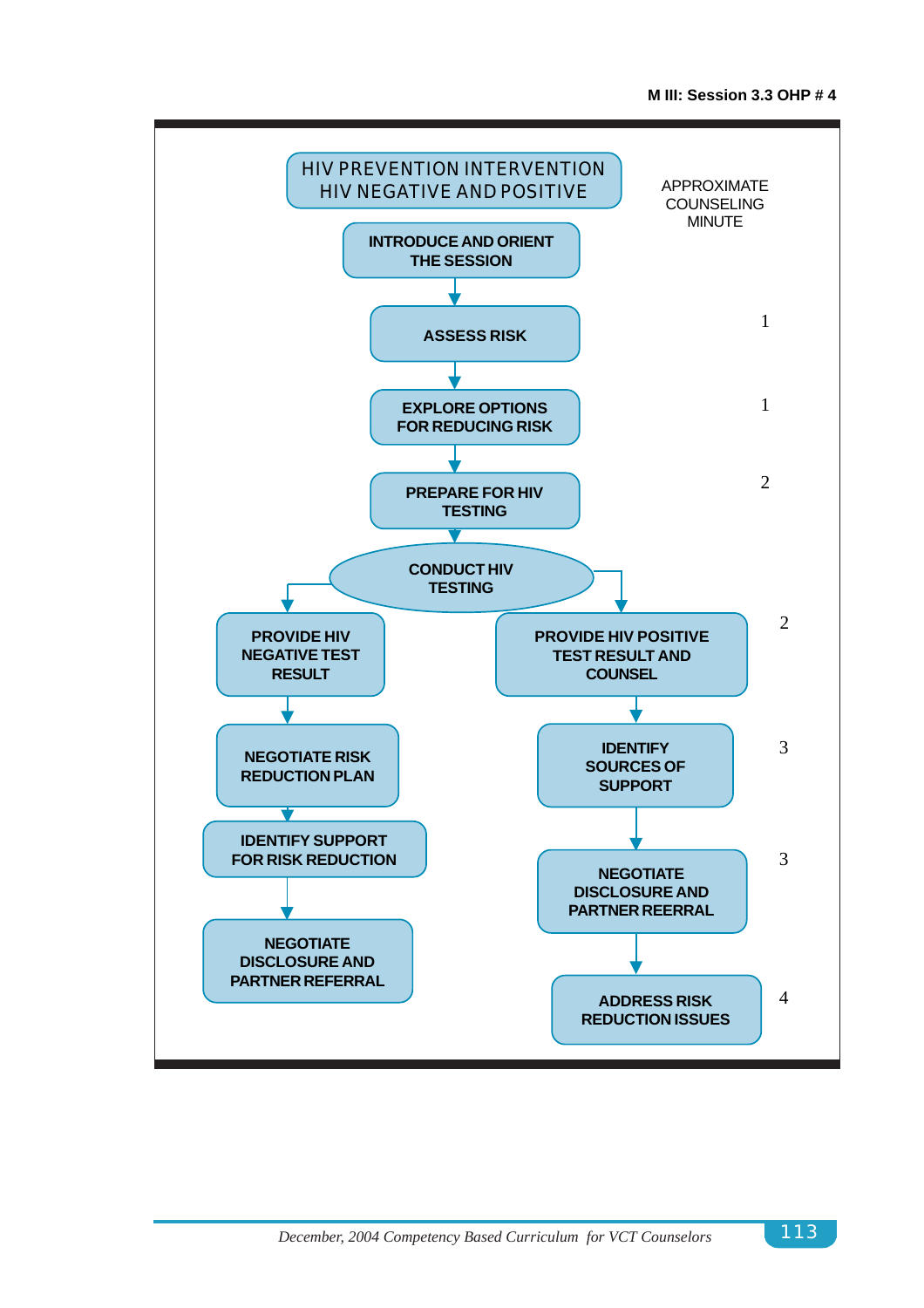## **Component 1: Introduction and Orientation to the Session**

### **Objectives**

- Reach an agreement with the client on the objectives of the session
- Orient the client to the VCT procedures for the counseling session
- Reduce client anxiety and emphasize that the focus of the session is a discussion of the client's HIV risks
- Help the client identify and understand his or her personal risks
- Identify the client's risk patterns, circumstances, and triggers that lead to risky behaviors

#### **M III: Session 3.3 OHP # 5b**

## **Component 1: Introductions and Orientation to the Session**

### **Time: 2 – 4 minutes Protocol**

- Introduce self to client.
- Describe your role as counselor.
- Explain confidentiality.
- Review the rapid test process and meaning of results.
	- If negative, not infected as of 12 weeks earlier
	- If positive, infected with HIV
	- Accurate, same day test results
- Outline content of session.
	- Explore HIV/STD risks
	- Address options for risk reduction
	- Discuss testing and meaning of results
	- Provide test and results
	- Develop risk- reduction strategy and identify sources of support
- Review "map" of client stops/activities during this counseling and testing visit.
- Address immediate questions and concerns.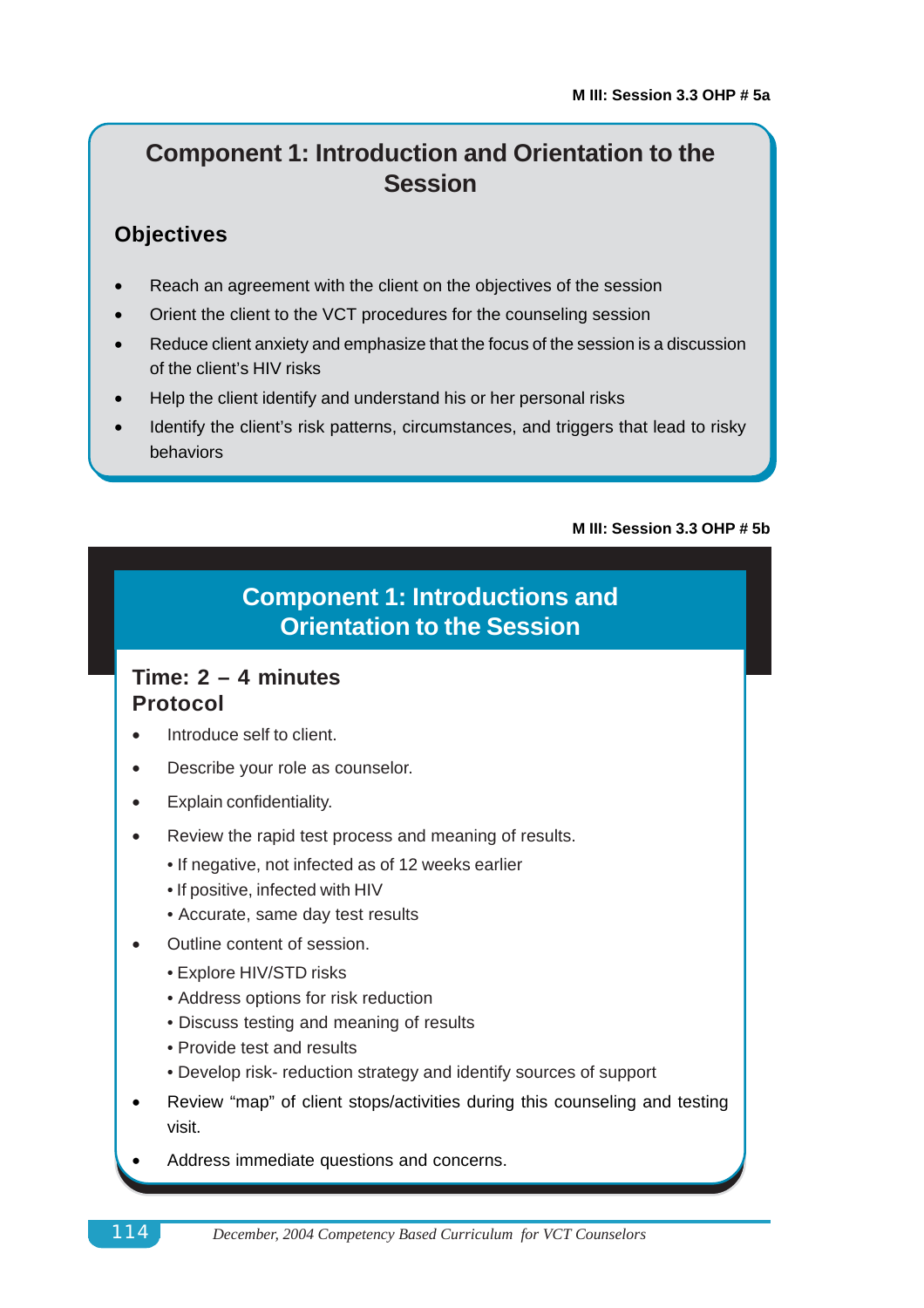### **Session 3.3.1 Risk Assessment**

# 3.3.1 RISK ASSESSMENT

### **OBJECTIVES**

By the end of the session, participants will be able to:

- $\Box$  Describe the concept and purpose of risk assessment
- $\Box$  Identify the client's risk patterns, circumstances, and triggers that lead to risk behaviors
- $\Box$  Explain key components of risk-assessment protocol and develop skills to use cue cards.

## INTRODUCTION

After the initial stage of exploration clients are expected to have increased their accurate knowledge about HIV and AIDS. The next stage is to accurately assess their risk for HIV. To assist the client's risk, the counselor should go through current and past client's sexual behavior, alcohol, drug-taking history, blood transfusion, non-sterilized invasive instruments etc. Based on the above information client risk behavior can be assessed.

### **TIME: 120 minutes**

**MATERIALS:** Newsprint; Markers; Condom samples; Penile model

**METHODOLOGY:** Group discussion; Role-play; Exercise; Mini lecture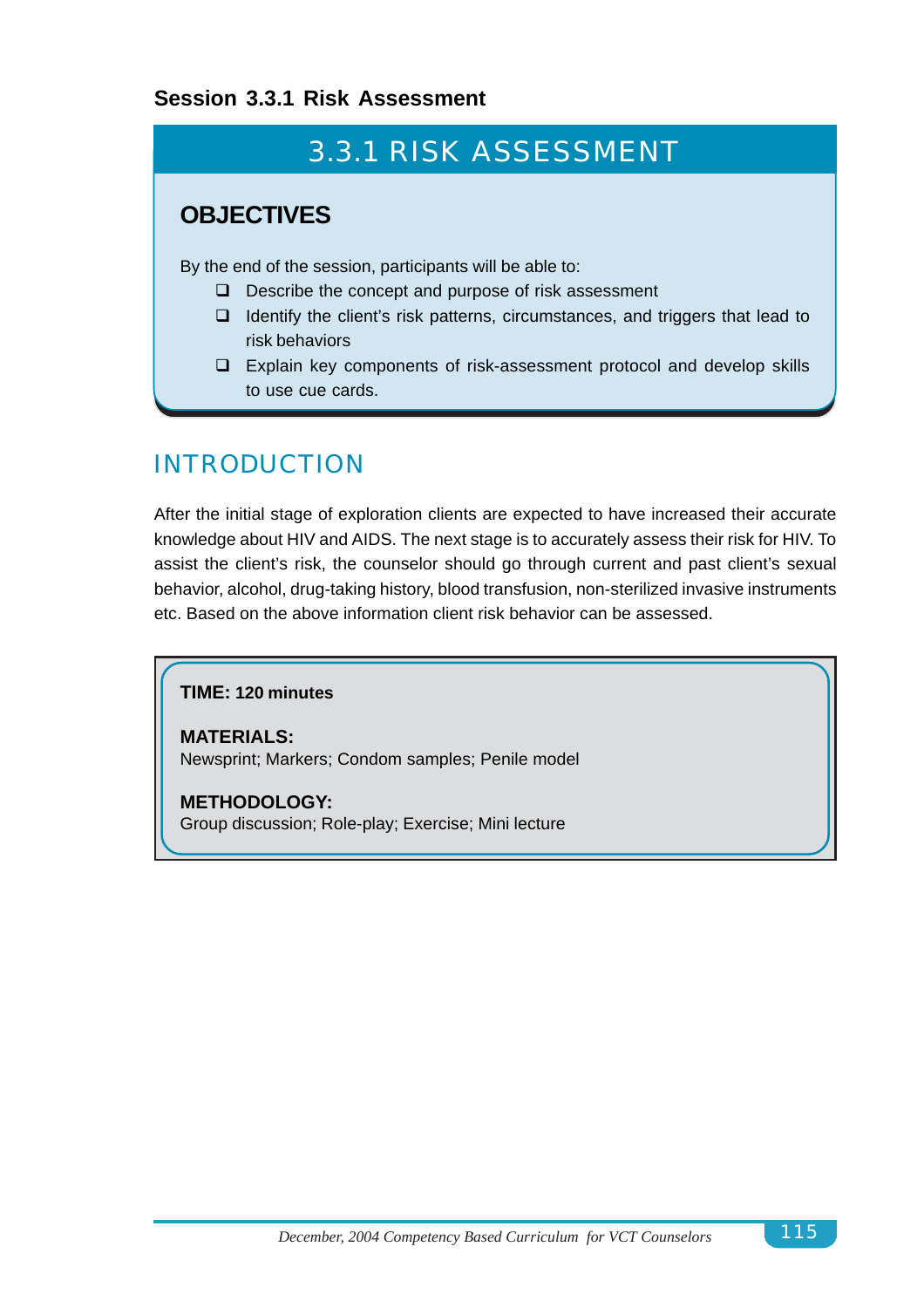## **CONTENTS**

- > Definition of Risk Assessment
- > Objective of Risk Assessment
- $\triangleright$  Patterns of risk
- $\triangleright$  Triggers and vulnerability
- $\triangleright$  Risk Assessment protocol and use of cue cards

### **PROCEDURES**

- 1. Ask participants what they know about risk assessment. Record the responses. Explain to the participants the meaning of risk assessment by showing **M III: Session 3.3.1 OHP # 1.**
- 2. Ask the participants what could be the purpose of risk assessment. List down all the responses. Summarise the discussion and compare participant's answers by displaying **M III: Session 3.3.1 OHP # 2.**
- 3. Explain patterns of risk with the help of **M III: Session 3.3.1 OHP # 3.**
- 4. Display **M III: Session 3.3.1 OHP # 4** and explain circumstances, triggers and vulnerabilities.
- 5. Distribute and ask participants to read cue cards tips. (Inform the participants to read cue card tips given in their manual.)
- 6. Form a group of three and exercise on risk assessment cue card. Show **M III: Session 3.3.1 OHP # 5a and 5b.**
- 7. Use Observer check list **M III: Session 3.3.1 OHP # 6a**
- 8. Give feedback by the observer and facilitator to improve the skills.

*Note: Facilitator can use role-play instructions and the case studies given in the appendix 1. Use appendix 2 as observer checklists while conducting a role-play.*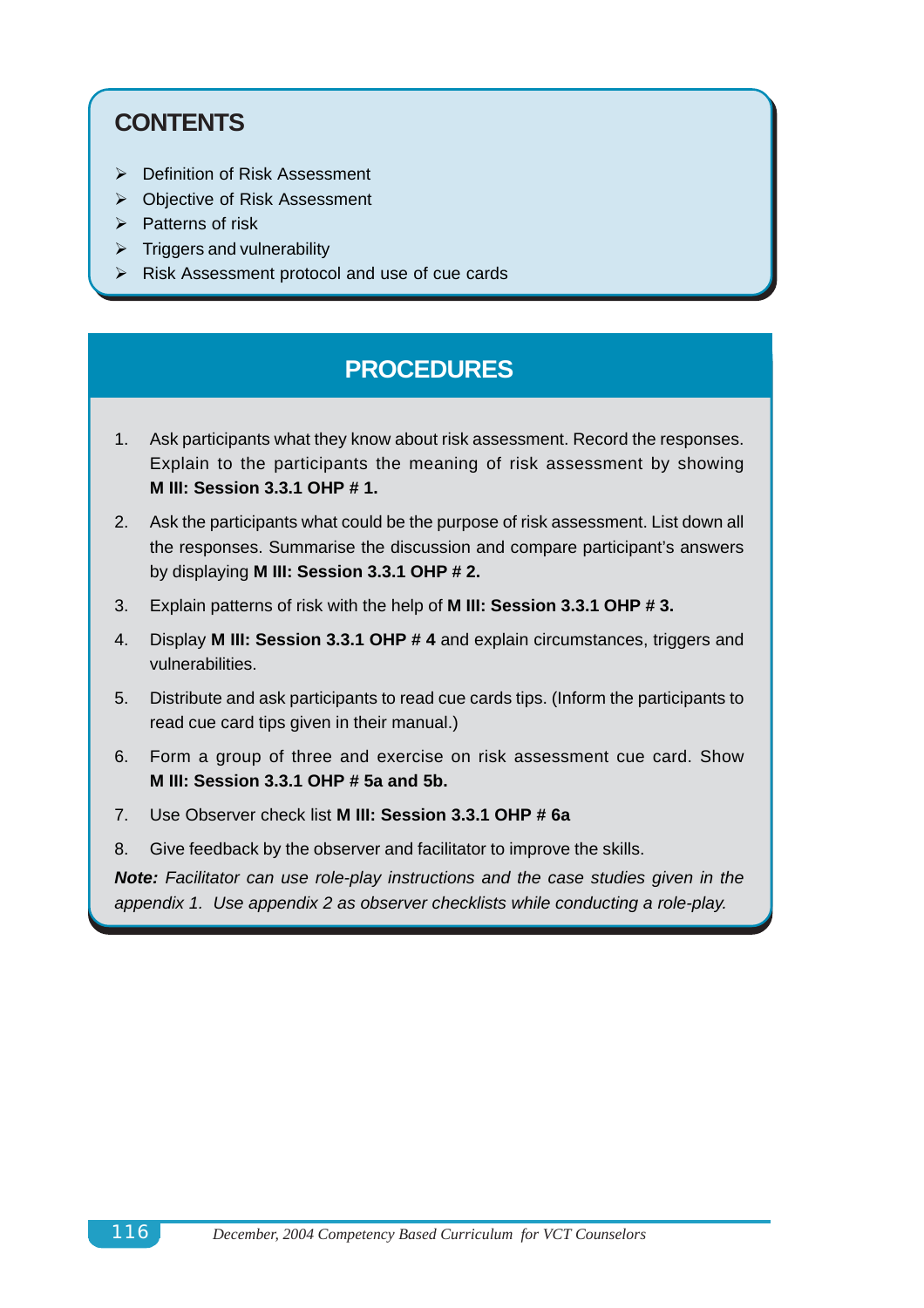### **Definition of Risk Assessment**

- Risk assessment is the exploration of the factors that influence the client's behaviors that place him/her at risk for HIV infection.
- During risk assessment, the counselor seeks to understand the client's HIV concerns and develop an understanding of the client's risk.
- This exploration of risk helps the client understand his/her risk behavior.

The questions asked are intended to clarify how risk behavior occurs and what client characteristics, issues, and circumstances lead to risk behavior.

#### **M III: Session 3.3.1 OHP # 2**

### **Purposes of Risk Assessment**

- Help the client identify and understand his or her personal risks.
- Identify the clients risk patterns, circumstance and triggers that lead to risky behaviors.

A detailed clinical risk assessment can:

- Promote greater awareness and concern about STIs and HIV.
- Provide an opportunity to provide one to one prevention counseling and education Determination of necessary health investigations:
- Give feedback for the client regarding levels of risk associated with various practices they may have engaged in.
- Explain implications for treatment.

#### **M III: Session 3.3.1 OHP # 3**

### **Patterns of Risk**

- Current and past sexual behavior (number of partners, type of partners, frequency of partner change, unprotected vaginal and/or anal intercourse);
- Current and past sexual behavior of the client's sexual partner(s), if known;
- Current and past drug and/or alcohol abuse by the client and the client's partner(s), if known;
- Client's history of blood transfusion (i.e., date and location, whether the blood was screened for HIV);
- Current and past exposure to non-sterile invasive procedures (injections, scarification, non-medical circumcision, tattooing)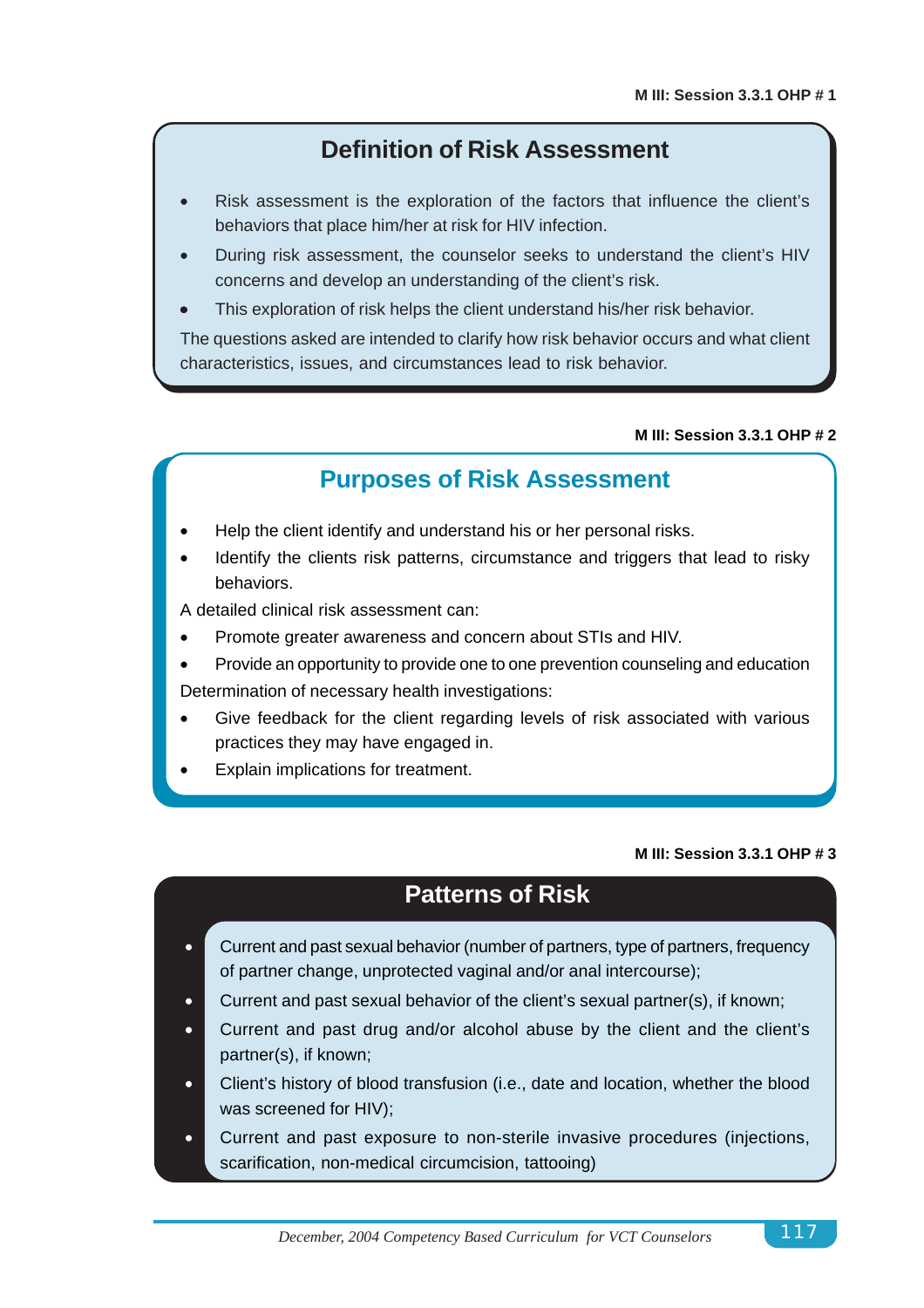# **Circumstances, Triggers, and Vulnerabilities**

### **Risk Circumstances**

The client's circumstances influence patterns of risk. A risk circumstance is a situation in which the client finds himself or herself that may lead to engaging in risky behavior. For example, lack of money for school fees or food could be a risk circumstance that could lead to exchanging sex for financial support.

### **Risk Triggers**

A risk trigger is an event that leads the client to engage in risky behavior. For example, being separated from a spouse could be a risk trigger that could lead to seeking out other sexual partners.

### **Risk Vulnerabilities**

A risk vulnerability is an emotional or psychological state that leads the client to engage in risky behavior. For example, a person in love might believe that his or her partner could not be infected with HIV.

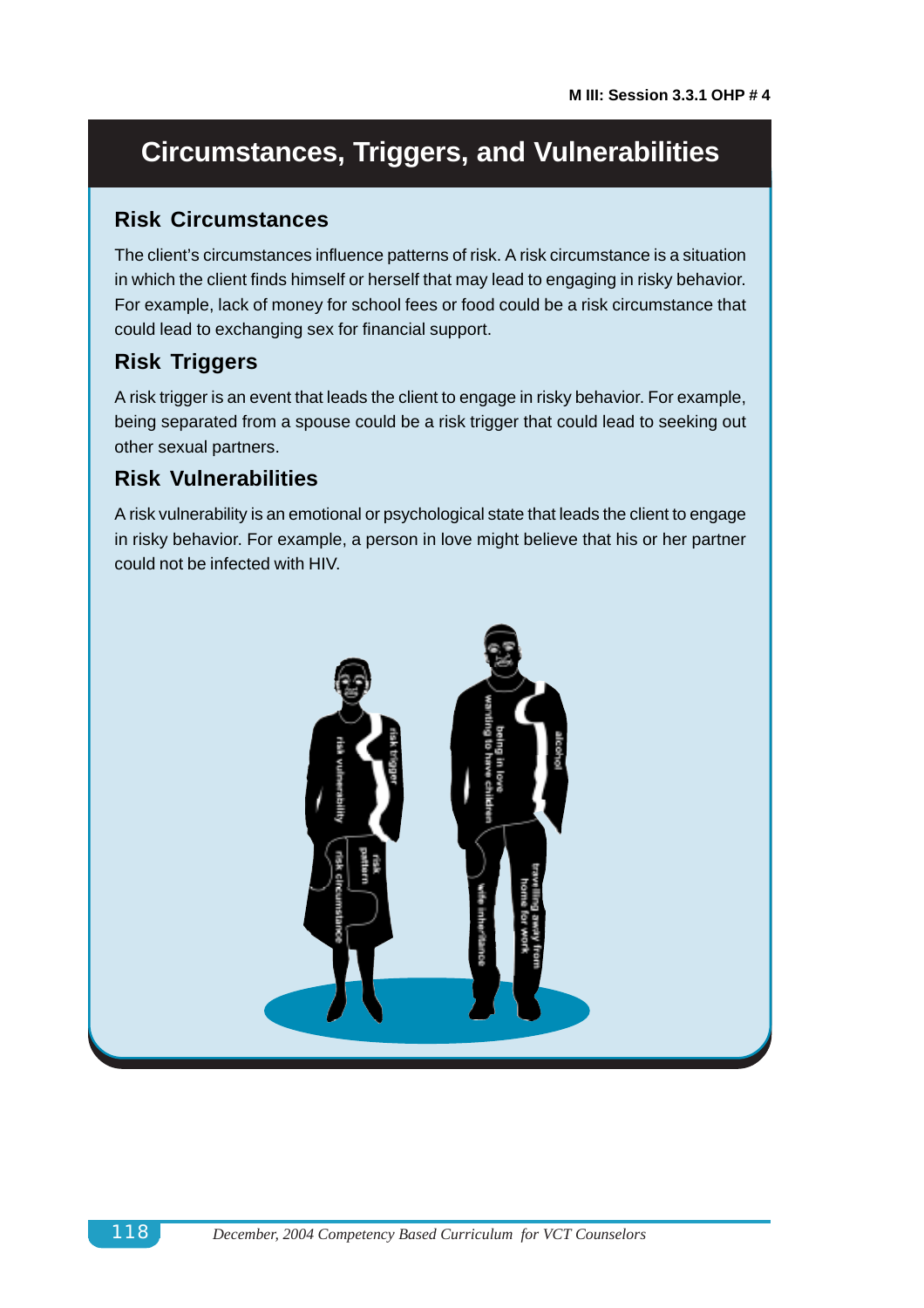## **Assess Client's Risk for HIV Infection**

### **Objectives:**

- Help the client identify and understand what constitutes his or her personal risks
- Identify risk patterns, circumstances, triggers and vulnerabilities
- Assist the client in understanding the complexity of factors that contribute to the client's HIV risk behavior

#### **M III: Session 3.3.1 OHP # 5b**

# **Assess Risk**

### **Time: 15 minutes Protocol**

- 
- Assess client's reason for coming in for VCT.
- Assess client's level of concern about having/acquiring HIV.
- Explore most recent risk exposure/behavior.
	- When ?
	- With whom ?
	- Under what circumstances ?
- Assess client's level of acceptable risk.
- Assess pattern of risk (occurring regularly, occasionally, due to an unusual incident).
	- Number of partners ?
	- Type of partners ?
	- Frequency of new/different partners ?
	- Condom use ?
- Identify risk circumstances, triggers, and vulnerabilities.
- Assess partner's risk.
- Assess communication with partners.
- Assess indicators of increased risk.
- Summarize the client's situation and risk issues.
	- Risk pattern
	- Prioritize risk issues
	- Risk triggers and risk vulnerabilities
- Risk about injecting behavior
- Risk about blood transfusio
- Risk about occupational exposure
- Risk about other form of risk behavior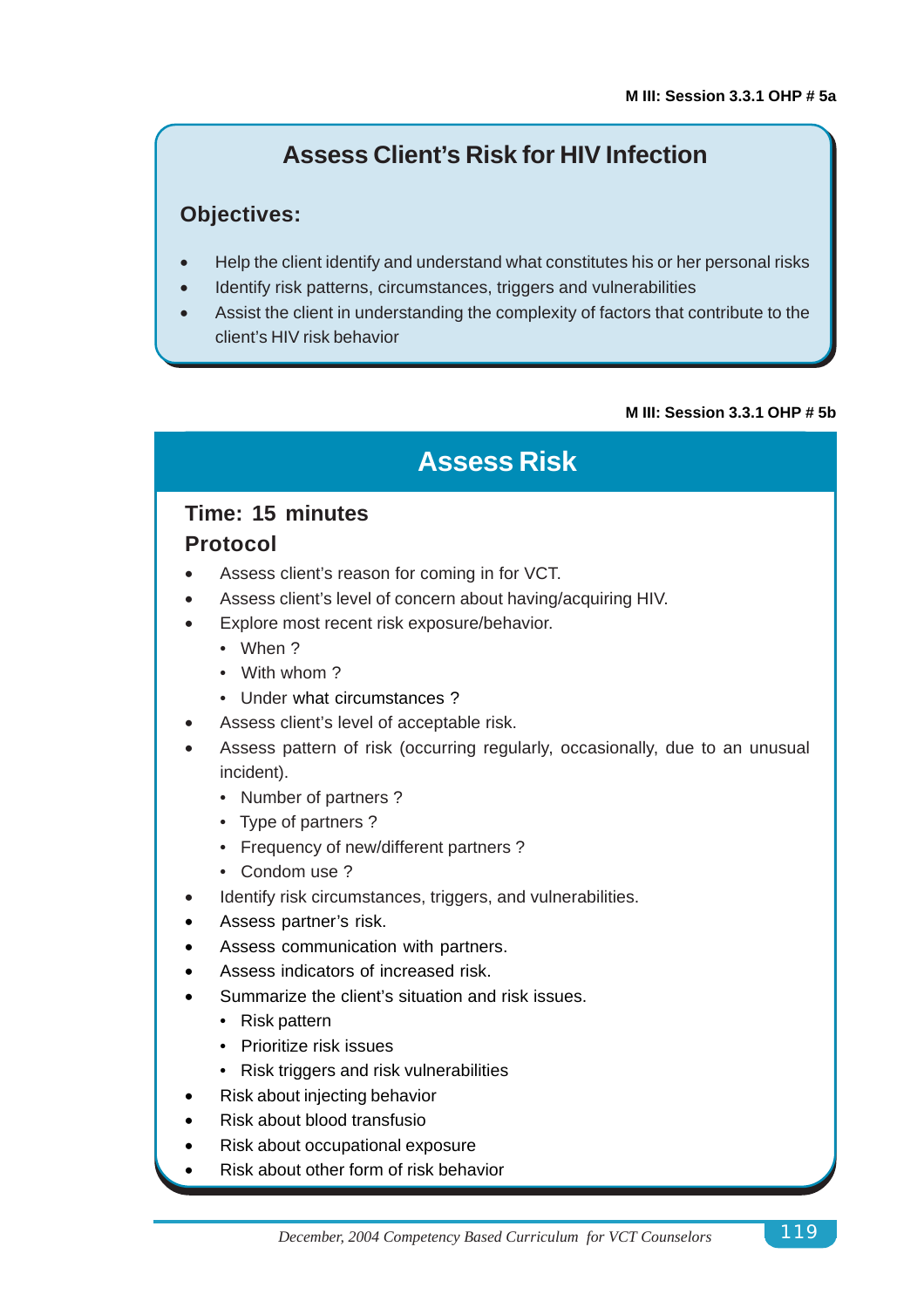| <b>Observer Checklist Role Play Number 1</b>                                                                                                                                                                                                                                                                                                                                                                          |                           |                                    |
|-----------------------------------------------------------------------------------------------------------------------------------------------------------------------------------------------------------------------------------------------------------------------------------------------------------------------------------------------------------------------------------------------------------------------|---------------------------|------------------------------------|
| <b>Introductions and Orientation</b><br>to the Session                                                                                                                                                                                                                                                                                                                                                                |                           |                                    |
| Key counselor tasks                                                                                                                                                                                                                                                                                                                                                                                                   | <b>Task</b><br>addressed? | Comments<br>and<br>recommendations |
| Introduce self to client                                                                                                                                                                                                                                                                                                                                                                                              |                           |                                    |
| Describe your role as counselor                                                                                                                                                                                                                                                                                                                                                                                       |                           |                                    |
| <b>Explain confidentiality</b>                                                                                                                                                                                                                                                                                                                                                                                        |                           |                                    |
| Review the rapid test process:<br>If negative, not infected as of<br>$\bullet$<br>12 weeks earlier<br>If positive, infected with HIV<br>٠<br>Accurate, same-day test results<br>Outline content of session:<br>Explore HIV/STD risks<br>$\bullet$<br>Address options for risk reduction<br>Discuss testing and meaning of results<br>Provide test and results<br>Develop risk reduction and support plan<br>$\bullet$ |                           |                                    |
| Review "map" of client stops/activities<br>during this counseling and testing visit                                                                                                                                                                                                                                                                                                                                   |                           |                                    |
| Address immediate questions and concerns                                                                                                                                                                                                                                                                                                                                                                              |                           |                                    |
| <b>General Comments:</b>                                                                                                                                                                                                                                                                                                                                                                                              |                           |                                    |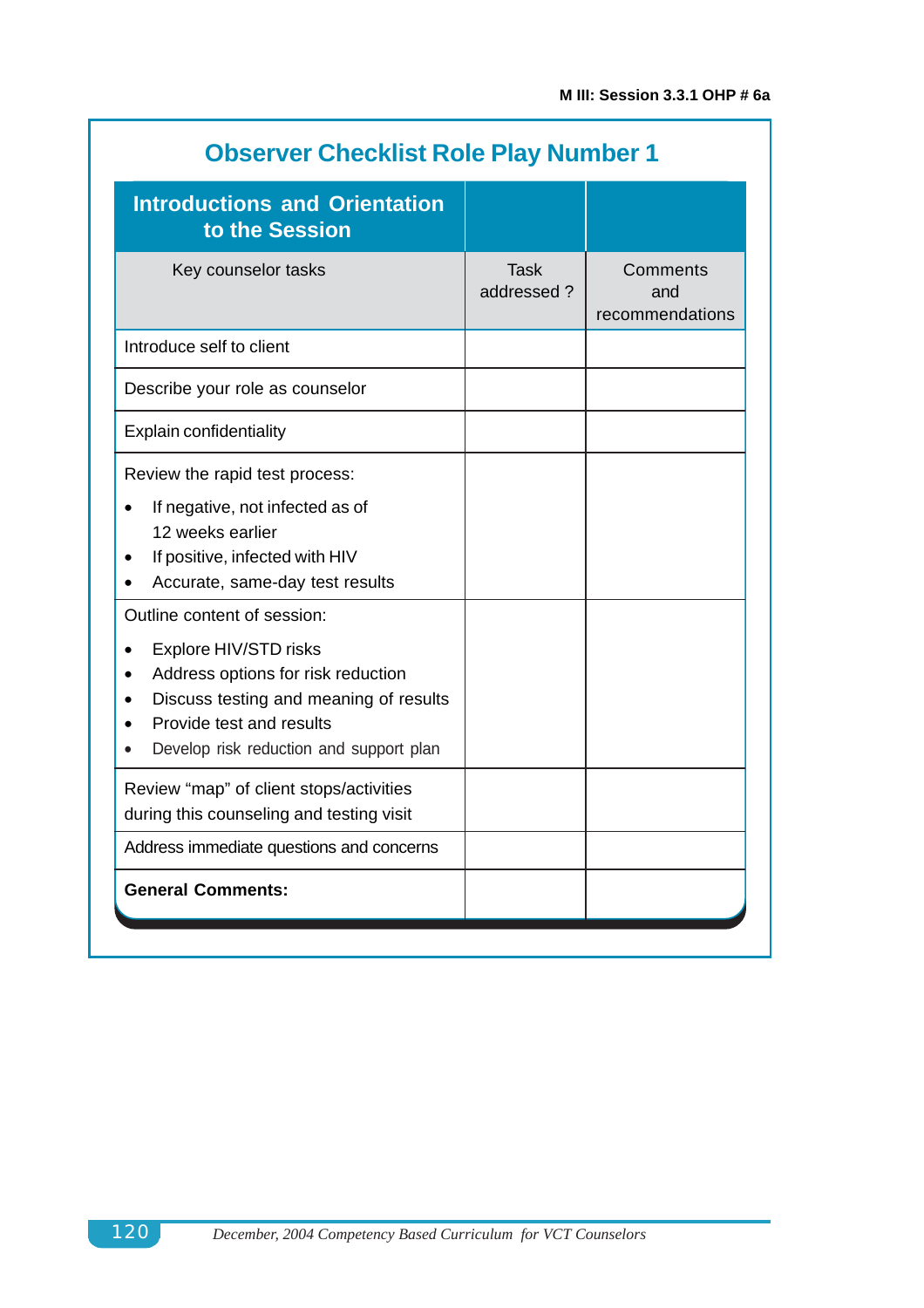| <b>Observer Checklist (cont'd)</b>                                                                                                                                                                                                                                 |                           |                                 |
|--------------------------------------------------------------------------------------------------------------------------------------------------------------------------------------------------------------------------------------------------------------------|---------------------------|---------------------------------|
| <b>Assess Risk</b>                                                                                                                                                                                                                                                 |                           |                                 |
| Key counselor tasks                                                                                                                                                                                                                                                | <b>Task</b><br>addressed? | Comments and<br>recommendations |
| Assess client's reason for coming in for<br>services.                                                                                                                                                                                                              |                           |                                 |
| Assess client's level of concern about<br>having/acquiring HIV                                                                                                                                                                                                     |                           |                                 |
| Explore most recent risk exposure/behavior<br>When ?<br>With whom?<br>Under what circumstances?                                                                                                                                                                    |                           |                                 |
| Assess client's level of acceptable risk<br>Assess pattern of risk (e.g., happening<br>regularly, occasionally,<br>due to an unusual incident)<br>Number of sexual partners<br>Type of sexual partners<br>Frequency of new/different sexual partners<br>Condom use |                           |                                 |
| Identify risk triggers, vulnerabilities<br>and circumstances                                                                                                                                                                                                       |                           |                                 |
| Assess sexual partner's risk                                                                                                                                                                                                                                       |                           |                                 |
| Assess communications with sexual partners                                                                                                                                                                                                                         |                           |                                 |
| Assess for indicators of increased risk                                                                                                                                                                                                                            |                           |                                 |
| Explore about other risk behavior<br>Injecting behavior<br><b>Blood transfusion</b><br>Occupational exposure                                                                                                                                                       |                           |                                 |
| Explore about other form of risk behavior<br>Tattooing<br>Scarification                                                                                                                                                                                            |                           |                                 |
| Summarize client's situation and risk issues<br>Risk pattern<br>Prioritize risk issues<br>Risk triggers and risk vulnerabilities<br><b>General Comments:</b>                                                                                                       |                           |                                 |

*December, 2004 Competency Based Curriculum for VCT Counselors* 121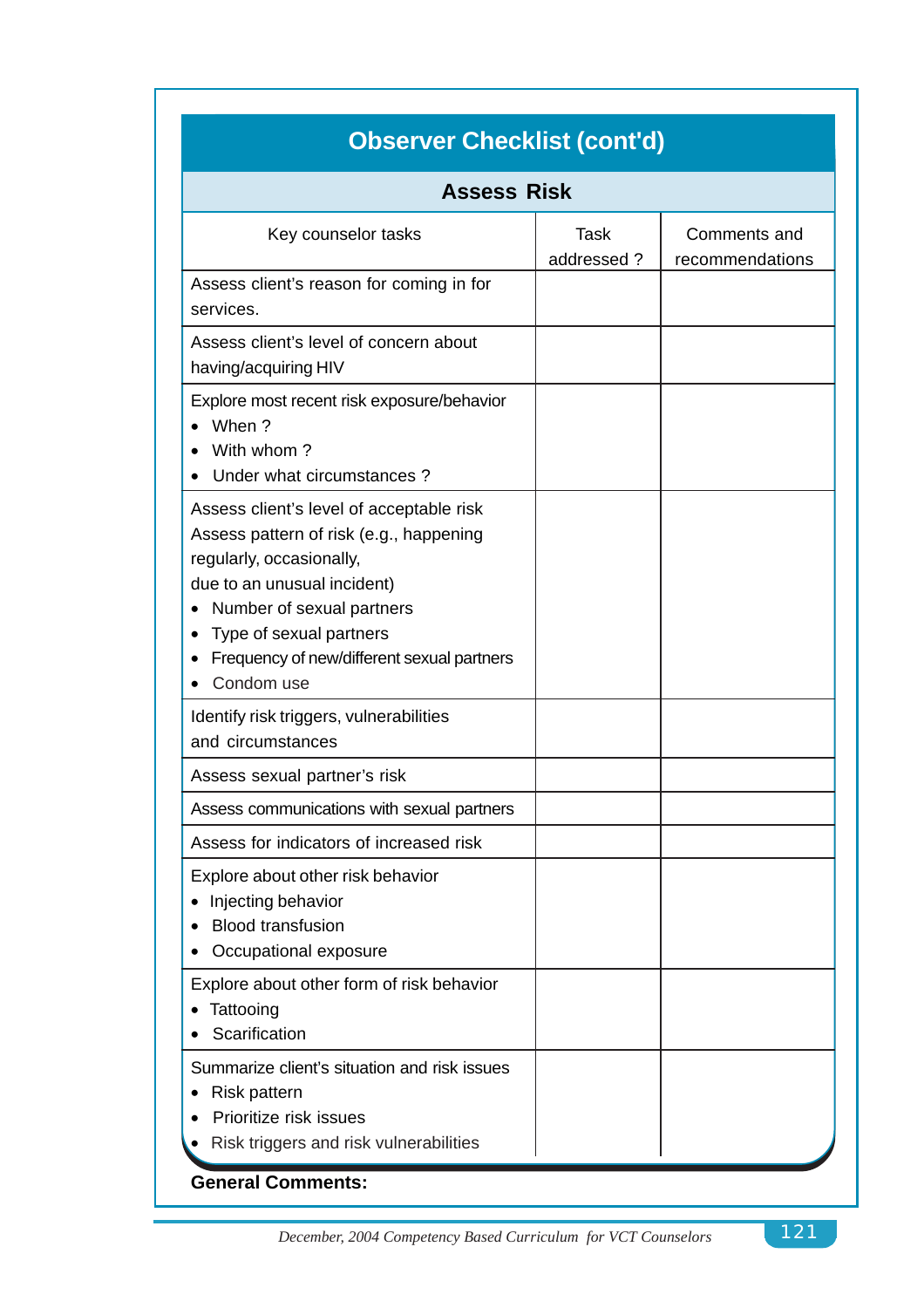### **Session 3.3.2 Risk Reduction**

# 3.3.2 RISK REDUCTION

### **OBJECTIVES**

By the end of this session, participants will be able to:

- $\Box$  Describe the concept of risk reduction
- $\Box$  Plan a strategy for risk reduction steps
- $\Box$  Explain risk reduction menu
- $\Box$  Discuss and practice condom negotiation skills
- $\Box$  Explain advantage and disadvantage of condom use
- **Q** Practice condom demonstration steps.
- $\Box$  Practice risk reduction protocol.

## INTRODUCTION

Prevention counseling is intended to be interactive and meant to engage the client in a focused exploration of risk reduction and support options. The counselors should have an open and inquisitive approach to this portion of the session. This approach is intended to encourage the client to self reflect and examine his or her strengths, resources and options.

In order to intervene effectively in a moment of sexual related risk to prevent HIV infection, it is essential to understand how the client views what is happening, — in particular their intentions, their interests and the possible outcome of the event. For many young people sexual motivations are complex and may even be unclear or largely unformulated. The counselor is asking his clients to look at their own risk and negotiate a realistic and incremental risk reduction plan.

The risk reduction plan should be challenging, but not so much so that clients will fail to follow it or become frustrated. The plan can be useful in defining several goals, some of which may be easy to attend while others may be more difficult. It also can be useful to divide the new behavior into steps and encouraged clients to take these steps one at a time. Some clients may find it useful to have a written risk reduction plan so they can take it home.

**TIME:** 160 minutes

**MATERIALS:** OHPs; Newsprint; Markers; Penile model; Condoms; Cue cards (Protocol)

METHODOLOGY: Mini lecture; Brainstorming; Discussion; Role-play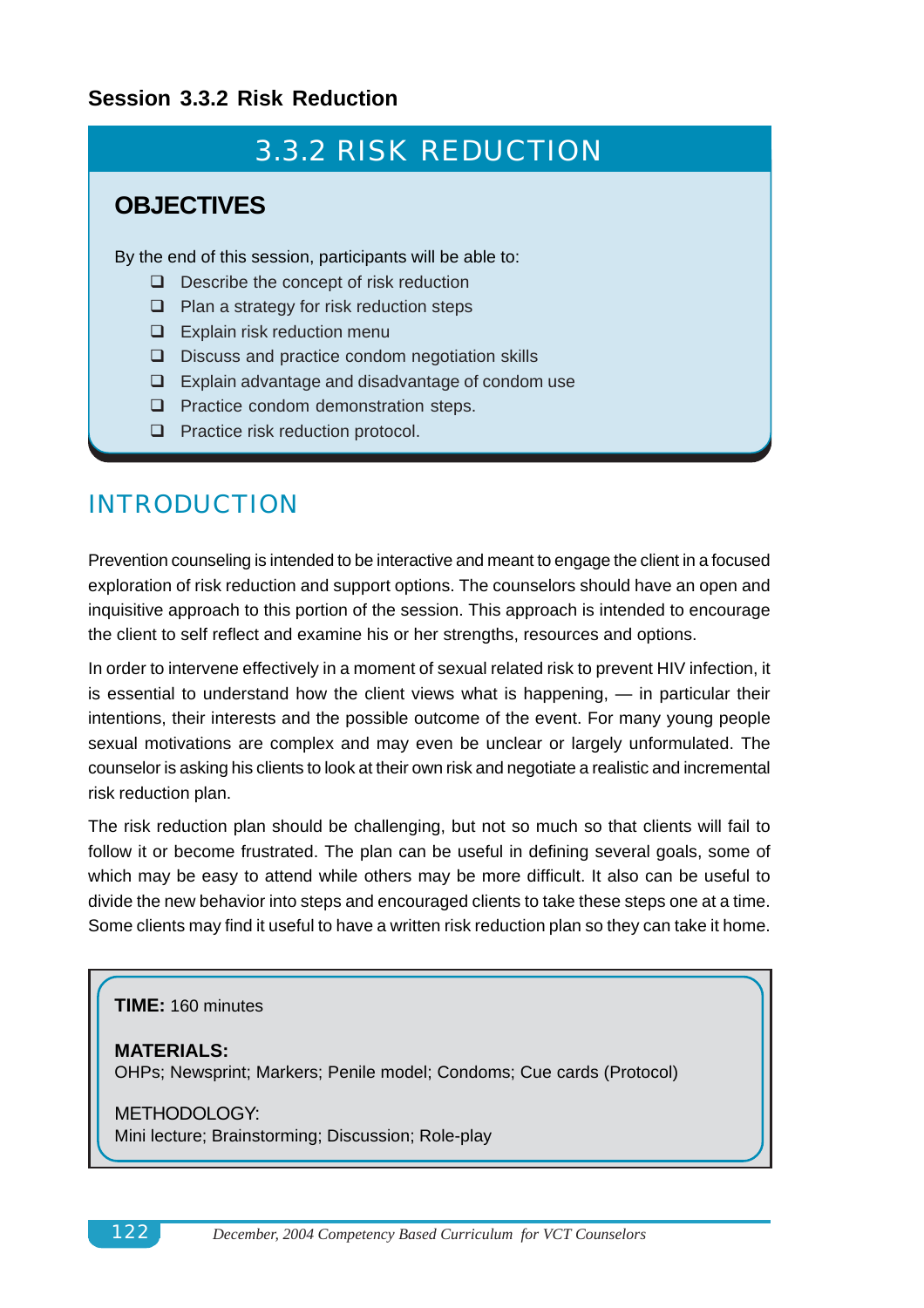## **CONTENTS**

- $\triangleright$  Concept of risk reduction
- $\triangleright$  Strategy of risk reduction
- $\triangleright$  Condom negotiation skills
- $\triangleright$  Condom demonstration
- $\triangleright$  Risk reduction protocol

# **PROCEDURES**

- 1. Ask participants about concept of risk reduction. Record and analyze the responses and show **M III: Session 3.3.2 OHP # 1** and explain the proper meaning of risk reduction.
- 2. Ask the participants about obstacles to reduce the risk. Record all the responses on the newsprint. Justify their answers and share the experiences.
- 3. Tell the participants about strategy of risk reduction briefly. Check their understanding on the topic and show **M III: Session 3.3.2 OHP #2a** and **2b** one after another and explain them.
- 4. Ask for two volunteers to act out a role-play of a couple discussing condom use. Provide a brief background situation such as those described in the following box.

A client can prepare for negotiating condom use with his or her partner by thinking about the following points:

- Timing. Condom use should usually be discussed before the situation gets passionate, so partners may have a thoughtful discussion and not an argument. Both partners need to feel comfortable with the decision.
- Communication. It is important to keep an open mind. You should be prepared to listen to your partner's concerns.
- Be prepared. Think about the possible arguments your partner might use and responses to these arguments—this will increase your confidence. Have alternative solutions and approaches, as well as a supply of condoms.
- Be confident.

Find strength in numbers. Let your partner know that individuals who care about themselves and their partners use condoms.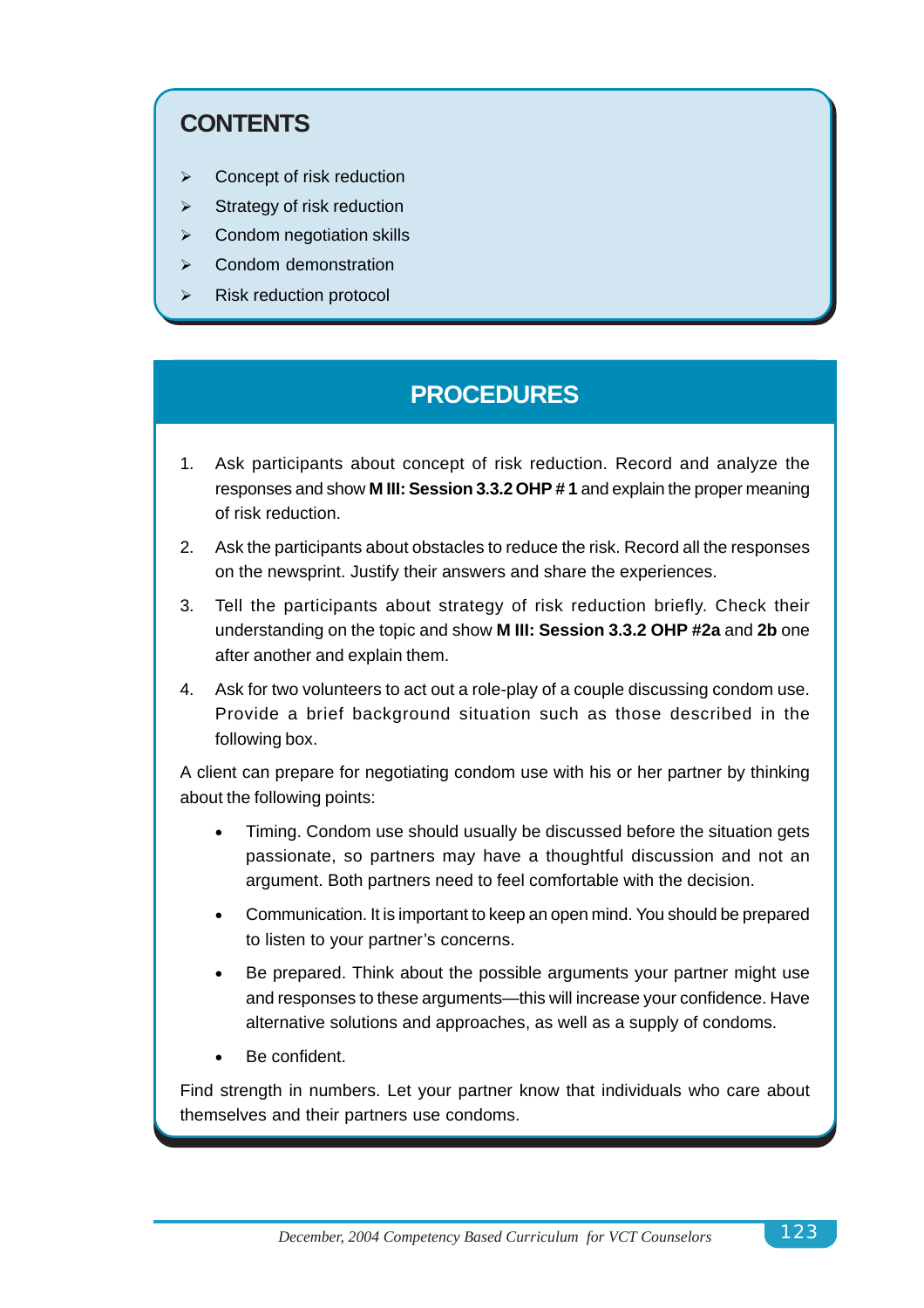# **PROCEDURES (contd..)**

- 5. Check the participants understanding whether they have any knowledge and skills about condom use.
	- Ask them for advantages and disadvantages of condom use and write down their responses in newsprint and show **M III: Session 3.3.2 OHP # 3**
	- Before demonstrating condom use, show **M III: Session 3.3.2 OHP # 4** and explain to the participants about condom demonstration.
	- Explain the steps of condom demonstration by showing **M III: Session 3.3.2 OHP # 5**.
	- Ask participants to participate in the exercise voluntarily. Give him/her penile model and a packet of condom.
	- Ask another participant to work as an observer so that he/she can provide feedback.
	- Show **M III: Session 3.3.2 OHP # 6** and **7** and explain the right way of using the condom.
- 6. Show and explain **M III: Session 3.3.2 OHP # 8** about objectives of reducing risk.
	- Show **M III: Session 3.3.2 OHP # 9** and explain to the participants how to use protocol (see annex V for details of cue cards/protocol)
		- Pair the participants and ask them to volunteer for the role-play for the protocol on explaining options for reducing risk.
		- Provide the feedback on their exercise.
- 7. Ask for a volunteer to read the objectives for this component of the counseling session
- 8. Summarize the session.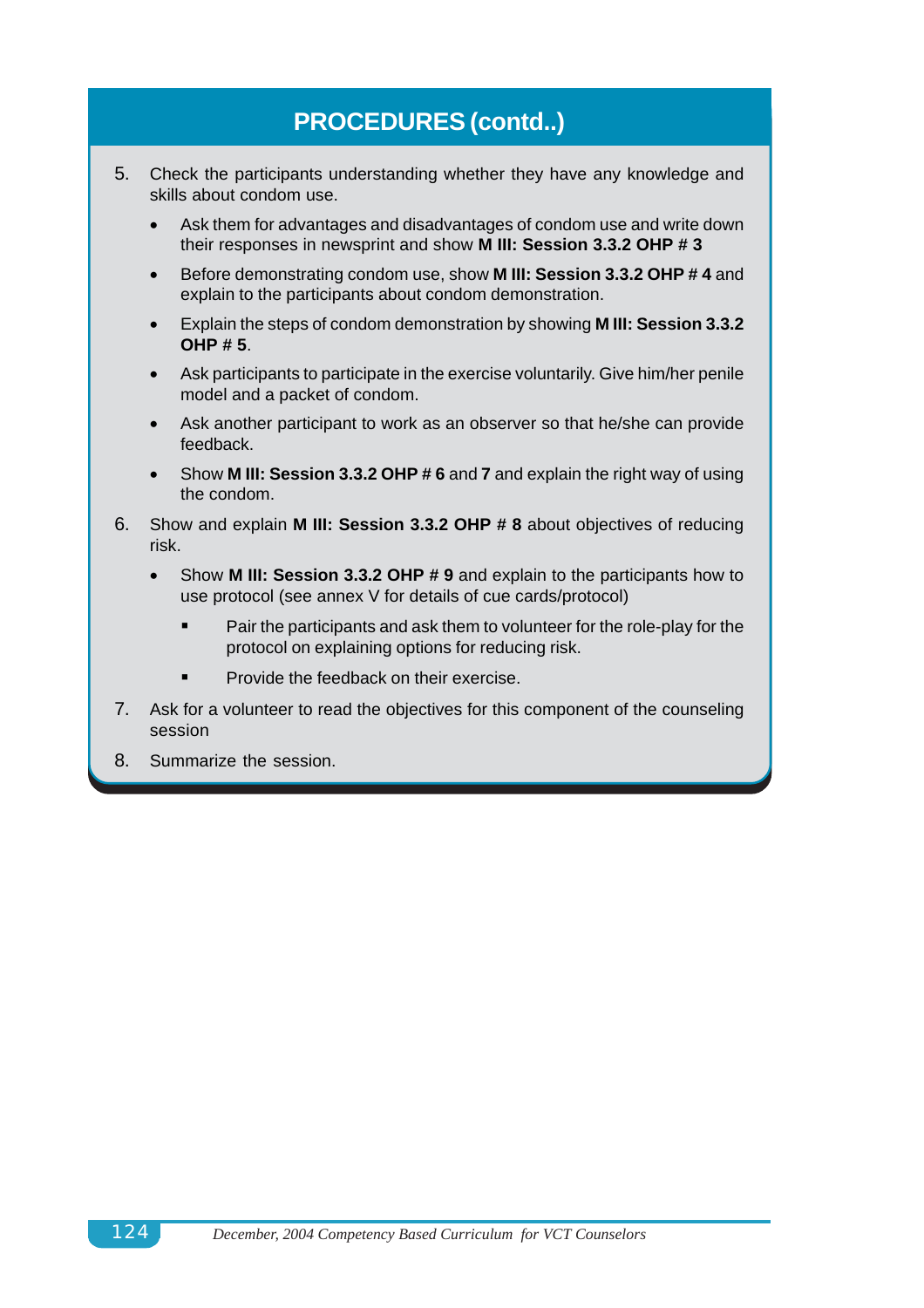### **What is Risk Reduction ?**

A personalized risk reduction plan is a key element of behavior change-oriented HIV counseling. The process is interactive and respectful of client's circumstances and readiness to change Rather than telling clients how to change their risky behaviors, counselors can develop an individualized risk profile for each client and, through discussion, assist the client in developing a specific risk reduction plan. Counselors must allow sufficient time to complete each step of the process and not appear rushed or hurried.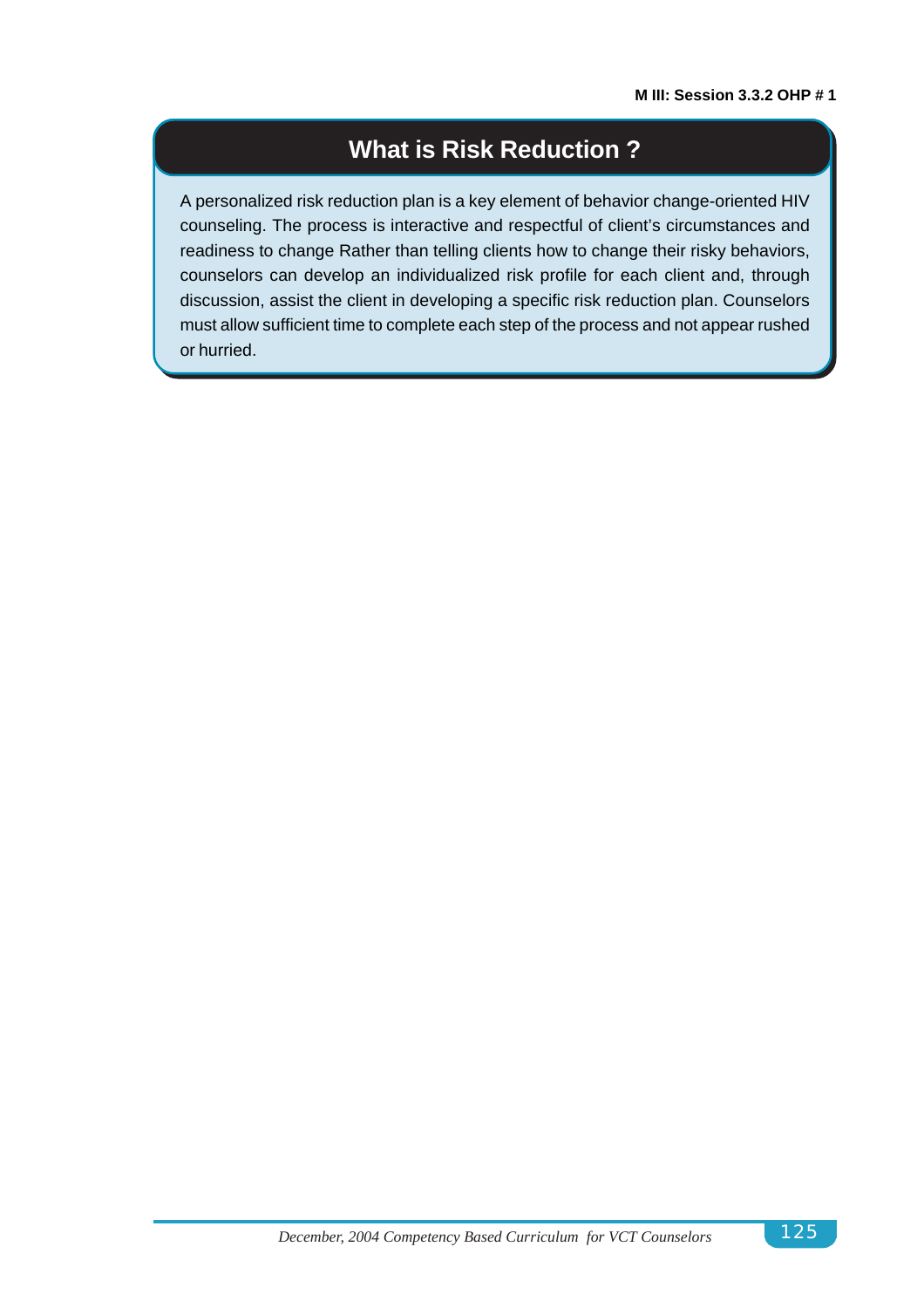| <b>Strategies for Risk Reduction Steps</b>                                                          |                                                                                                                                                                                                                                           |  |
|-----------------------------------------------------------------------------------------------------|-------------------------------------------------------------------------------------------------------------------------------------------------------------------------------------------------------------------------------------------|--|
| <b>Global Risk Reduction</b><br>steps which are unlikely<br>to be effective in<br>changing behavior | Specific risk-reduction steps which are likely to be<br>more effective in changing behavior                                                                                                                                               |  |
| <b>Always use condoms</b>                                                                           | Buy a condom today and try it on<br>Carry a condom next time you go out<br>Starting today, put condoms beside the bed<br>Starting tonight, request your partner/s to use a<br>condom or tell them you will not have<br>(vaginal/anal) sex |  |
| <b>Have fewer or less</b><br>risky partners                                                         | Stop having sex with specific partners who are<br>having unprotected sex with other people<br>Break up with specific partners before getting<br>together with someone new                                                                 |  |
| Have safer sex                                                                                      | Talk honestly about your HIV status with specific<br>partners and ask about his/her HIV status<br>Next time your are out with friends and may have<br>sex, avoid getting "high" on drugs or alcohol                                       |  |

| • Only kiss, pet, practice foreplay or manual     |
|---------------------------------------------------|
| stimulation or other forms of non penetrative sex |
| etc., with specific partners                      |

### • Tomorrow, ask specific partners if they have had a recent HIV test and been tested for other sexually transmitted diseases

| <b>Stop injecting drugs</b> | • Contact a drug treatment center and make an                 |
|-----------------------------|---------------------------------------------------------------|
| abstinence message          | appointment                                                   |
| Safe injecting ?            | • Obtain clean equipment today so you can use it<br>next time |
|                             |                                                               |

### • Make sure each time you "use" it is with clean equipment, and do not share your equipment, (needles/syringes/water cotton, spoons etc).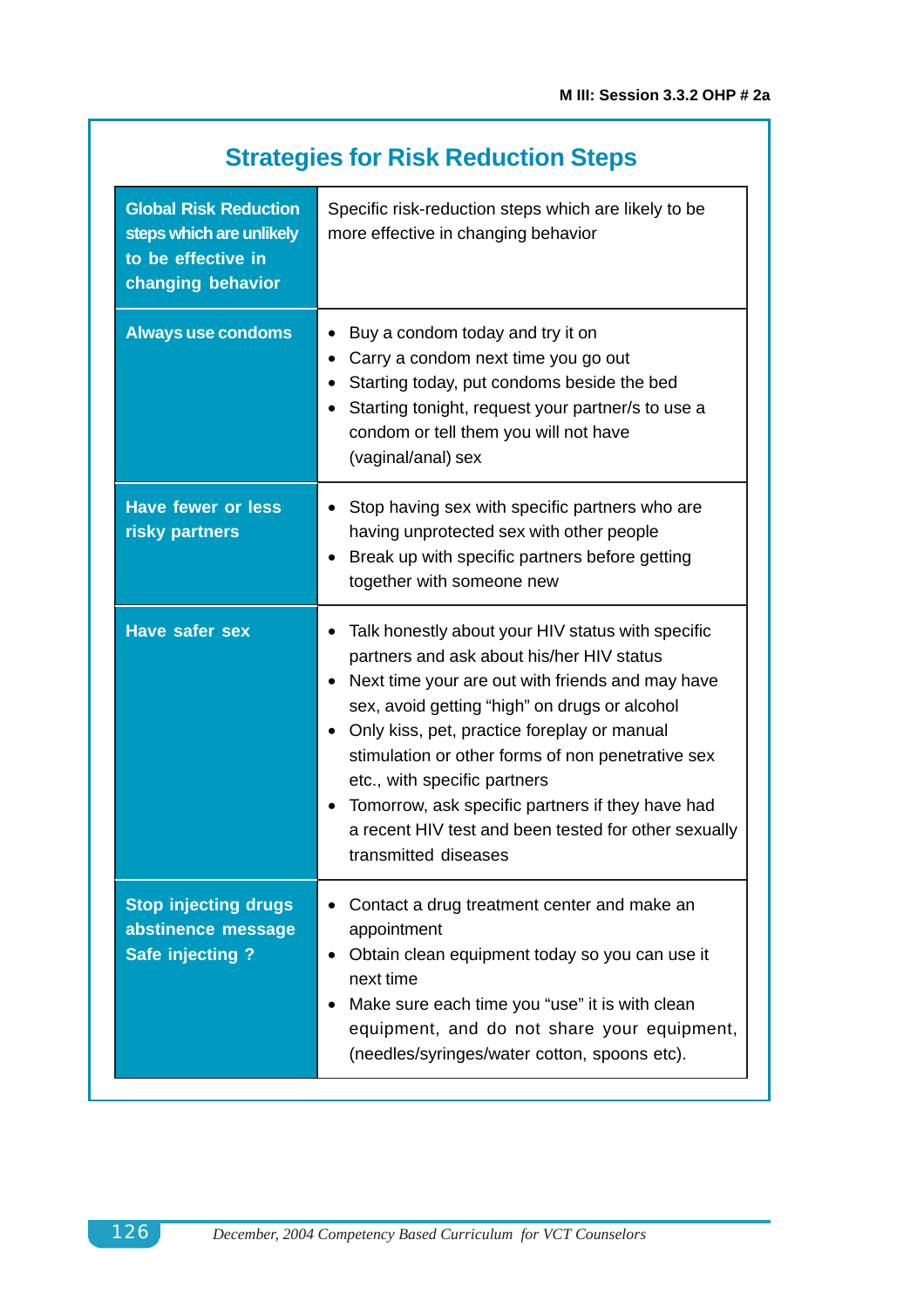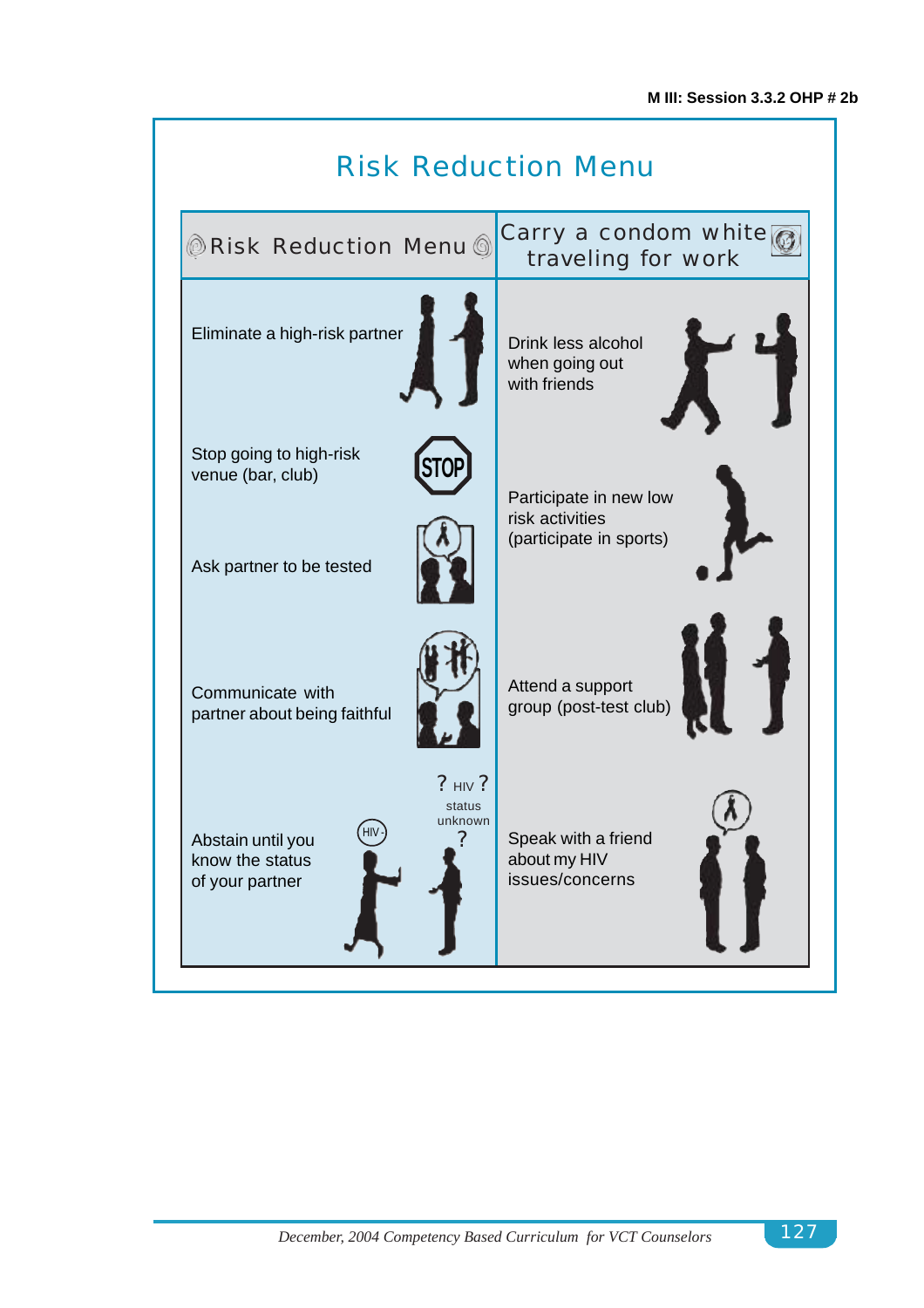# **Advantages and Disadvantages of Condom Use**

### **Advantages**

- Latex condoms stop HIV, other STI "germs," and semen from coming in contact with a sex partner's body and thus prevent disease transmission and pregnancy.
- Feel clean inside.
- No need to refrain from having sex while an STI sore heals.
- No painful bleeding because of infections. Might bleed from sex though
- No need to go to the clinic to be treated for an STI.
- Feel safer, more secure.
- No need to spend money on medications.

### **Disadvantages**

- Condom could break or slip off
- Less enjoyment due to reduced sensation.
- Latex more abrasive to woman's vaginal walls than bare skin.
- Less lubrication during sex.
- Sex workers may lose customers who refuse to wear condoms.
- Condoms cost money.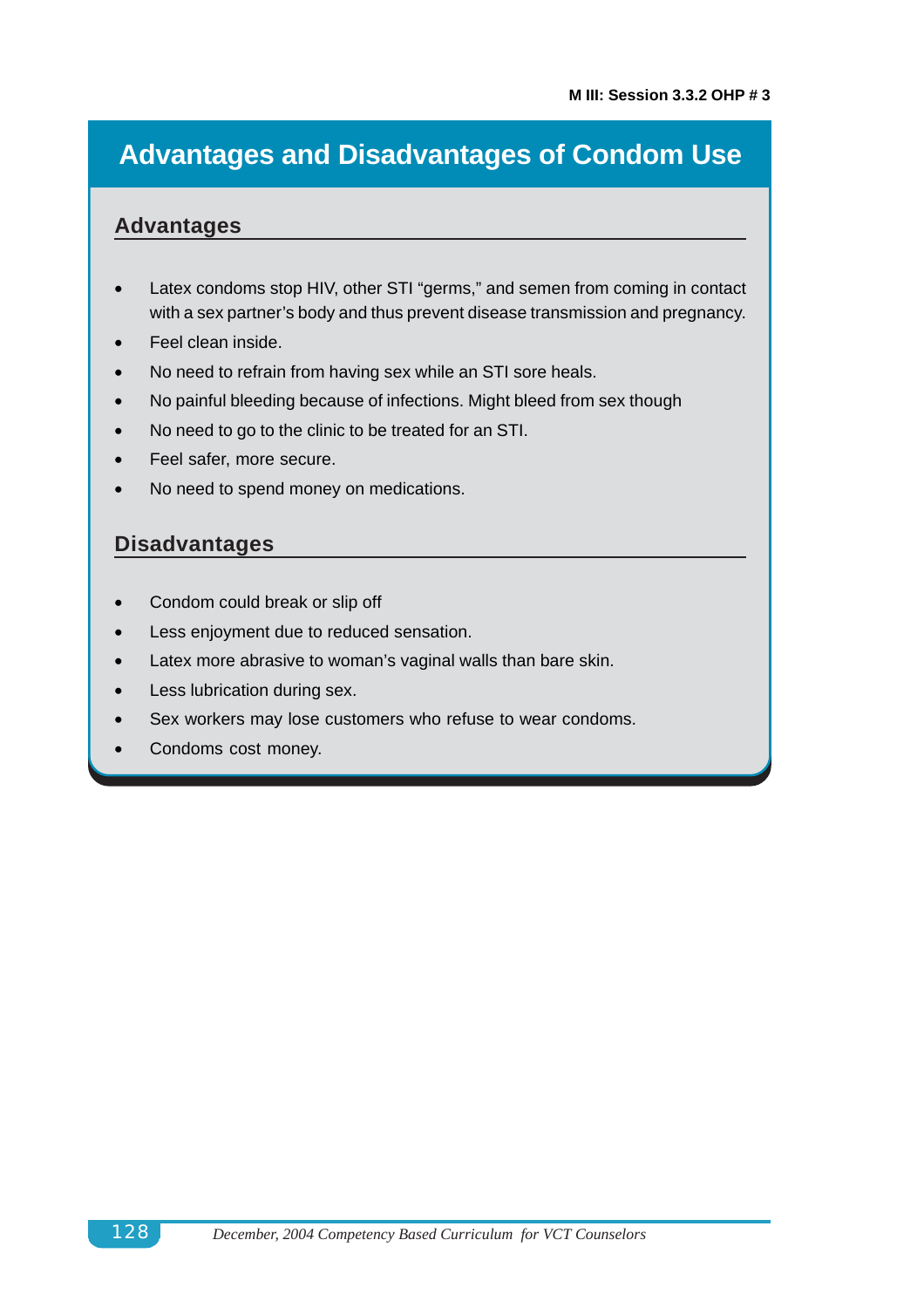# **Condom Demonstration**

## *Assessing Client's Condom Skills*

### **Sample Dialogue**

#### **State to Client:**

- "Using condoms is an effective way to reduce the risk of HIV infection and other STDs. Generally, people have a lot of different thoughts and beliefs about using condoms."
- "I'd like to take a few minutes to focus on what you think and know about using condoms when you have sex."
- "To be certain that you are using condoms properly, would you like me to demonstrate for you, or would you like to demonstrate for me the proper use of a condom?"

#### **State to client at the beginning of the condom demonstration:**

"A condom as you might know is very effective against sexually transmitted infections, including HIV. But, you must use a new condom the right way in each sexual act for the condom to be effective in preventing disease transmission. This demonstration will allow you to practice proper condom use."

#### **Remember:**

If you conduct a condom demonstration for the client it should not dominate the counseling session!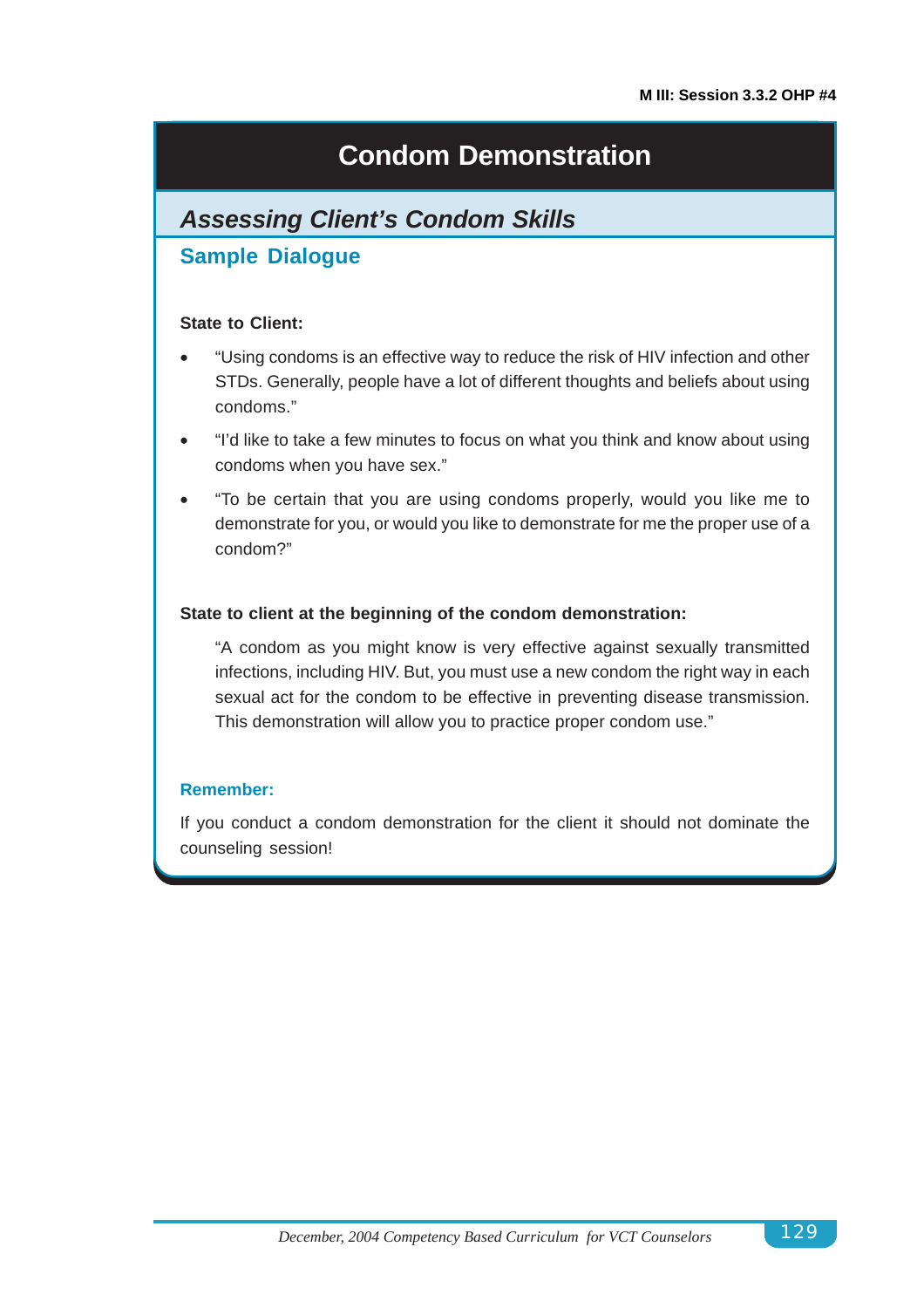## Condom Demonstration Steps

Emphasize: That latex and vinyl are the only materials from which condoms are made that are proven to be effective barriers to HIV. You will need a penile model for the demonstration.

- 1. Show how to inspect the condom by checking the condom package to make sure it is not punctured and not expired. (If the condom package is punctured or expired, throw the condom away and repeat inspection with a new condom.)
- 2. Open the condom package carefully with your fingers. (Stress that you should never use a sharp object because it may puncture the condom.)
- 3. Find the tip of the condom with the forefinger and hold it so that the ring hangs down like a little hat.
- 4. Hold the tip with the forefinger and thumb as you place the condom on the penis model, ring on the outside.
- 5. Roll the condom down to the base of the penis with the other hand.
- 6. Tell the client that after sex, hold the condom at the base and pull the hard penis away from the partner. Do not spill any liquid on the partner.
- 7. Slide the condom off.
- 8. Tie the condom in a knot and dispose it away from human contact.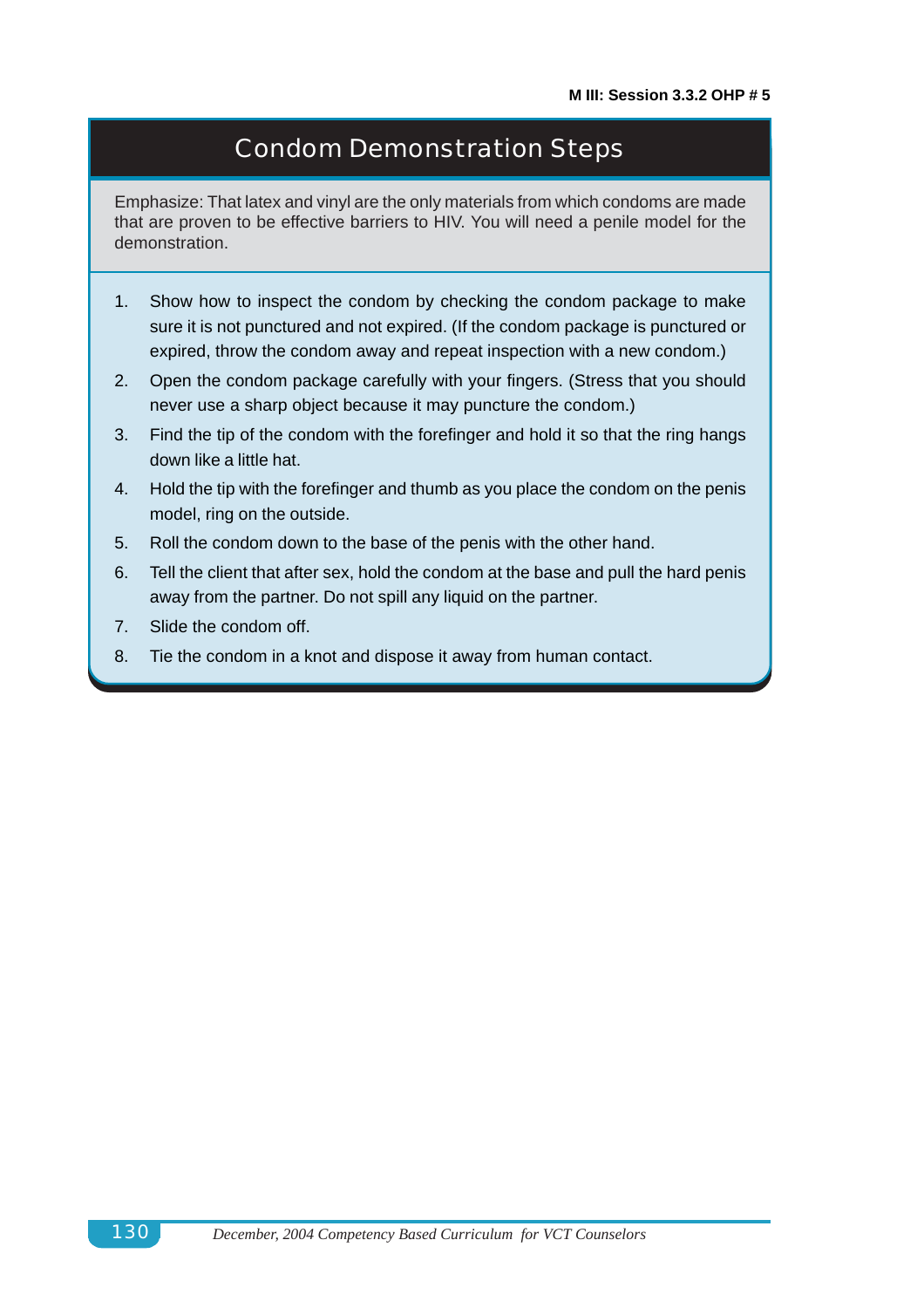### **INSTRUCTIONS FOR CONDOM USE**

Latex and vinyl condoms are an effective method to protect you, your partner(s), and your family from HIV, the virus that causes AIDS.

Condoms can also be used:

- To prevent getting other sexually transmitted diseases (STDs).
- To space births so your partner and children stay healthy.

Some people find that practicing the condom use steps before sex prevents mistakes.

Take time to look through these steps for effective condom use

### **Remember NEVER**:

- **Never use** oils or oil-based lotions (lubricants) to make the penis or vagina slippery.
- **Never put** herbs or drying agents in the vagina. This can increase the chance of condoms breaking during sex.
- **Never reuse** a condom.

**Never use** condoms that are sticky or dried out.

### **Remember ALWAYS**:

- **Always buy** condoms that are made from latex or vinyl.
- **Always store** condoms in a cool, dry place.
- **Always check** the expiration date.
- **Always throw** out old condoms.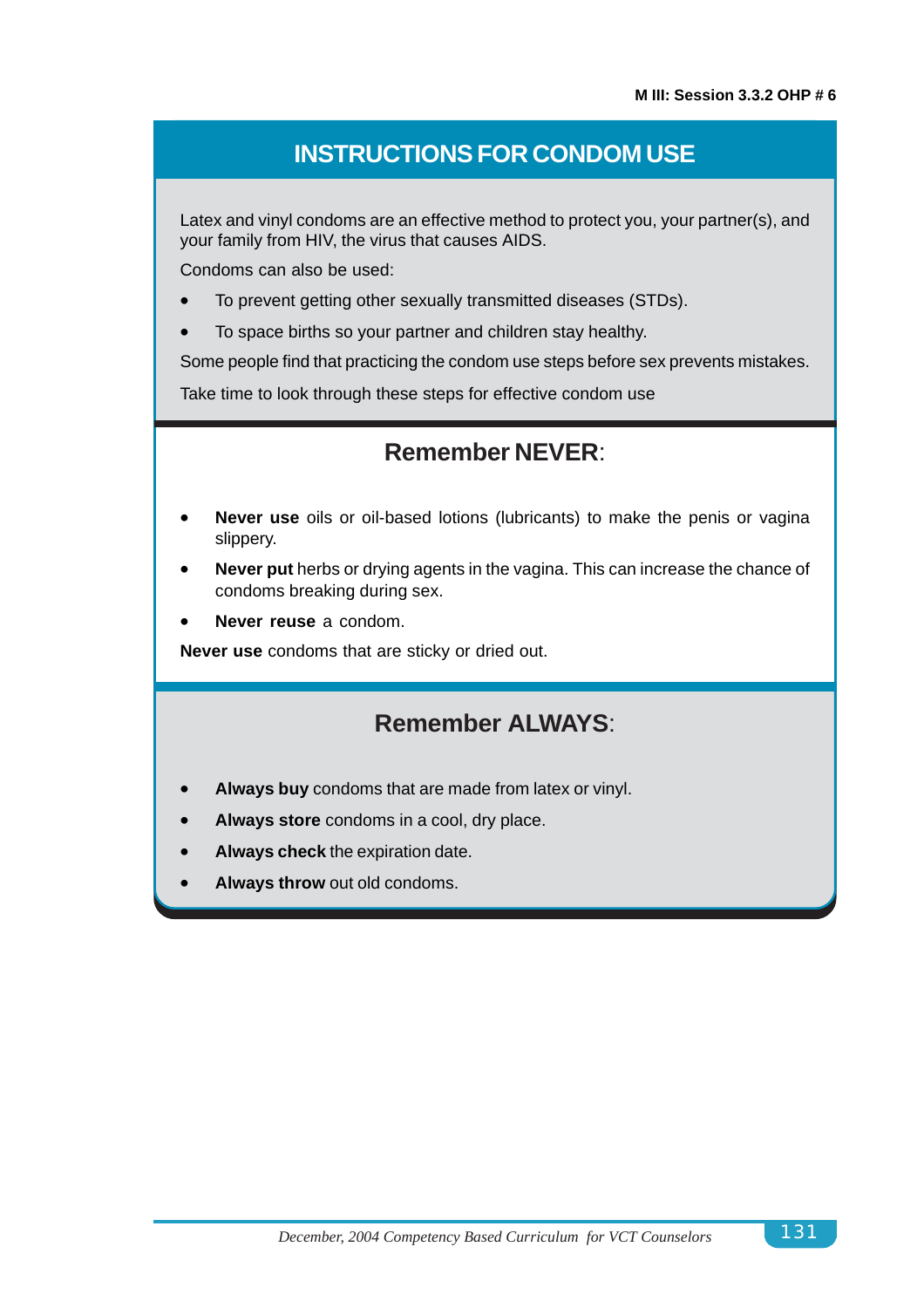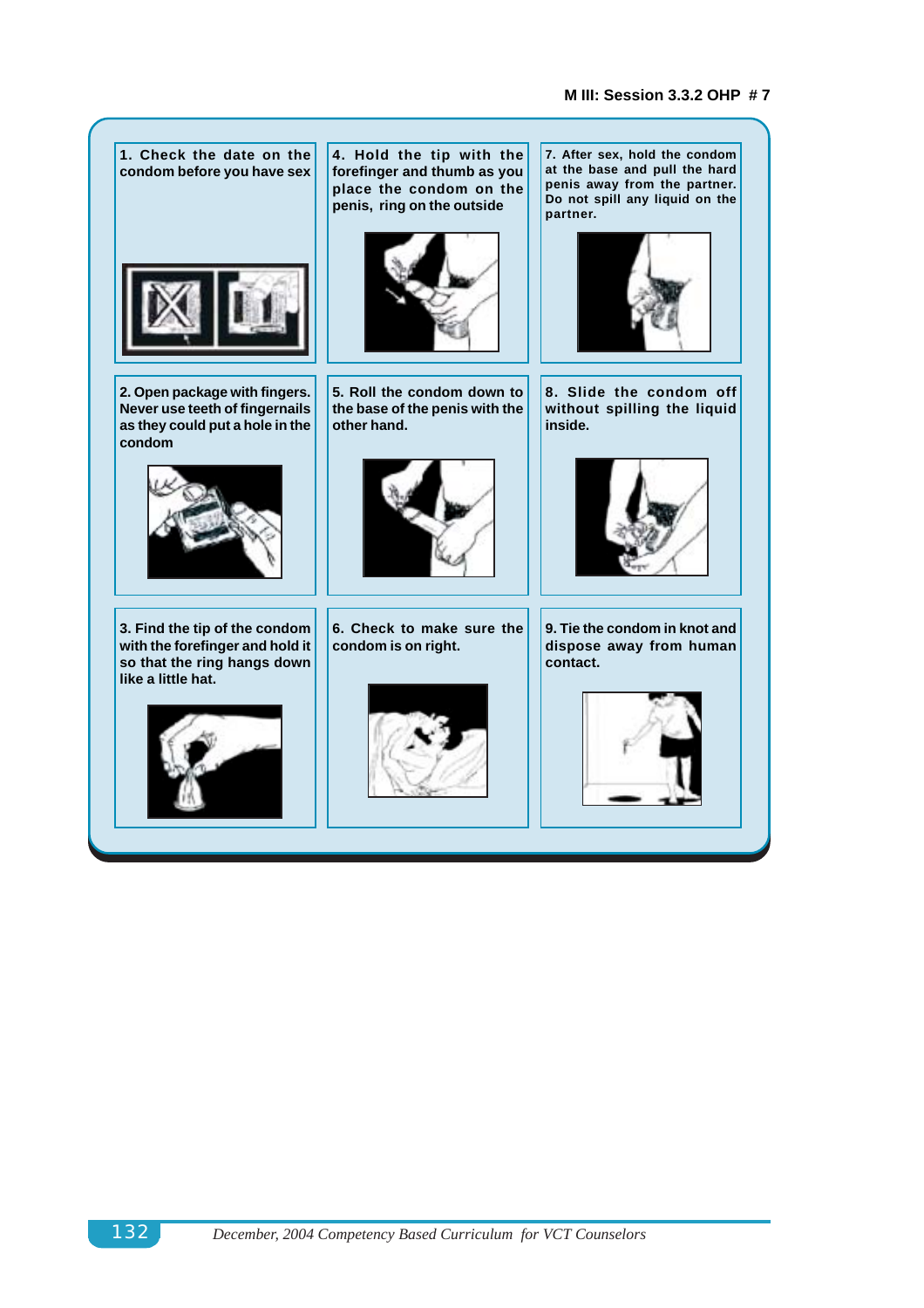## **Component 3: Explore Options for Reducing Risk**

#### **Objectives:**

- Describe client's successes and challenges in reducing risk
- Identify examples of risk reduction options and barriers
- Assess client's competency in using condoms
- List resources for community support for practicing safer behaviors
- Understand and address behaviors as they relate to risk

#### **M III: Session 3.3.2 OHP #9**

## **Component 3: Explore Options for Reducing Risk**

#### **Time:10 minutes**

#### **Protocol**

- Explore client's communication with friends or partners about risk.
- Review previous risk-reduction attempts.
- Identify successful experiences with practicing safer sex.
- Identify obstacles to risk reduction.
- Explore triggers and situations, which increase the likelihood of high-risk behavior.
- Place risk behavior in the larger context of client's life.
- Assess condom skills.
- Identify entire range of options for reducing risk.
- Role-play, build skills, problem solve.
- Address examples when the client's beliefs and behavior are at odds or when feelings are mixed about changing behavior.
- Summarize risk-reduction options or discussion.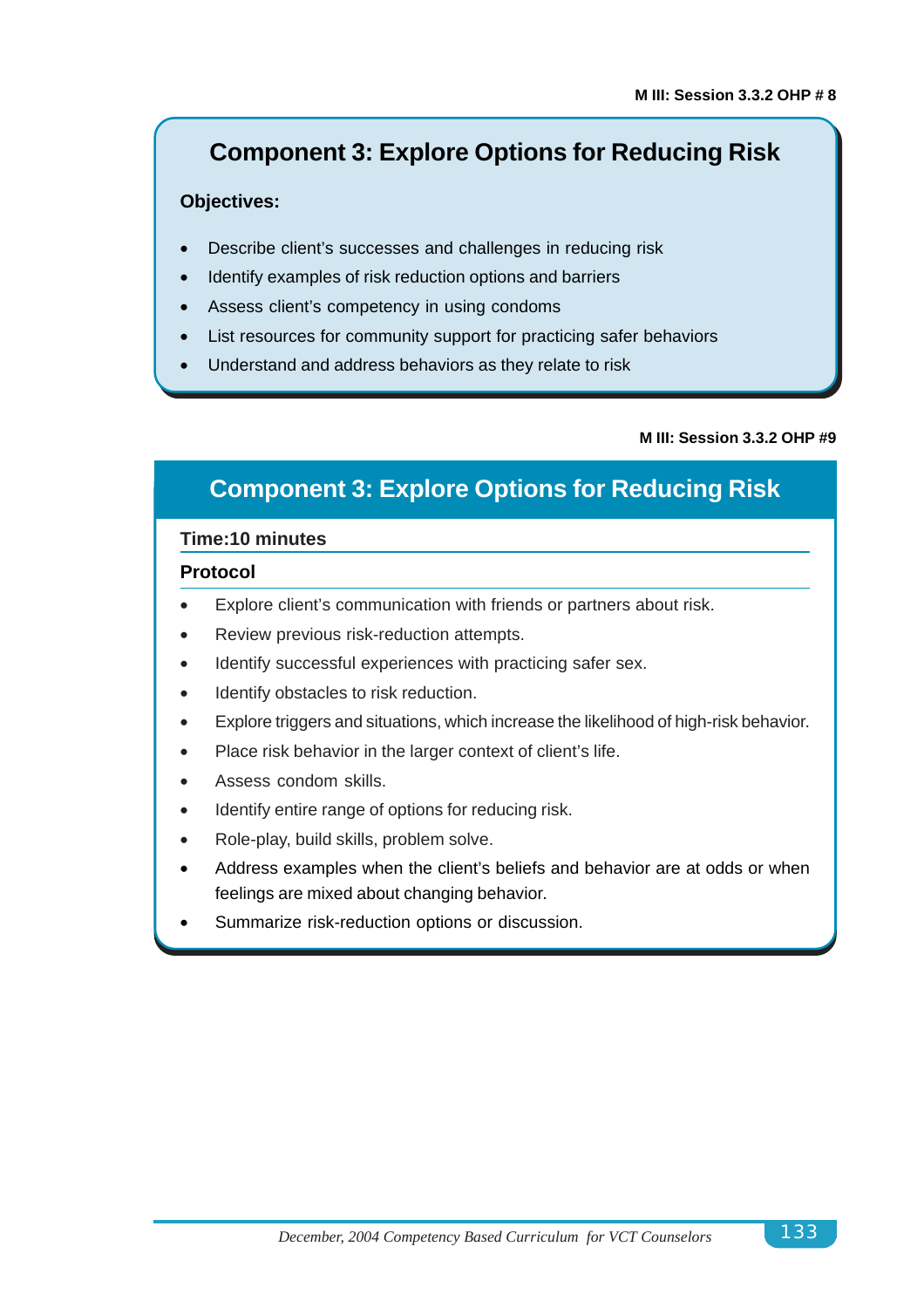### **Conduct Role-Play Number 4**

| <b>Component 1:</b> | Introduction/Orientation to Session       |
|---------------------|-------------------------------------------|
| <b>Component 2:</b> | <b>Assess Risk</b>                        |
| <b>Component 3:</b> | <b>Explore Options for Reducing Risk</b>  |
| <b>Component 4:</b> | <b>HIV Test Preparation</b>               |
| <b>Component 5:</b> | <b>Conduct Test</b>                       |
| <b>Component 6:</b> | <b>Provide HIV Negative Result</b>        |
| <b>Component 7:</b> | <b>Negotiate Risk Reduction Plan</b>      |
| <b>Component 8:</b> | Identify Support for Risk Reduction       |
| <b>Component 9:</b> | Negotiate Disclosure and Partner Referral |

### **General directions for conducting role-plays**

You will be partnered with two other people for the role-play. Your instructor will assign each of you a role – the counselor, the client, or the observer. Your group will sit together and conduct the role-play. Afterwards, you will participate in a group discussion.

### **Directions for each role**

#### *Counselor:*

- Quickly review the main points of the counseling protocol section before the role-play begins.
- Take your time.
- Use the questions.
- Stav organized.

#### *Client:*

• Before the role-play, read through the client scenario. Refer to the scenario when responding to the counselor. Although the information given in the scenario does not cover all the questions you may be asked, try to make an appropriate response that does not contradict the facts outlined for you. **Try to be a very reasonable and uncomplicated client; this is a learning experience not a test of the counselor's skills and abilities.**

#### *Observer:*

• Before the role-play, read through the observation checklist. Also read the client scenario. During the role-play, quietly observe and make notes but, if the counselor is having difficulty or is not using the protocol, you may offer suggestions to the counselor. You may also offer suggestions to the client if his or her responses do not follow the client scenario.

#### **This Role-Play**

For this role play, you will begin with the section **"Introduction and Orientation to the Session"** and immediately follow with **"Assess Risk," "Explore Options for Reducing Risk," "HIV Test Preparation," "Conduct Simulated Rapid Test,"** and end with **"Providing Client with HIV Negative Result."**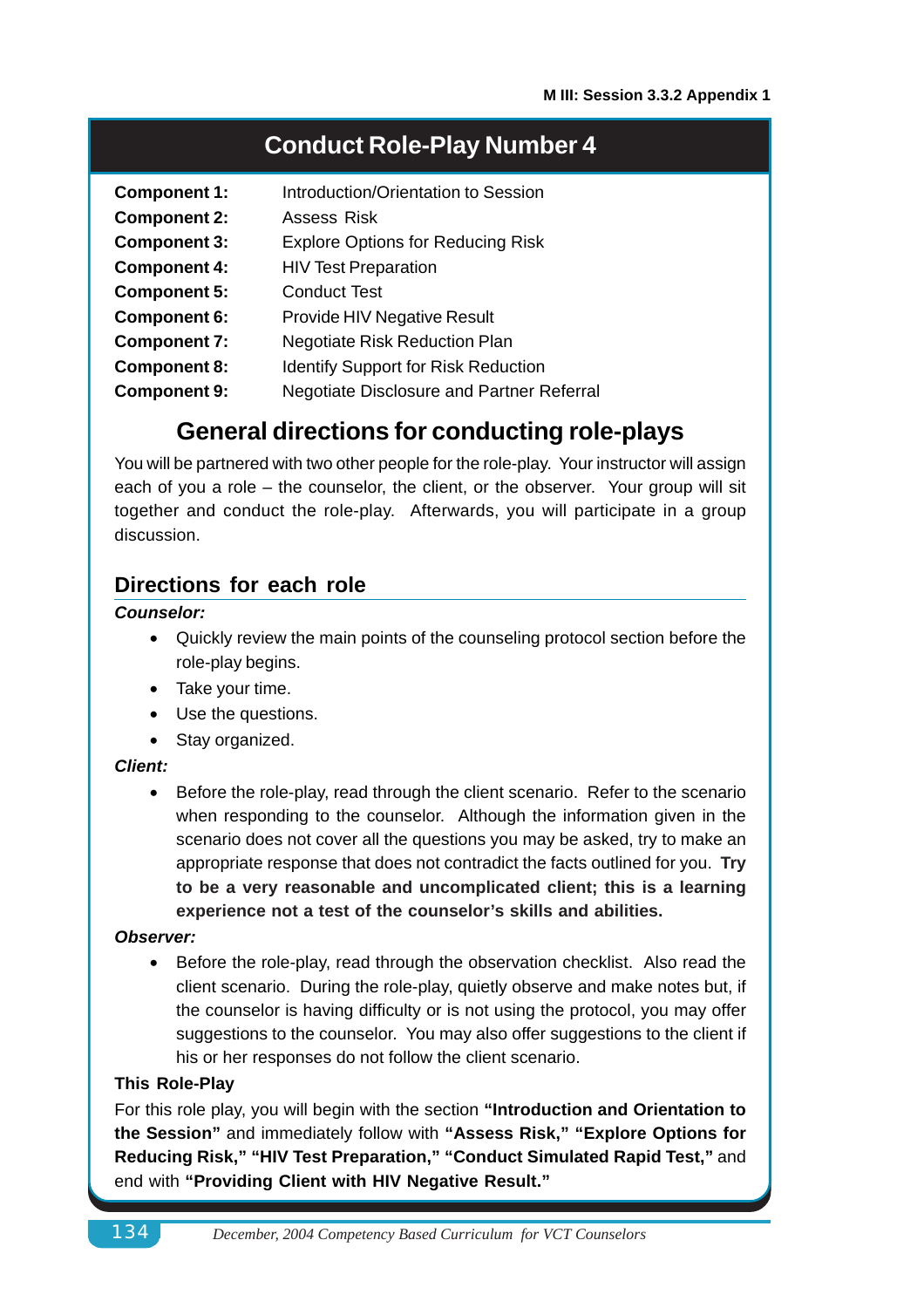#### **CASE STUDIES**

## **Male Client: Role Play 2- Protocol Components 1,2 and 3**

Hari, who is 23 years old, moved to the city from his village about two years ago. He works very hard at his teaching job and coordinates games for a boy's football club after work and weekends. Until he met his girlfriend, Maya, he and his friends used to have fun, especially on payday, hanging out at clubs, drinking a few beers, dancing and meeting girls. Sometimes he would have sex with these girls, but he usually would wear condoms. A couple of times he had too many beers and forgot to use a condom. Then about six months ago, Hari began dating Maya, who is 21 years old and also a teacher. He quickly fell in love with Maya and felt the relationship was getting serious. Because he felt in love and committed to Maya, he did not use a condom when they first had a sex four months ago. As time went on and Hari thought about his past and the future he was imagining with Maya, he became terrified that he may have exposed himself and Maya to HIV. As a youth in his village he had a couple of girlfriends. Hari wasn't too worried about these girls as he knew them and their families all his life and he usually used condoms to prevent pregnancy. But he was very concerned about the two club girls he had sex with without condoms. The more he thought about it, he realized he did not know if Maya had had sex with anyone else. They never talked about HIV/AIDS, but he had talked with his brother about getting tested and may talk with Maya after he finds out his result.

# **Female Client: Role Play 1- Protocol Components 1 & 2**

Geeta has a steady boyfriend (Badri) whom she met while studying at the university two years ago. They both finished their studies last year and both have found good jobs. Recently they have started to talk about marriage and having children. They use condoms now to prevent pregnancy.

About three months ago, Geeta went home to attend a friend's wedding. She met up with an old boyfriend, and they had sex without a condom. Geeta regrets her decision to have unprotected sex and is very concerned about what it could mean for her relationship with Badri.

Geeta and Badri never really talked about AIDS or STDs. They have not talked about other people they have had sex with. Geeta is not sure if Badri has had sex with any other women since they have been together.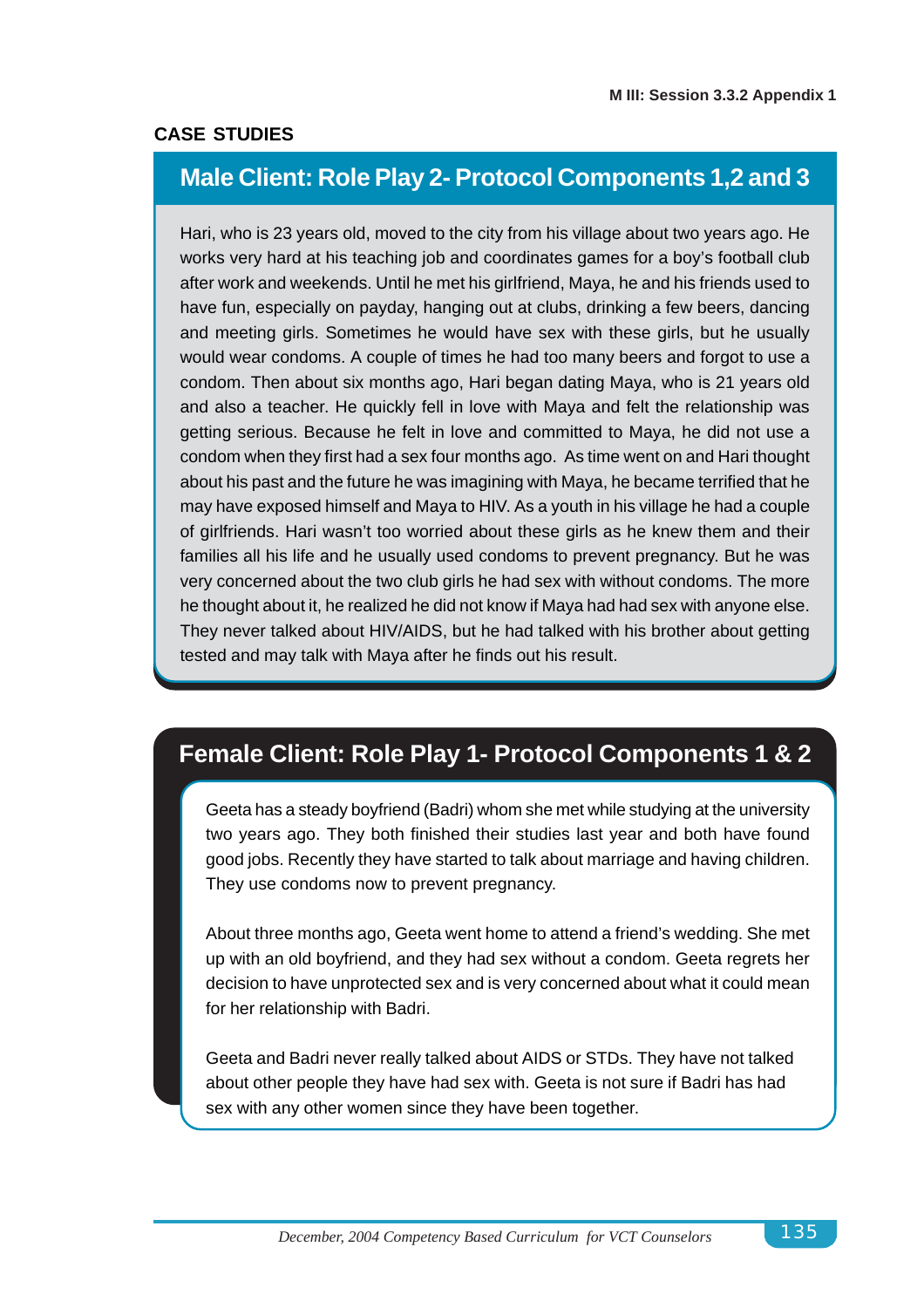### **Female Client: Role Play 3 – Protocol Components 1, 2, 3 and 4**

Juneli is 21 years old and a teacher. She loves working with children and hopes to have a family of her own someday. When Juneli was in teacher's training, she dated a nice man for over a year. They stayed together often, and usually used condoms to prevent pregnancy. She thought he would someday become her husband. Their relationship ended after his father died is an accident and he needed to return to his village to care for his brothers and sisters. After finishing her training, Juneli moved to the city to find a teaching position. She was new to the city and lonely. She eventually made some friends and would go out with them. Once she met a man she thought was nice and she dated him a few times. They eventually had sex, but she ended the relationship because he would drink too much. He refused to wear a condom when he was drinking, and she was frightened she would become pregnant.

She was transferred to a new school and met Shyam, a teacher at the same school. Shyam is a wonderful man, a fine teacher and wonderful with the children. He even coaches a boy's football club on the weekends. They began dating about six months ago and first had sex about four months ago. He has told her he loves her and is committed to her. They are talking about their future together. When they first had sex, they did not use a condom. Juneli thinks this was because it was a way to be really intimate and demonstrate their mutual love. As they have begun to talk about their future together, Juneli has been thinking about her past and wonders about Shyam's past. They have never talked about their other partners. She wants to get herself tested for HIV before she asks him to be tested.

### **Case Study For Role Play**

Gopal is a Rickshaw driver 35-year old married man with two children. He has been having an affair with another married woman (Sabitri) since last three years . A friend / partner of Sabitri has recently been diagnosed as HIV positive. Gopal is worried about life, wife and children. He comes for counseling to seek health.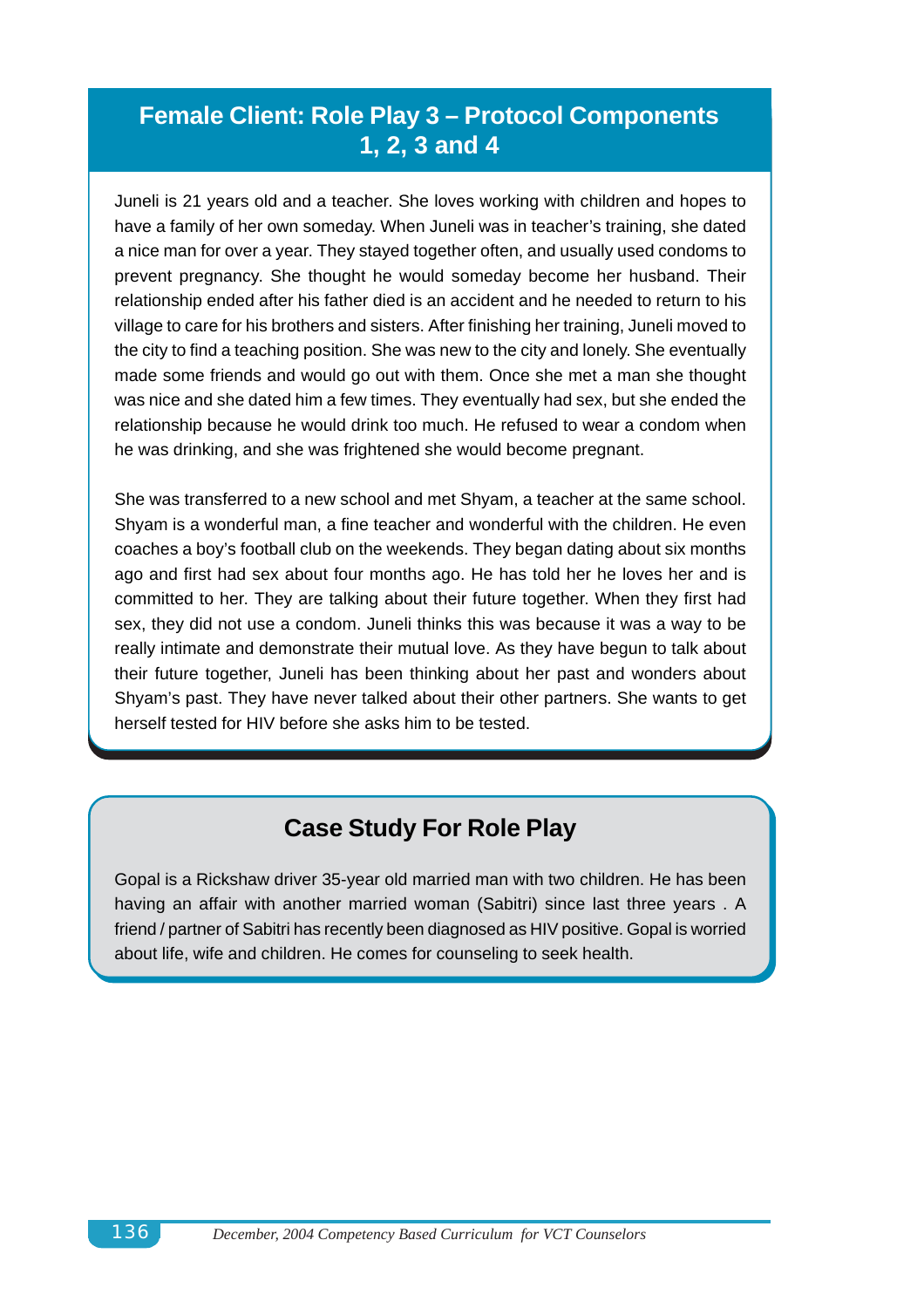# **Case Study For Role Play**

You are 25 year – old unmarried male. You have just returned from overseas as contract worker. You have been sexually active while overseas and suspect that you may have a sexually transmitted disease or HIV. Family wants to get you married recently but you are in dilemma. You approach the VCT center seeking help.

# **Case Study For Role Play**

A young lady aged 21 comes into the VCT Clinic accompanied by her mother to receive her HIV test results. The test result is negative. In the previous counseling session the mother explained that her daughter had been sexually abused by her uncle who is HIV positive. The mother says that they have been living with her brother ever since her husband died and can not afford to move anywhere else. In a private session with the daughter, the counselor learns that the abuse has continued and that her uncle has expressed that she must continue to have sex with him while they are living in his house.

# **Case Study For Role Play**

A young boy aged 19 enters the VCT site seeking for HIV testing. He is not accompanied by his parents and expresses that he does not want them to know about his taking the test. He tells you that he has been sexually active for the last three years and recently had sexual intercourse with a young boy.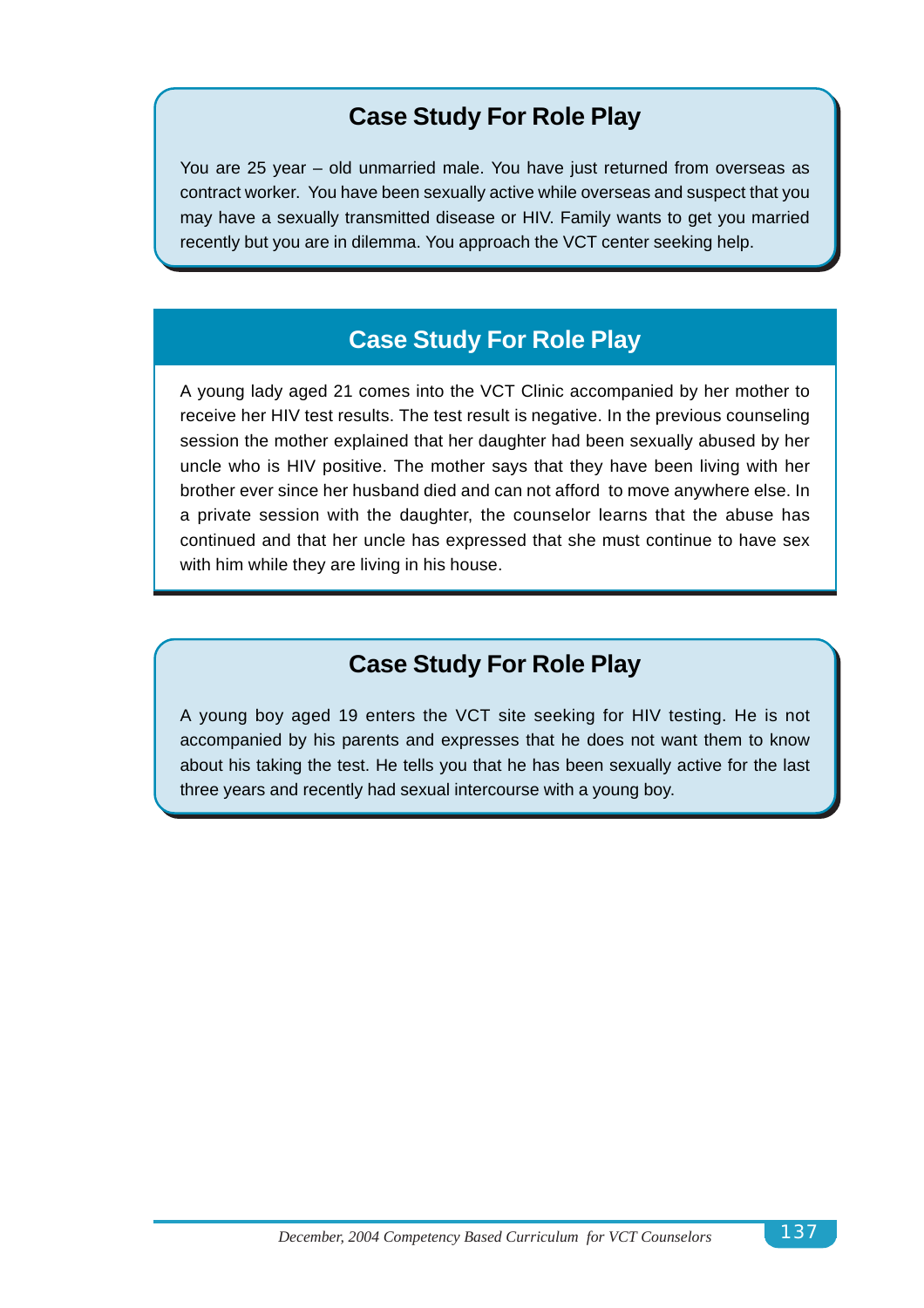| <b>Observer Checklist Role Play 4</b>                                                                                                                                                                                                                                                                                                                                                        |                           |                                        |
|----------------------------------------------------------------------------------------------------------------------------------------------------------------------------------------------------------------------------------------------------------------------------------------------------------------------------------------------------------------------------------------------|---------------------------|----------------------------------------|
| <b>Introductions and Orientation to the Session</b>                                                                                                                                                                                                                                                                                                                                          |                           |                                        |
| <b>Key counselor tasks</b>                                                                                                                                                                                                                                                                                                                                                                   | <b>Task</b><br>addressed? | <b>Comments and</b><br>recommendations |
| Introduce self to client                                                                                                                                                                                                                                                                                                                                                                     |                           |                                        |
| Describe your role as counselor                                                                                                                                                                                                                                                                                                                                                              |                           |                                        |
| <b>Explain confidentiality</b>                                                                                                                                                                                                                                                                                                                                                               |                           |                                        |
| Review the rapid test process:<br>If negative, not infected as of<br>12 weeks earlier<br>If positive, infected with HIV<br>Accurate, same day test results<br>Outline content of session:<br>Exploration of HIV/STD risks<br>Address options for risk reduction<br>Discussion of testing and meaning<br>of results<br>Provide test and results<br>Develop risk reduction and support<br>plan |                           |                                        |
| Review "map" of client stops/activities<br>during this counseling and testing visit                                                                                                                                                                                                                                                                                                          |                           |                                        |
| Address immediate questions and<br>concerns                                                                                                                                                                                                                                                                                                                                                  |                           |                                        |
| <b>General Comments:</b>                                                                                                                                                                                                                                                                                                                                                                     |                           |                                        |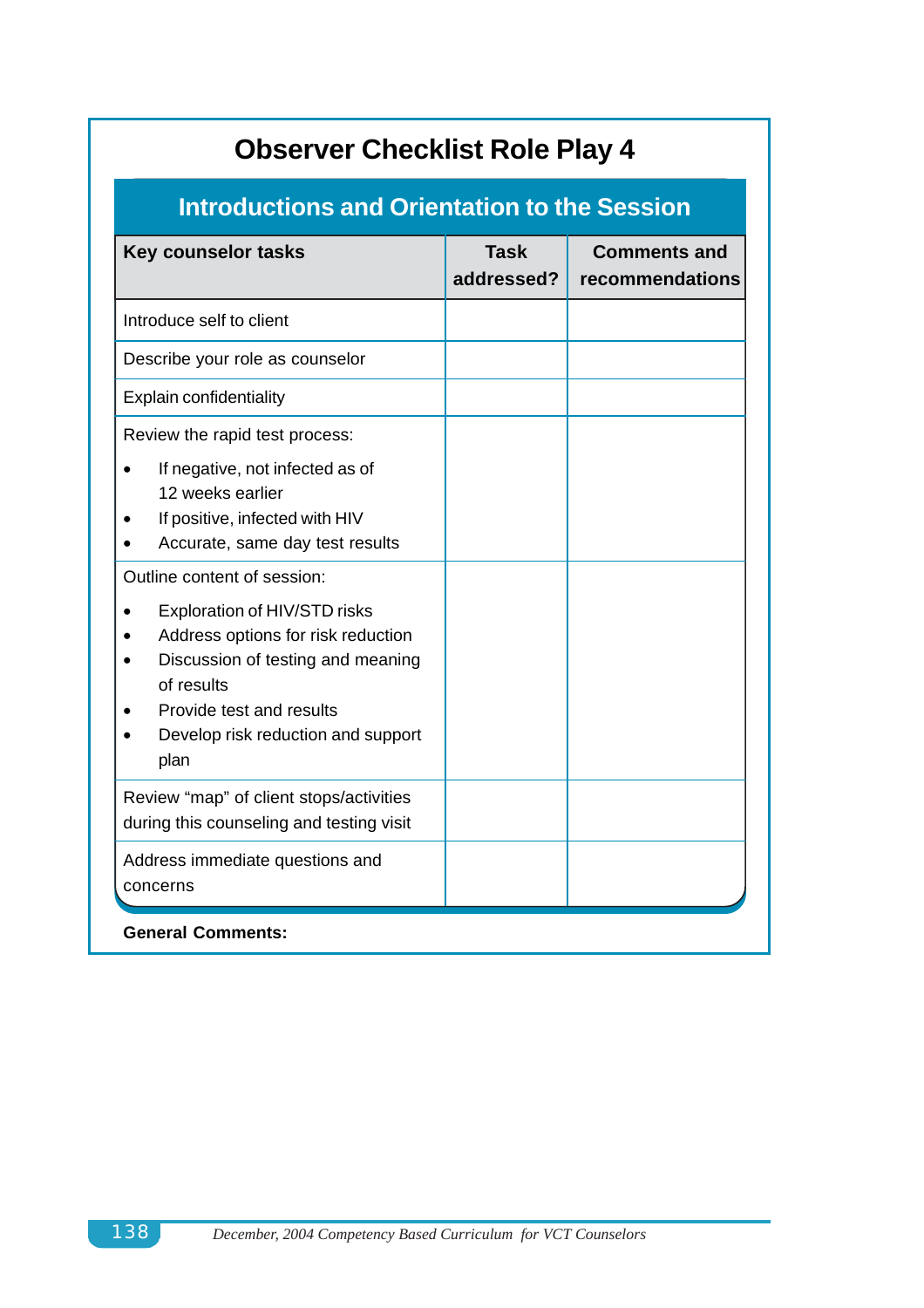# **Observer Checklist (continued)**

| <b>Assess Risk</b>                                                                                                                                                                                   |             |                                                   |
|------------------------------------------------------------------------------------------------------------------------------------------------------------------------------------------------------|-------------|---------------------------------------------------|
| <b>Key counselor tasks</b>                                                                                                                                                                           | <b>Task</b> | <b>Comments and</b><br>addressed? recommendations |
| Assess client's reason for coming in<br>for services.                                                                                                                                                |             |                                                   |
| Assess client's level of concern about<br>having/acquiring HIV                                                                                                                                       |             |                                                   |
| Explore most recent risk<br>exposure/behavior<br>When<br>With whom<br>Under what circumstances                                                                                                       |             |                                                   |
| Assess client's level of acceptable risk                                                                                                                                                             |             |                                                   |
| Assess pattern of risk (e.g., happening<br>regularly, occasionally, due to an<br>unusual incident)<br>Number of partners<br>Type of partners<br>Frequency of new/different<br>partners<br>Condom use |             |                                                   |
| Identify risk triggers, vulnerabilities,<br>and circumstances                                                                                                                                        |             |                                                   |
| Assess partner's risk                                                                                                                                                                                |             |                                                   |
| Assess communication with partner(s)                                                                                                                                                                 |             |                                                   |
| Assess for indicators of increased risk                                                                                                                                                              |             |                                                   |
| Summarize and reflect back client's<br>story and risk issues<br>Risk pattern<br>Prioritize risk issues<br>Risk triggers and risk<br>vulnerabilities                                                  |             |                                                   |
| <b>General Comments:</b>                                                                                                                                                                             |             |                                                   |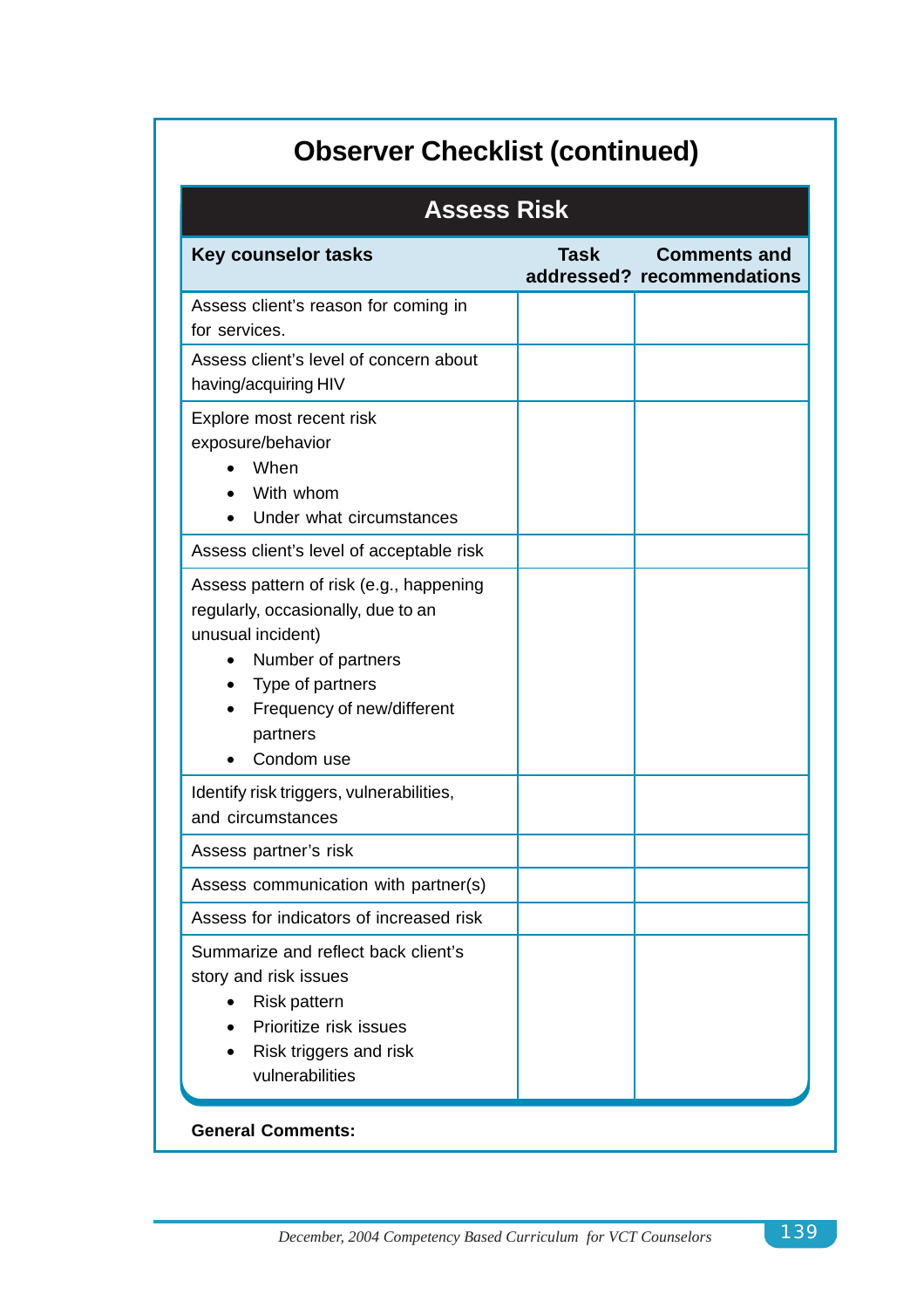# Observer Checklist (continued)

# **Explore Options for Reducing Risk**

| <b>Key counselor tasks</b>                                                                                                  | <b>Task</b> | <b>Comments and</b><br>addressed? recommendations |
|-----------------------------------------------------------------------------------------------------------------------------|-------------|---------------------------------------------------|
| Review previous risk reduction attempts                                                                                     |             |                                                   |
| Identify successful experiences with<br>practicing safer sex                                                                |             |                                                   |
| Identify obstacles to risk reduction                                                                                        |             |                                                   |
| Explore triggers and situations which<br>increase the likelihood of high risk<br>behavior                                   |             |                                                   |
| Place risk behavior in the larger context<br>of client's life                                                               |             |                                                   |
| Assess condom skills                                                                                                        |             |                                                   |
| Identify entire range of options for<br>reducing risk                                                                       |             |                                                   |
| Role play, skill build, problem solve                                                                                       |             |                                                   |
| Address examples when client's beliefs<br>and behavior are at odds or when<br>feelings are mixed about changing<br>behavior |             |                                                   |
| Summarize risk reduction options and<br>discussion                                                                          |             |                                                   |
| <b>General Comments:</b>                                                                                                    |             |                                                   |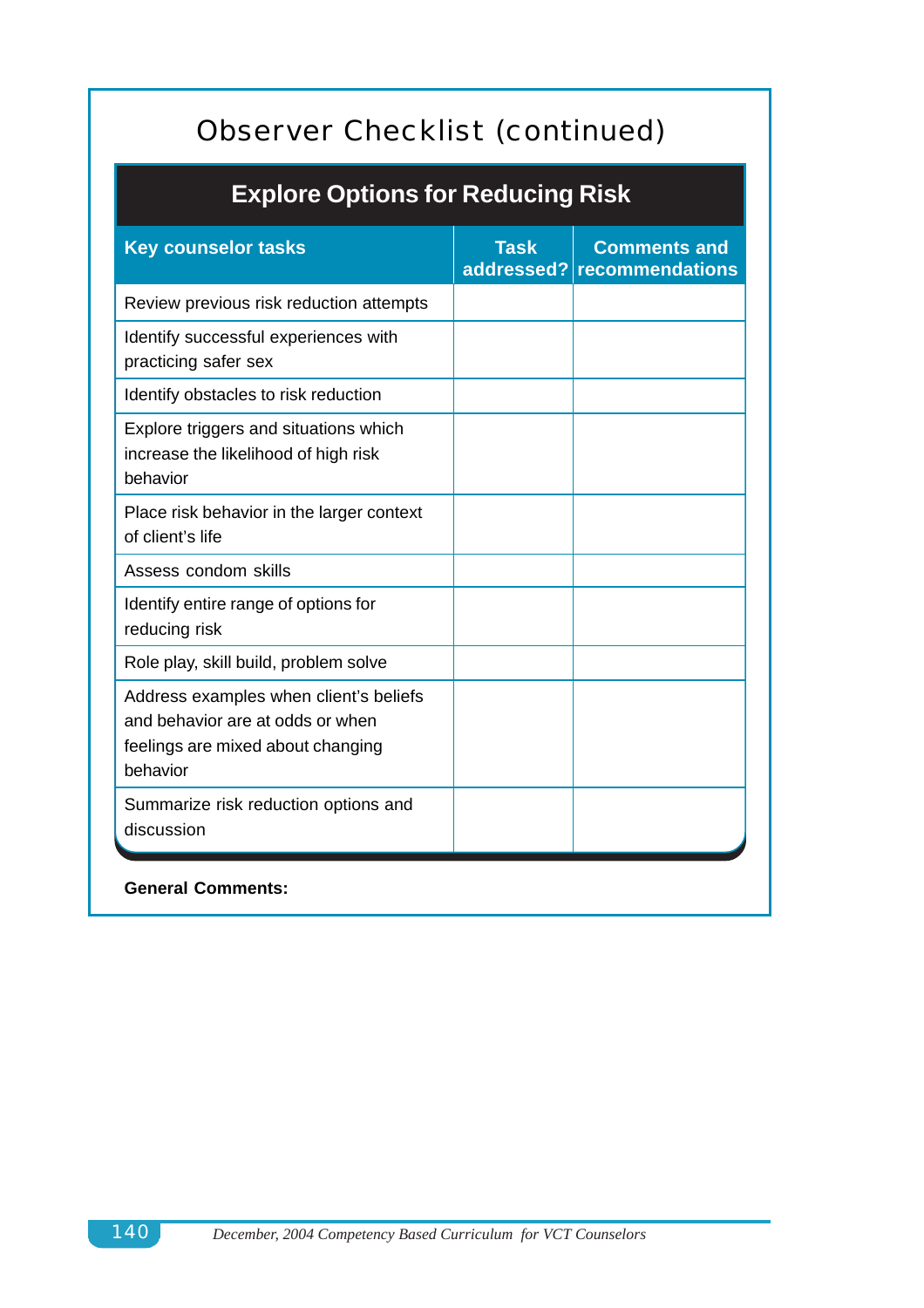| Observer Checklist (continued)                                                                                                                                               |                           |                                        |
|------------------------------------------------------------------------------------------------------------------------------------------------------------------------------|---------------------------|----------------------------------------|
| <b>HIV Test Preparation</b>                                                                                                                                                  |                           |                                        |
| <b>Key counselor tasks</b>                                                                                                                                                   | <b>Task</b><br>addressed? | <b>Comments and</b><br>recommendations |
| Discuss client's HIV test history and<br>behavioral changes in response to results                                                                                           |                           |                                        |
| Address client's feelings about testing<br>for HIV                                                                                                                           |                           |                                        |
| Explore with whom client has shared<br>his/her decision to come for VCT services.<br>Partners, family and friends                                                            |                           |                                        |
| Discuss the client's understanding of the<br>meaning of positive and negative HIV<br>test resultsClarify client's misunderstanding<br>about the meaning of HIV test results. |                           |                                        |
| Assess client's readiness to be tested<br>and receive the test results<br>Response to positive results<br>Response to negative results                                       |                           |                                        |
| Assess who will provide the client support<br>if he/she were HIV infected                                                                                                    |                           |                                        |
| Discuss positive living<br>Staying well living longer<br>Obtaining support<br>Medical care and follow-up                                                                     |                           |                                        |
| Weigh and discuss the benefits of<br>knowing your sero-status (knowledge is<br>power)Preparing for the future                                                                |                           |                                        |
| Determine client's test decision                                                                                                                                             |                           |                                        |
| Identify and address examples when<br>beliefs and behavior are at odds or when<br>feelings are mixed about being tested<br>and dealing with the results.                     |                           |                                        |
| If the client elects to be tested, describe<br>the tests and the interpretation/reading<br>of the test                                                                       |                           |                                        |
| Direct client to lab to receive test and<br>instruct him or her to return to the<br>counselor or where to wait should<br>the counselor be with another client.               |                           |                                        |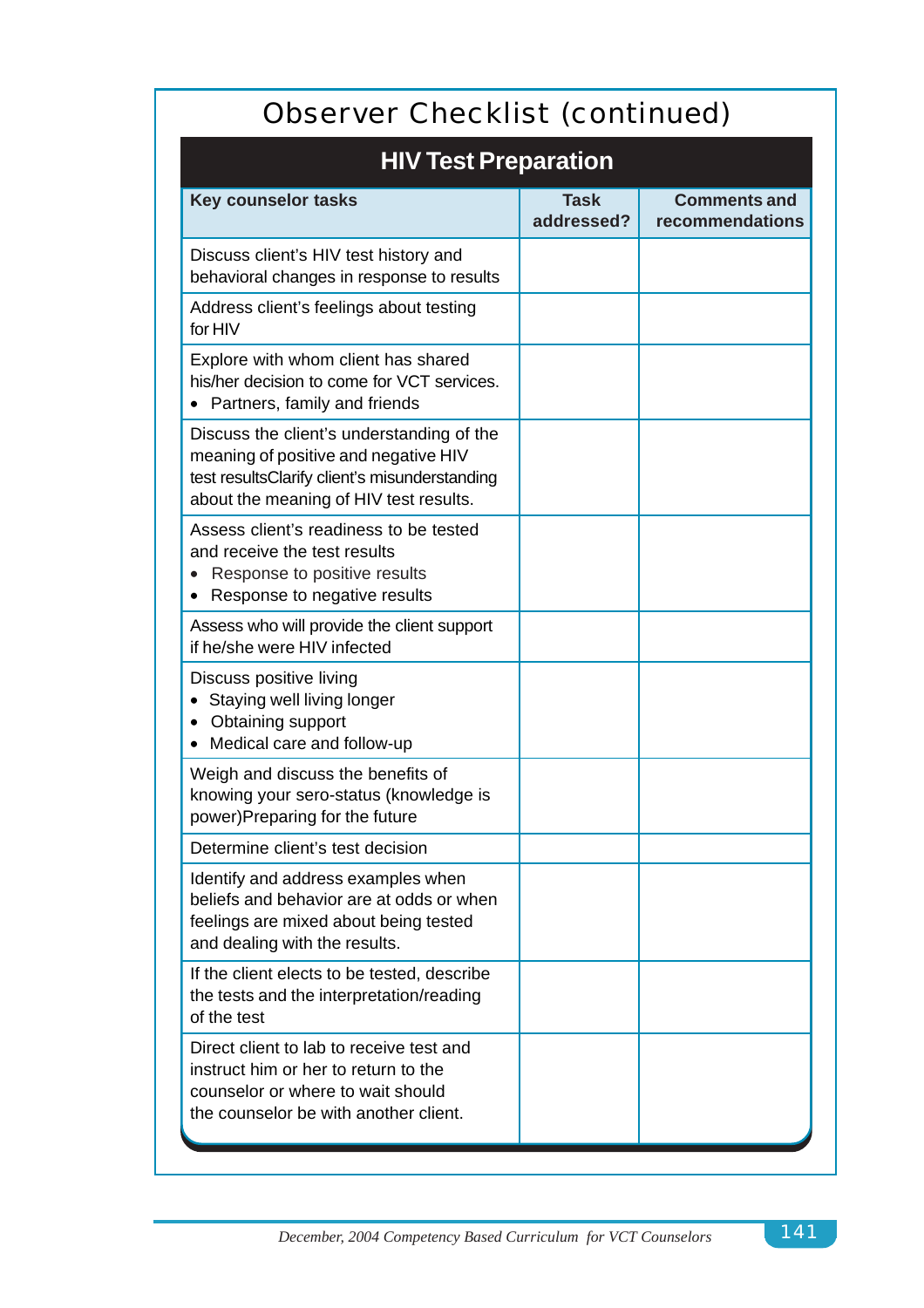## **Session 3.4 Post Test Counseling**

# 3.4 POST TEST COUNSELING

## **OBJECTIVES**

By the end of this session, the participants will be able to:

- $\Box$  Explain the objectives of post-test counseling
- $\Box$  Explain suggested steps for giving test results
- $\Box$  Explain interventions when clients are unable to cope with emotional reactions
- $\Box$  Explain the objectives and steps of giving negative test result
- $\Box$  Explain the objectives and steps of giving positive test result
- $\Box$  Give indeterminate result
- $\Box$  Give at least three considerations for post HIV test counseling

# INTRODUCTION

Post-test counseling helps the client understand and cope with the HIV test result. The counselor prepares the client for the result, gives the result and then provides the client with any further information required, if necessary referring the client to other services. The counselor further discusses strategies to reduce HIV transmission. The form of the post test counseling session depends on what the test result is. When the result is positive, the counselor needs to provide the result in a manner that the client can comprehend, and as gently and humanely as possible, providing emotional support and assisting the client to develop coping strategies. Counseling is also important when providing an HIV negative result. Whilst the client is likely to feel relief, the counselor must also emphasize and clarify a few important issues. It is important that counselors are aware of any potential exposure risks that occurred within the window period and inform clients that they should practice safer sex until their HIV status can be clarified by a subsequent test. Clients should be informed of the need for and date of retesting. The counselor can assist the client in further formulating a strategy to remain HIV negative.

### **TIME:** 360 minutes

**MATERIALS:** Newsprint; Markers; Cue cards; OHPs

**METHODOLOGY:** Mini lecture; Discussion; Role-play; Exercise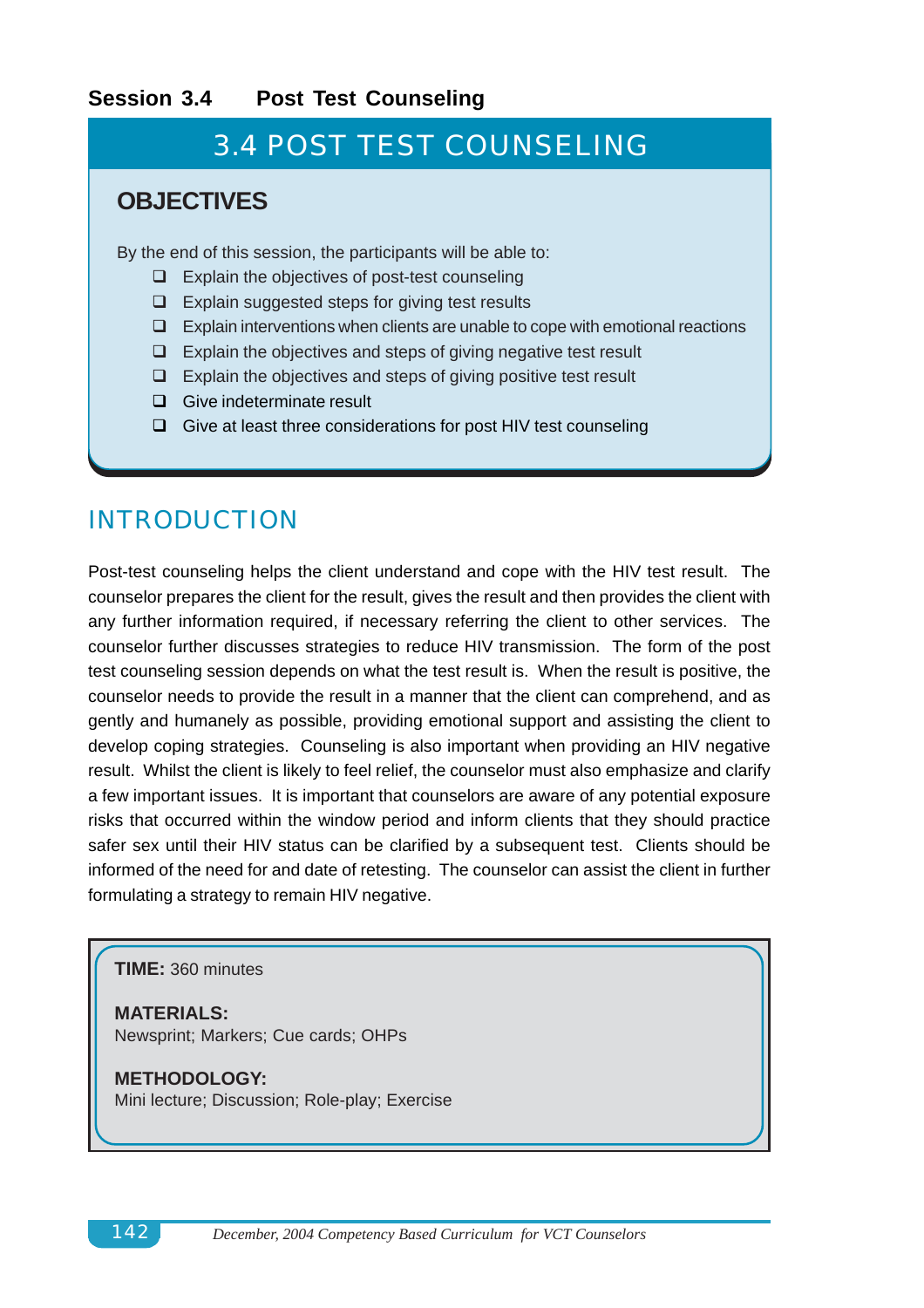## **CONTENTS**

- $\triangleright$  Objectives of post test counseling
- $\triangleright$  Steps for giving test results
- $\triangleright$  Interventions to enable client to cope with emotional reactions
- $\triangleright$  Strategies for risk reduction during post test
- $\triangleright$  Giving "negative test" result
- $\triangleright$  Practice giving 'negative test result' using cue card
- $\triangleright$  Identify support for risk reduction plan
- $\triangleright$  Negotiate disclosure and partner referral
- $\triangleright$  Giving "positive test" result
- $\triangleright$  Identify source of support
- $\triangleright$  Negotiate risk reduction plan
- $\triangleright$  Risk reduction issues
- $\triangleright$  Indeterminate result
- $\triangleright$  Consideration for post HIV test counseling

## **PROCEDURES**

- 1. Introduce the topic reflecting on importance and meaning of post test counseling. Explain and emphasize that posttest counseling depends much on how effectively pre test counseling was conducted.
- 2. Ask the participants what would be the possible aims of post-test counseling. Record the responses. Discuss and show **M III: Session 3.4 OHP # 1** and explain the objectives of post-test counseling
- 3. Explain the steps for giving test result with the help of **M III: Session 3.4 OHP # 2a, 2b** and explain that those steps are equally applicable for pre- and post test result.
- 4. Show **M III: Session 3.4 OHP # 3** and explain properly about how counselors can intervene to cope with emotional reactions.
- 5. Ask the participants about the implications of negative test results. Record the responses and summarize the topic.
- 6. Explain objectives of giving negative test result **M III: Session 3.4 OHP # 4** and show **M III: Session 3.4 OHP # 5** on frequent HIV negative test. Then show **M III: Session 3.5 OHP # 6** for steps providing HIV test result.
- 7. Show **M III: Session 3.4 OHP # 7** on "negotiate risk reduction plan" and explain the points.
- 8. Show **M III: Session 3.4 OHP # 8** on " identify support for risk reduction plan" and explain it.
- 9. Show **M III: Session 3.4 OHP # 9** on " negotiate disclosure and partner referral" and explain it.
- 10. Encourage the participants to ask the questions.
- 11. Summarize the session.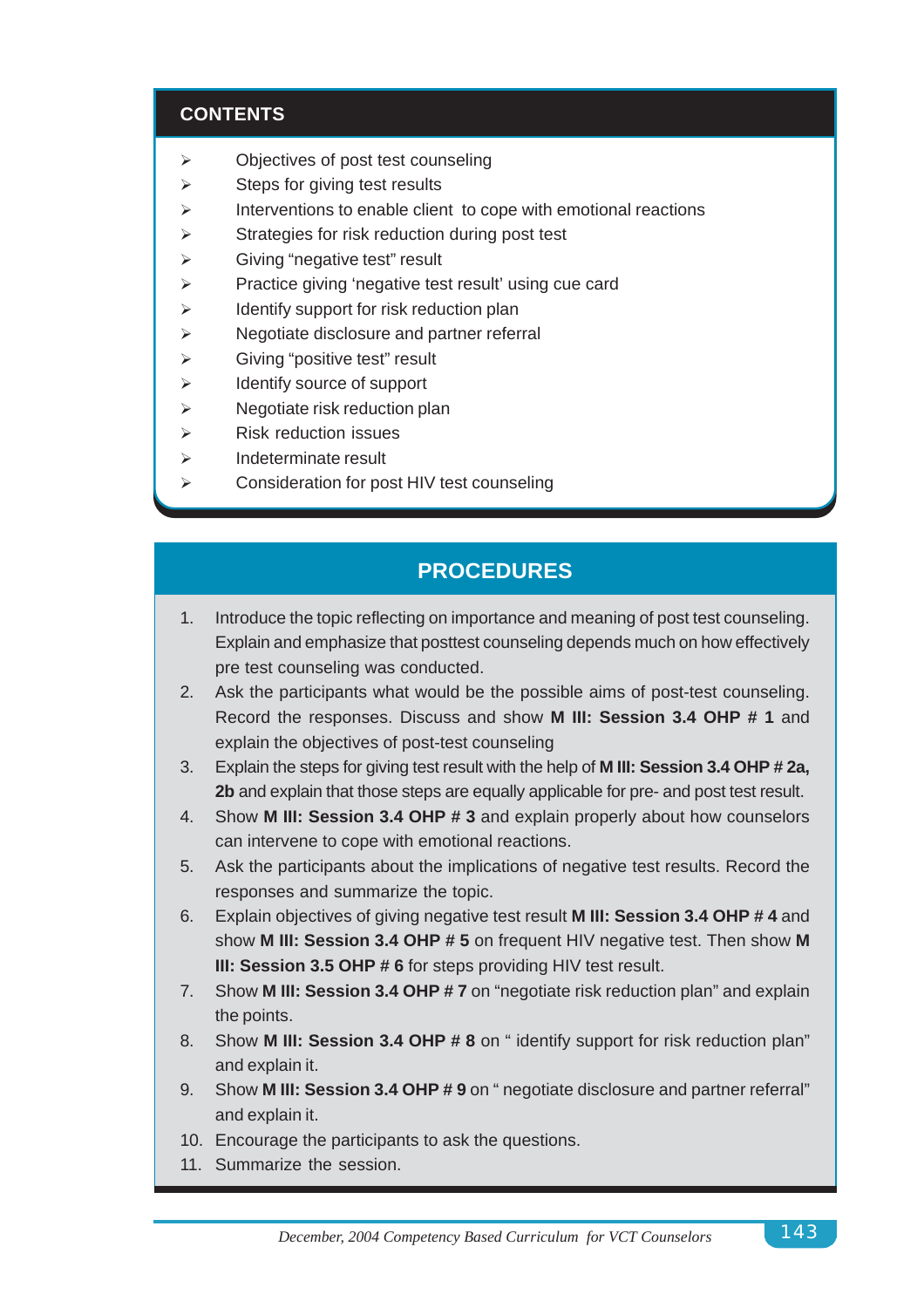# **PROCEDURES (Contd..)**

- 12. Inform the participants that they will now engage in a role-play of posttest counseling for HIV negative result. Organize the class into groups. Each group is to comprise of counselor, client and observer. Explain that all the participants must participate during role-play. If time permits rotate the roles among each other. **See M III: Session 3.4 Appendix 1** case for role-play.
- 13. Explore by asking the question. "What would be the possible client reaction to positive result?" Record the responses in newsprint. Justify the answer with the help of other participants and show **M III: Session 3.4 OHP # 9.**
- 14. Show **M III: Session 3.4 OHPs # 10 –14** and explain all **OHPs**. Ensure that participants have understood and learnt the displayed post-test protocols properly for the next session.
- 15. Ask a group of participants to come forward for the role-play for "Provide HIV positive Test Result" shown previously **M III: Session 3.4 OHP # 10 b**. Give this protocol to the participants.
- 16. Ask the next group for the role-play on "identify sources of support" by using protocol **M III: Session 3.4 OHP # 11** and practice the protocol. Ask if there are any questions before going to next role-play.
- 17. Ask the new group to come for role-play on "negotiate disclosure and partner referral" by displaying protocol **M III: Session 3.4 OHP # 12** and ask if there are any questions before going to next discussion.
- 18. Ask the new group to come for role-play on " Address risk reduction issues" by displaying protocol **M III: Session 3.4 OHP # 13** and ask if there are any questions before proceeding another session.
- 19. Briefly explain about indeterminate result and its implications to the participants. After the discussion show **M III: Session 3.4 OHP # 14** on indeterminate result and explain it.
- 20. Ask the participants what they know about posttest counseling. List down all the points in the newsprint. Clarify all the points. Show **M III: Session 3.4 OHP # 15** and explain.
- 21. Summarize the session with question and answers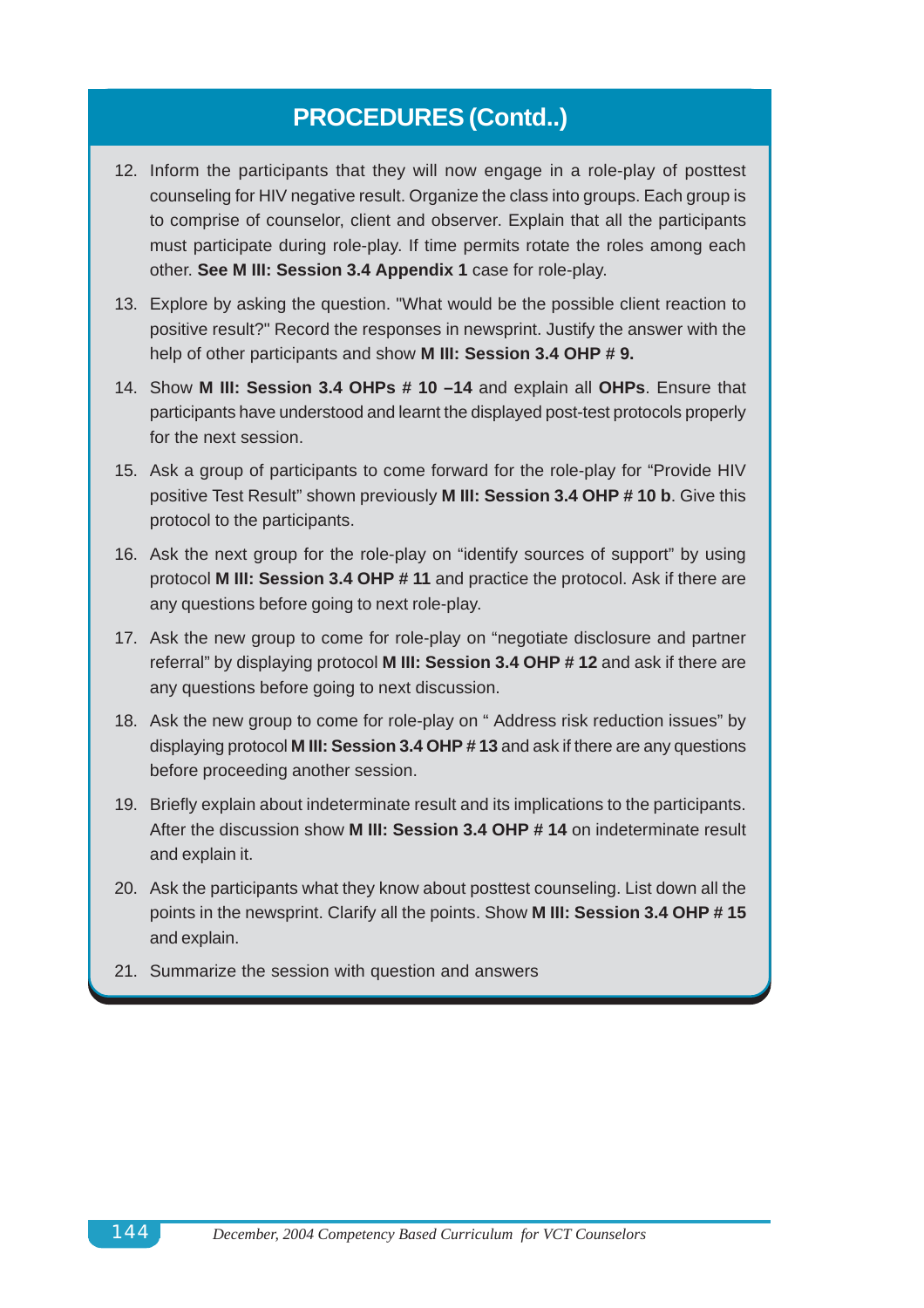## **Objectives of Post Test Counseling**

To help the person to reach an acceptance of his/her test result. Give the client the test result only when you have enough time to counsel them adequately.

### **M III Session 3.4 OHP # 2a**

# **Steps for Giving Test Results**

- Begin the post-test session by asking how the client has been feeling and congratulating the client for returning or waiting to hear their test results;
- Ask the client if they have any questions, understanding that most clients will want to hear their test result as soon as possible;
- When the client is ready, give the test result in a neutral tone of voice, and wait for the client to respond before proceeding;
- It is important to ensure that the client has understood the test result and integrated the information cognitively, and emotionally before proceeding.

### **M III Session 3.4 OHP # 2b**

## **Steps for Giving Test Results**

- Assess cognitive understanding by asking the client to tell you what the test result means, checking for any misperceptions or misinformation;
- Assess emotional understanding by asking the client how he or she is feeling at that moment, and allowing expression of emotional reactions
- Proceed to behavioral integration only when the client is ready to talk about what they are planning to do next.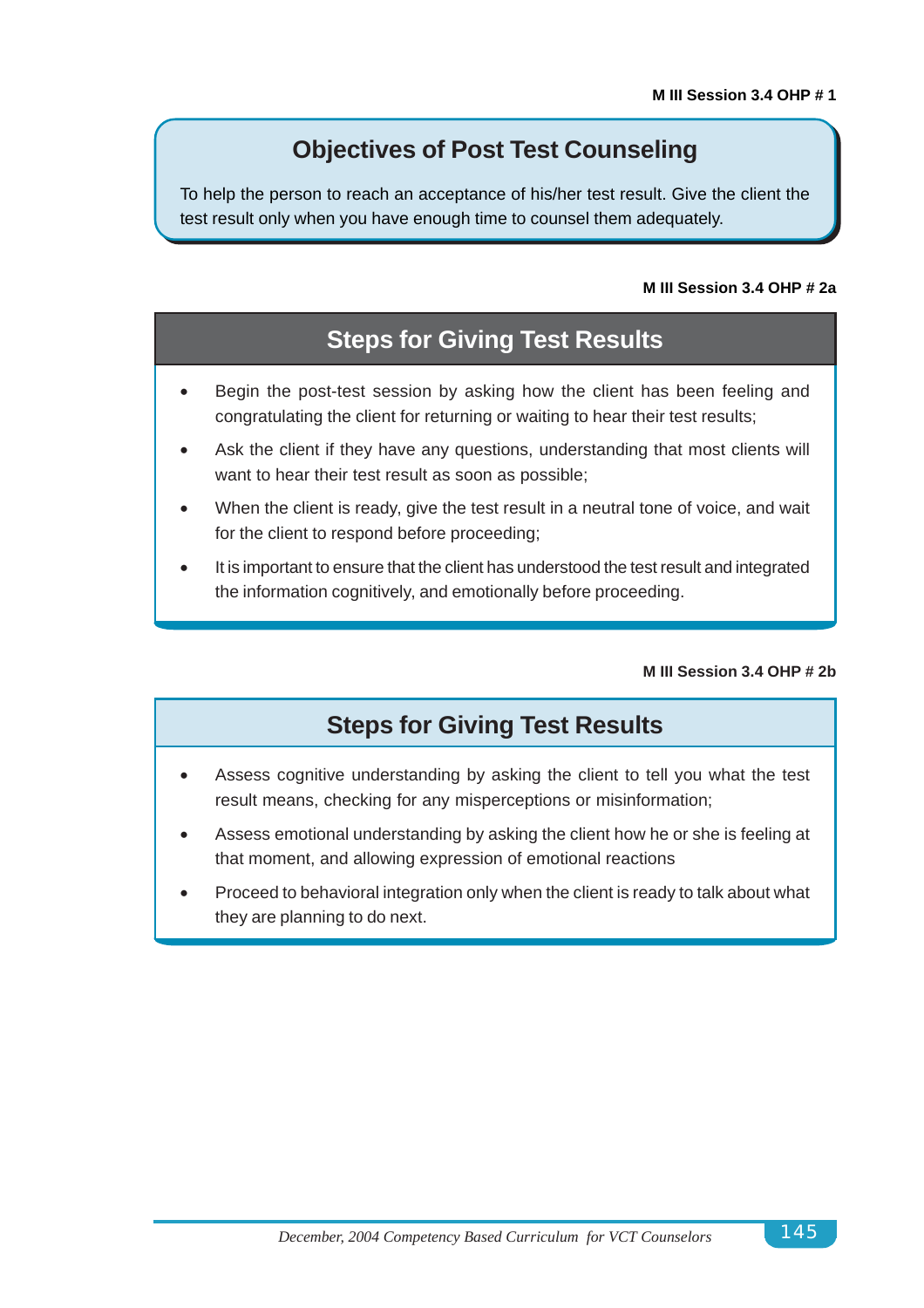## **Interventions to Enable Client to Cope with Emotional Reactions**

- Identify, explore and validate the client's ability to cope with past crises.
- Assist client with concrete problem solving technique.
- Encourage the client to make a specific short-term plan.
- Engage the client's significant others to assure that the plan is enacted and that the client returns for follow-up.
- Encourage the client to express their feelings about the current situation during the counseling session, and then redirect the client's attention to taking action and problem solving.
- Ask the client to identify their options and to choose a course of action.
- Encourage the client to utilize existing social support.
- Provide the client with appropriate referrals to community resources.

### **M III Session 3.4 OHP # 4**

## **Giving 'Negative Test' Result**

- Explain the implications of a negative test result
- Identify and prioritize the behaviors that correspond to the client's risk
- Motivate the client to develop a risk reduction plan
- Encourage clients to discuss their HIV status with current and future partners

### **M III: Session 3.4 OHP # 5**

## **Frequent HIV Negative Testers**

- Often engage in high risk behaviors
- Have deep seated anxiety and belief that they are HIV positive
- Should be reassured, if not responding then refer to specialist for psychological / psychiatric / mental health follow-up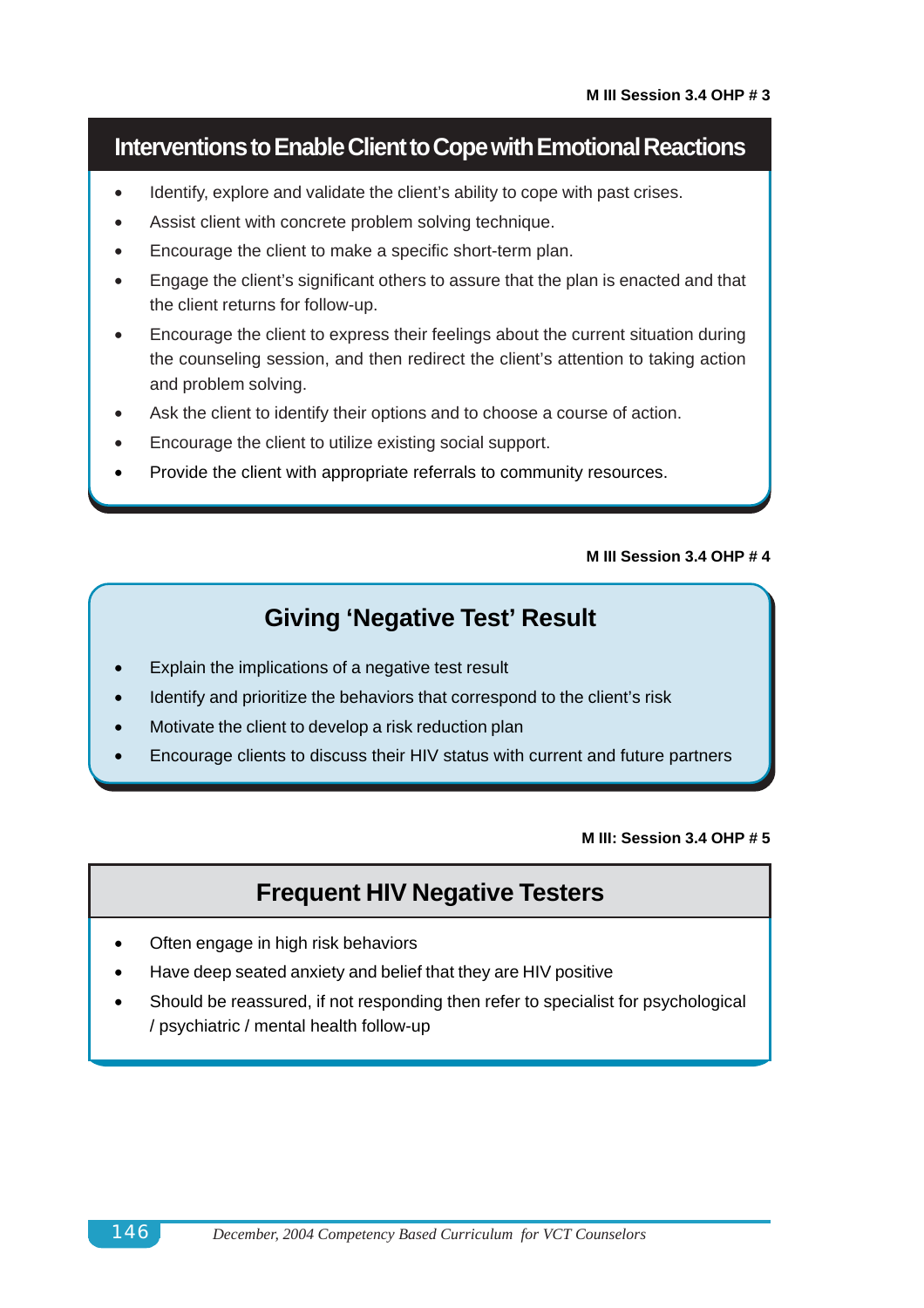## **Component 5: Provide HIV-Negative Test Result**

## **Time: 8-10 minutes**

- Inform the client that the test results are available
- Provide results clearly and simply
- (Show the client his or her test result)
- Explore the client's reaction to the test results
- Review the meaning of the results
- Note the need to consider the test result in reference to the most recent risk exposure
- If client has ongoing risk, convey concern and urgency about the client's risks (as appropriate)

### **M III: Session 3.4 OHP #7**

## **Component 6: Negotiate Risk-Reduction Plan**

### **Time : 4 - 6 minutes**

- Identify priority risk-reduction behavior.
- Explore behavior(s) that the client will be most motivated about or capable of changing.
- Identify a reasonable yet challenging incremental step toward changing the identified behavior.
- Break down the risk-reduction action into specific and concrete steps.
- Identify supports or barriers to the risk reduction step.
- Problem-solve issues concerning the plan.
- Role-play the plan.
- Confirm with the client that the plan is reasonable and acceptable.
- Ask the client to be aware of strengths and weaknesses in the plan while trying it out.
- Recognize the challenges of behavior change.
- Document the risk reduction plan with a copy to counselor.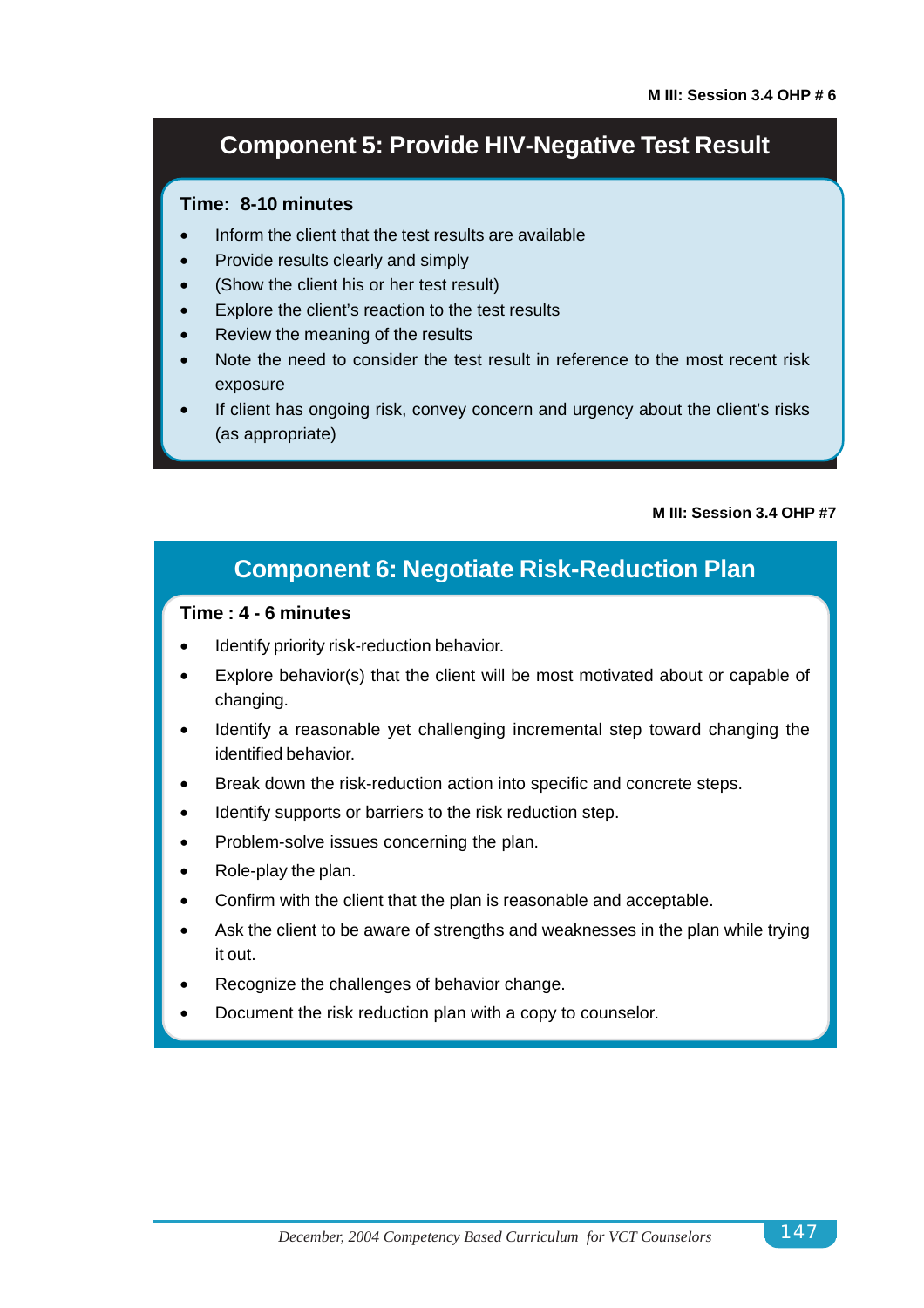# **Component 7: Identify Support for Risk Reduction Plan**

### **Time: 2 – 3 minutes**

- Emphasize the importance of discussing the intention and content of the plan with a trusted friend or relative.
- Identify a person to whom the client feels comfortable disclosing the plan.
- Establish a concrete and specific approach for the client to share the plan with his or her friend or relative.
- Convey confidence in the client's ability to complete the plan.

### **M III: Session 3.4 OHP # 9**

## **Component 8: Negotiate Disclosure and Partner Referral**

### **Time: 2 – 3 minutes**

- Explore client's feelings about telling partner(s) about HIV negative test result.
- Remind client that his or her results do not indicate partner's HIV status.
- Support client to refer partner for testing.
- Anticipate potential partner reactions.
- Practice and role-play different approaches to disclosure.
- End session, providing the client with motivation and encouragement.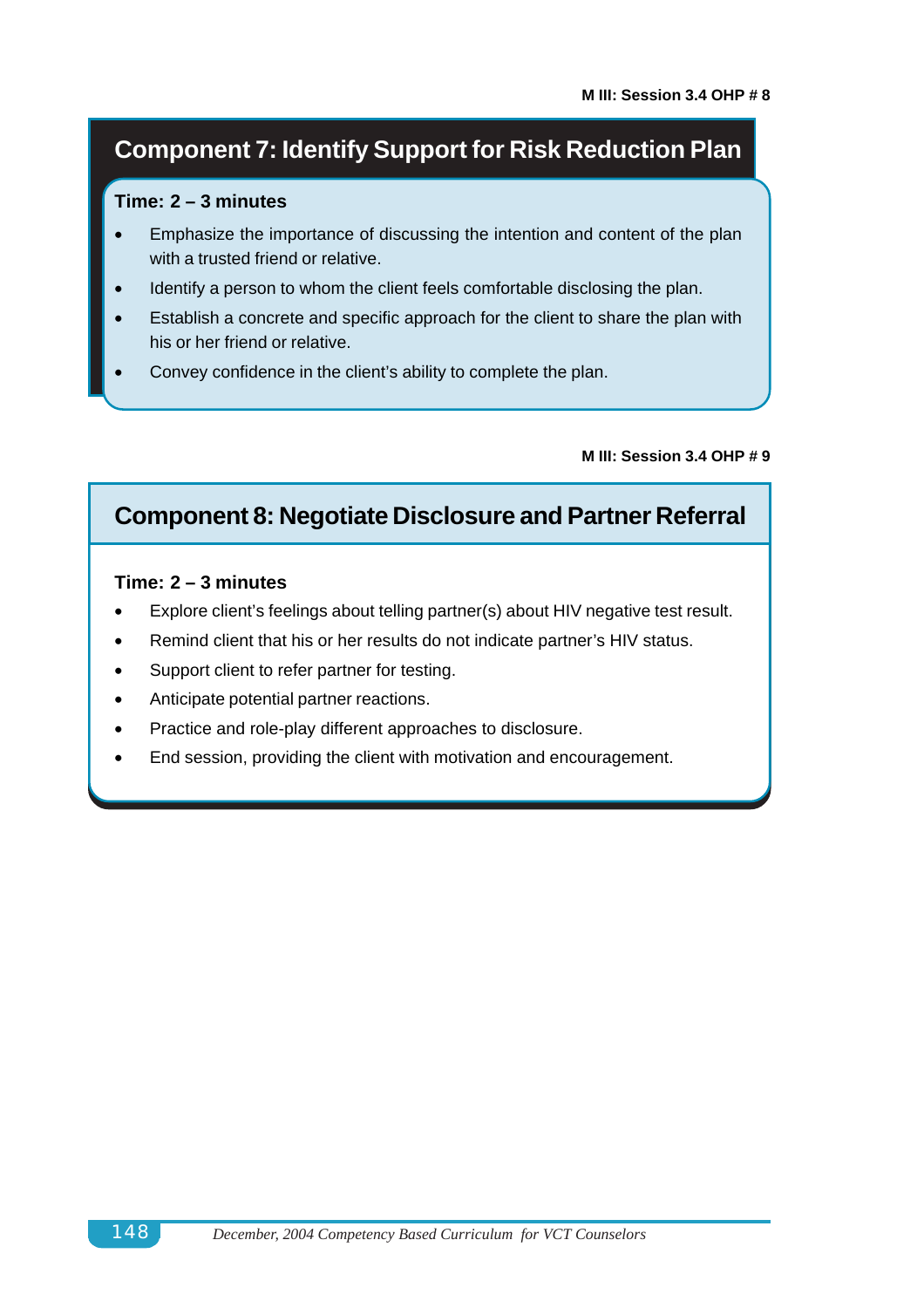# **Emotional Reactions after Positive Results**

- **Helpless**
- **Hopeless**
- **Depressed**
- Anxious
- **Panic**
- Anger
- **Despair**
- Why me
- **Discontented**
- Cry
- **Denial**
- **Confused**
- **Repetitive**
- **Acceptance**
- **Suicide**
- Pain (mental)
- Guilt feeling
- Loss of family and friend
- Fear of death
- Shock/disbelief

### **M III: Session 3.4 OHP # 11a**

## **Giving 'Positive Test' Result**

- Provide the client with an HIV-positive test result in a clear, compassionate, supportive manner
- Identify medical follow-up and referrals necessary to help clients "live positively"
- Identify how to address the client's ability to cope with the results and identify sources of support
- Support the client in informing his or her partner(s) about his or her HIV status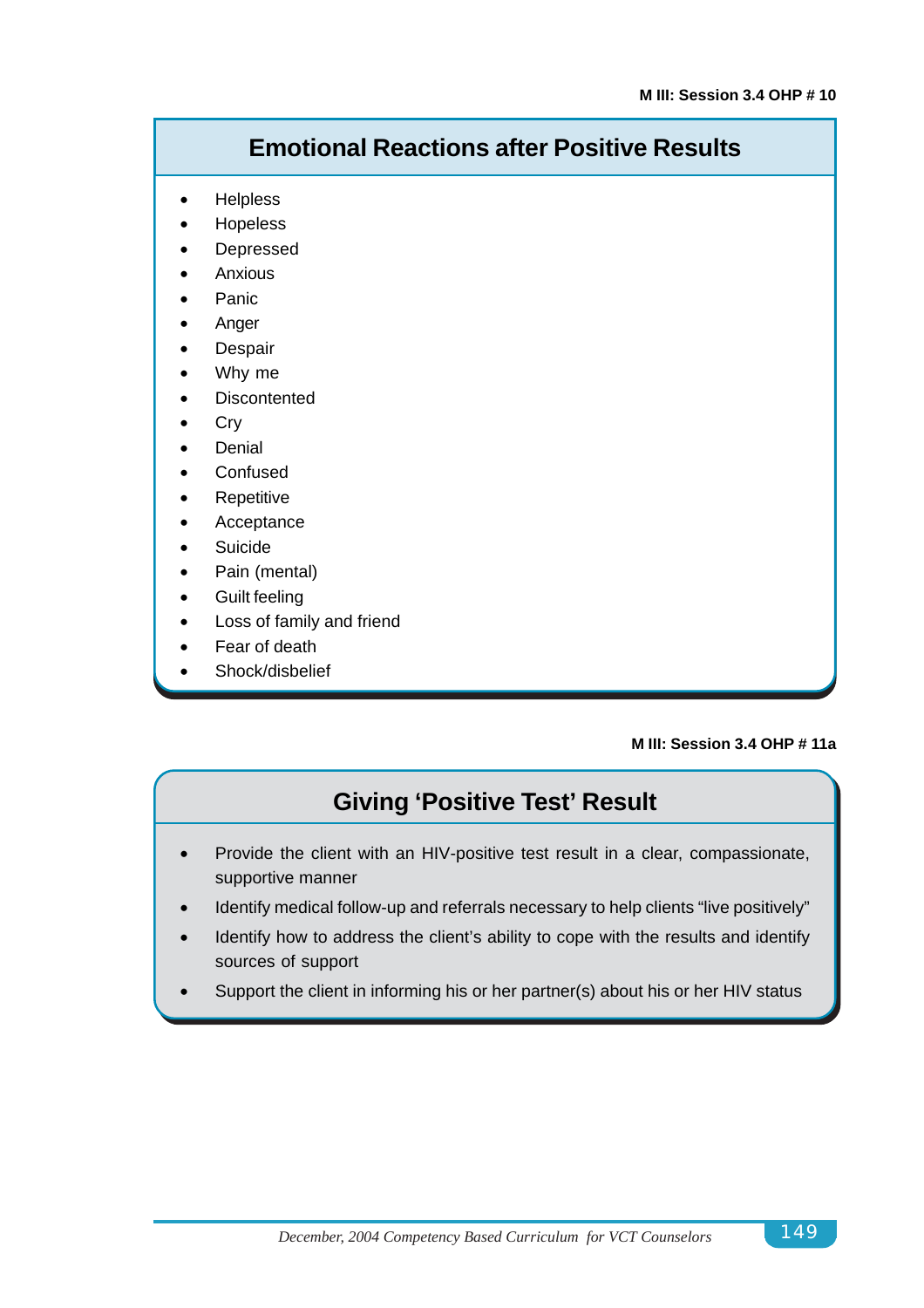# **Component 9: Provide HIV-Positive Test Results**

### **Time: 3 – 5 minutes**

- **•** Inform client that the test results are available.
- Provide results clearly and simply.
- Review the meaning of the result.
- Allow the client time to absorb the meaning of the result.
- Explore client's understanding of the result.
- Assess how client is coping with result.
- Acknowledge the challenges of dealing with a positive result.
- **Discuss living positively.**
- **•** (If the client is not prepared for this discussion provide him or her with a pamphlet.)

### **M III: Session 3.4 OHP # 12**

# **Component 10: Identify Sources of Support**

### **Time: 4 – 10 minutes**

- Assess whom the client would like to tell about his or her positive test results.
- Identify a family member or friend to help the client through the process of dealing with HIV:
	- Coping and support
	- Planning for the future
	- Positive living
	- Medical follow-up
- Identify the client's current health care resources.
- Address the need for health care providers to know client's test result.
- Explore client's access to medical services
- Identify needed medical referrals
- Discuss situations in which the client may want to consider protecting his/her own confidentiality
- Discuss options of support groups (post test club)
- Provide appropriate referrals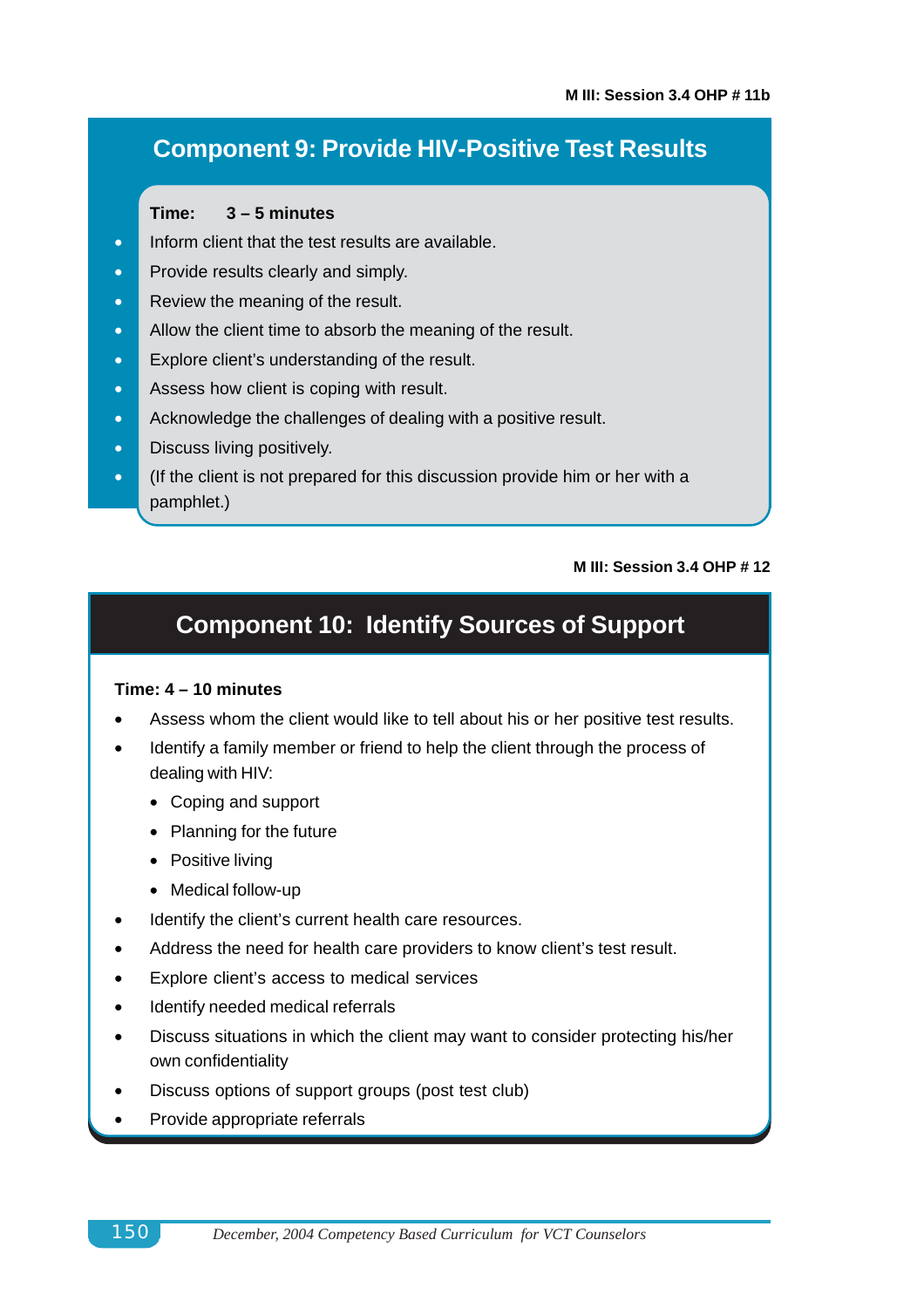## **Component 11: Negotiate Disclosure and Partner Referral**

### **Time: 3 – 5 minutes**

- Explore client's feelings about telling partners about his or her HIV positive test result.
- Remind client that his or her result does not indicate the partner's HIV status.
- Identify partners that are at risk and need to be informed of their risk of HIV infection
- Discuss possible approaches to disclosure of serostatus to partners
- Support client to refer partner for testing.
- Practice and role-play different approaches to disclosure.
- Anticipate potential partner reactions.
- Provide the client with support.

### **M III: Session 3.4 OHP # 14**

# **Component 12: Address Risk Reduction Issues**

### **Time: 3 - 5 minutes**

- Assess client's plan to reduce risk of transmission to current partners
- Explore client's plan for reducing the risk of transmission to future partners
- Address disclosure of HIV status to future partners
- Encourage the client to protect others from HIV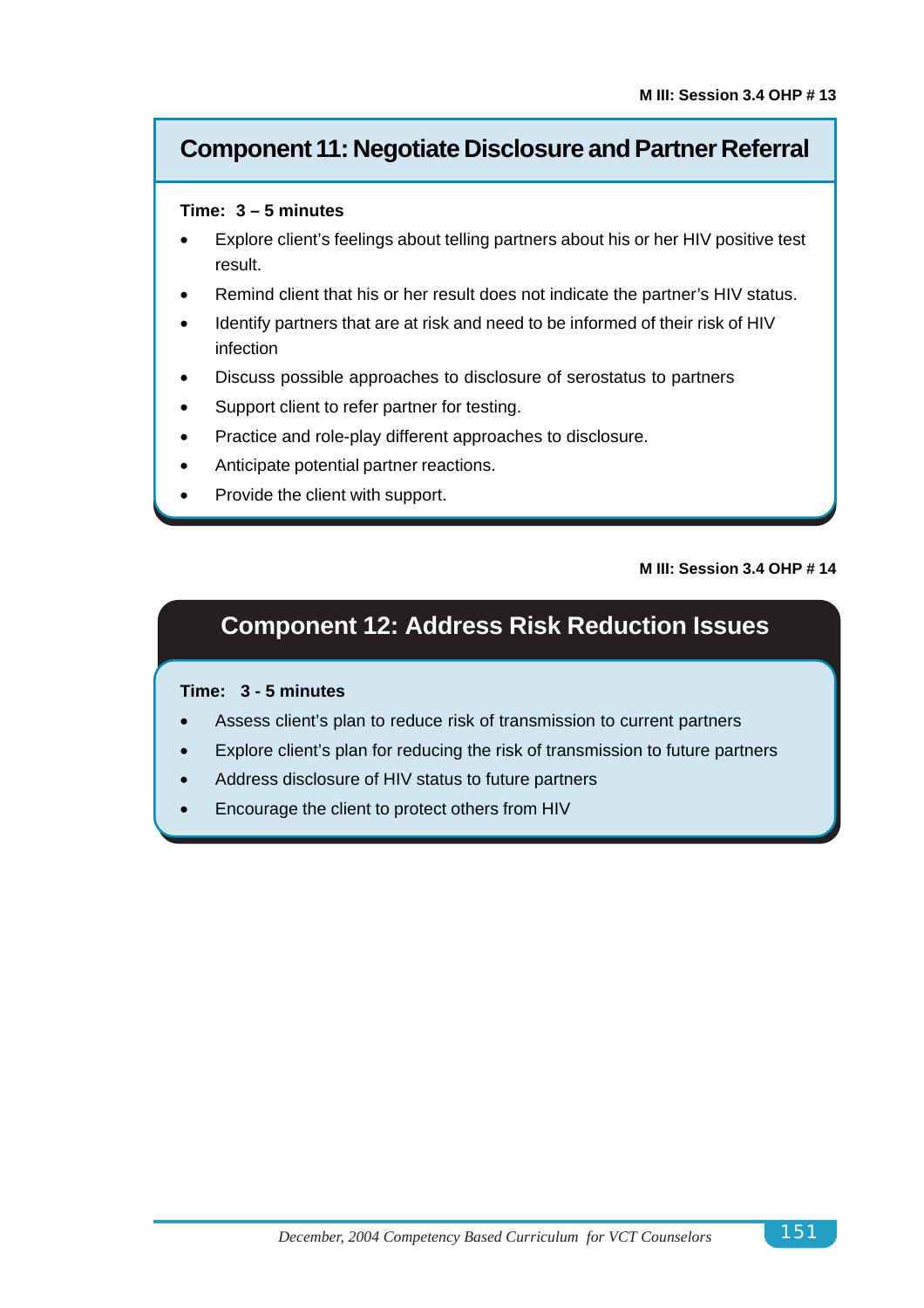## **Indeterminate Result**

- Where the result is indeterminate and either the results of further testing are being awaited or further testing is not possible, it is not possible to say with any degree of assurance that the person is HIV infected.
- The counselor should then advise the person to present again after one month (for repeat testing)
- **•** Prevention and support is needed while waiting for an indeterminate result.
- The uncertainties associated with this period may lead to acute and severe psychosocial difficulties and the counselor must be prepared to assess and manage such issues.
- Convey that because the result is indeterminate, the client may be capable of passing the virus to others if he or she has the infection, or get infected if he or she does not take protective measures. Recommend that clients:
	- Practice safer sex with all partners;
	- Prevent transmission of HIV through blood by not sharing personal items such as toothbrushes, razors, etc.;
	- Tell their partner(s) they have tested indeterminate and that they are awaiting results of another test;
	- Discuss pregnancy or plans for pregnancy with the counselor and/or a health care provider.
- Do not donate blood, plasma, or serum;
- Do not donate organs (e.g., eyes, kidneys) for transplant.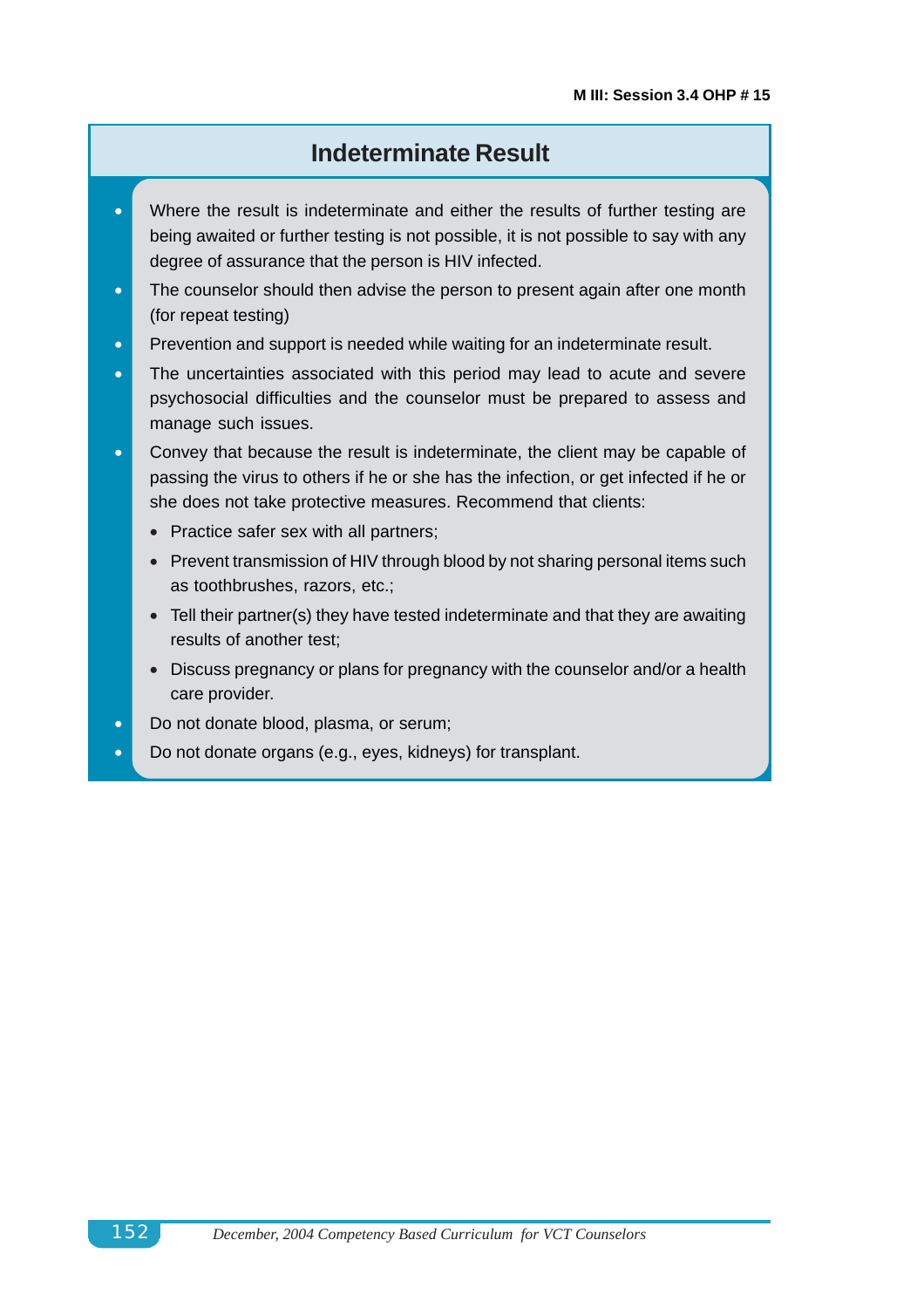## **Female Client: Role Play 4 – Protocol Components 1-9**

Meena is 22. She moved from her village to the city for work about one year ago. She stays with her aunt and her family. She had a steady boyfriend in her village, but they both went different directions after completing school. She and the boy from her village had sex, but they almost always used condoms to prevent pregnancy. When she first came to the city, she was lonely and went out most weekends with the other young people from her work. They would drink and dance. About four months ago, she had sex two times with a friend from work who went to the club with her. They did not use condoms the first time they had sex because they had both been drinking. The second time she insisted he use a condom. She soon found out this man had another girlfriend and stopped dating him.

About three months ago, Meena became close to a man named Bikash. He works with her cousin. Bikash is a very serious person and has a good job with the government. They have begun to talk about having a future together. They very recently began having sex and use condoms each time, but he really doesn't like them and is pressuring her to let him stop using condoms. She knows little about his previous partners.

Meena and Bikash have never really talked about HIV, AIDS or STIs. They have not talked about other people they have had sex with.

# **Male Client: Role Play 5 – Protocol Components 1-4 and 10-13**

Raja is a 30 year old man whose wife died two years ago from what the doctors said was pneumonia. Raja has a three-year-old son. Raja works for a company that repairs computers. Raja is seeing a woman named Shanti; he met her about six months ago at his church. The woman's husband, a businessman, died in an automobile accident a few years earlier. He is very fond of this woman and she is very good to his son. Shanti is 26 years old and has 2 years old twins (girls).

Raja and Shanti are having sex but have always used condoms. He would rather not use condoms, but he is concerned because during the first year after his wife's death he was full of grief and lonely, and there was a period of time where he would go to clubs and occasionally have sex with women he would meet at the clubs. He usually, but not always used condoms with these women. Raja has not had sex with another woman since he met Shanti. Raja would like a future with Shanti. He would like to ask Shanti and the girls to live with him and his son. He would first like to get himself tested for HIV because he loves Shanti but does not know what he will do if he is infected. He and Shanti have not yet talked about this, but he senses it is weighing on both of their minds.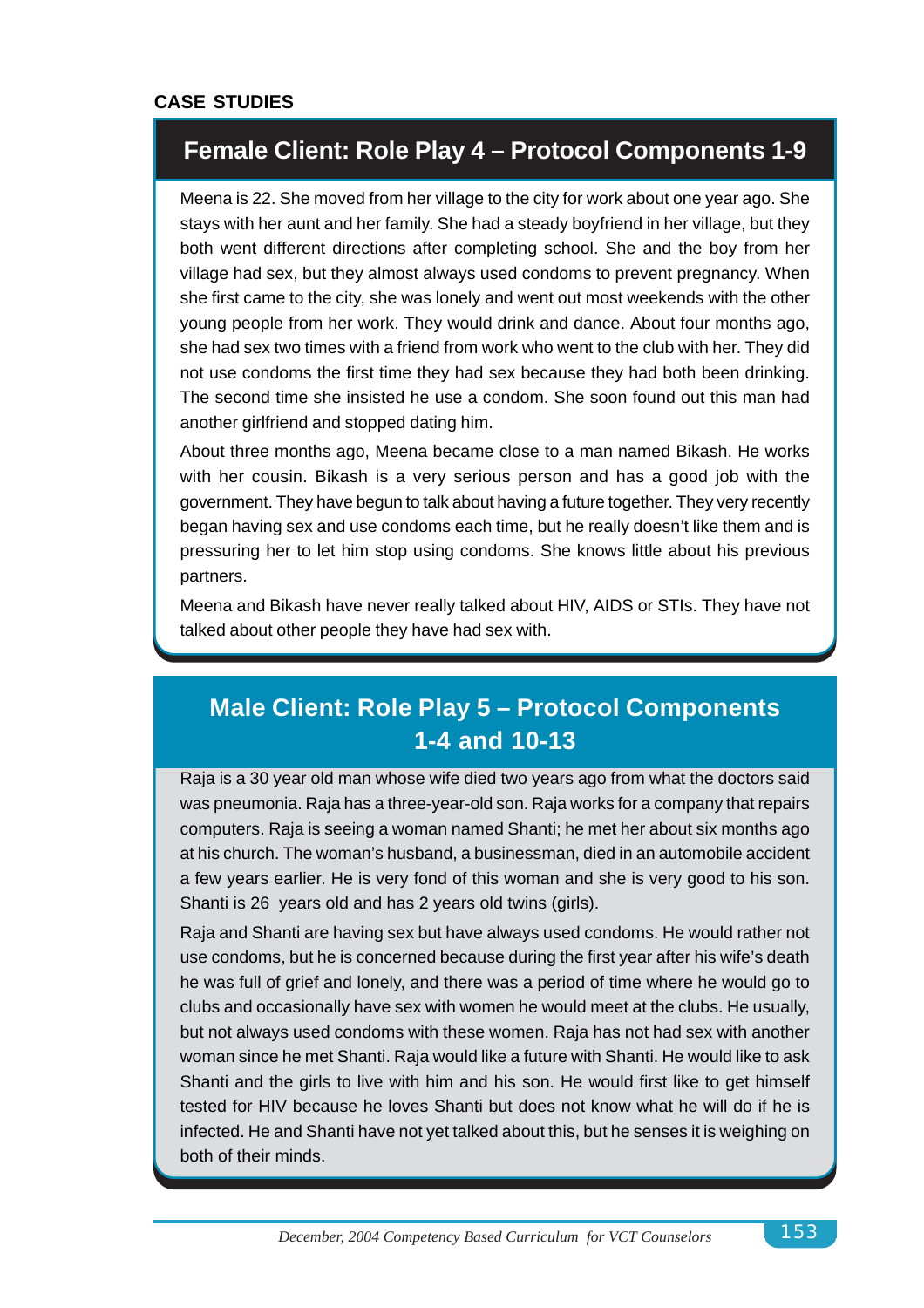# Observer Checklist for HIV negative test result

| <b>Provide HIV Negative Test Result</b>                                                                |                           |                                        |  |
|--------------------------------------------------------------------------------------------------------|---------------------------|----------------------------------------|--|
| Key counselor tasks                                                                                    | <b>Task</b><br>addressed? | <b>Comments and</b><br>recommendations |  |
| Inform client that the test results are<br>available.                                                  |                           |                                        |  |
| Provide results clearly and simply (show<br>the client his or her result).                             |                           |                                        |  |
| Explore client's reaction to the result.<br>Review meaning of the result.                              |                           |                                        |  |
| Note the need to consider the test result in<br>relation to most recent risk exposure.                 |                           |                                        |  |
| If client has ongoing risk, convey concern<br>urgency about client's risks<br>and<br>(as appropriate). |                           |                                        |  |
| <b>Negotiate Risk Reduction Plan</b>                                                                   |                           |                                        |  |
| Identify priority risk-reduction behavior.                                                             |                           |                                        |  |
| Explore behavior(s) that the client will be most<br>motivated about or capable of changing.            |                           |                                        |  |
| Identify a reasonable yet challenging<br>incremental step toward changing the<br>identified behavior.  |                           |                                        |  |
| Break down the risk reduction action into<br>specific and concrete steps.                              |                           |                                        |  |
| Identify supports or barriers to the risk<br>reduction step.                                           |                           |                                        |  |
| Problem solve issues concerning the plan.                                                              |                           |                                        |  |
| Role-play the plan.                                                                                    |                           |                                        |  |
| Confirm with the client that the plan is<br>reasonable and acceptable.                                 |                           |                                        |  |
| Ask the client to be aware of strengths and<br>weaknesses in the plan while trying it out.             |                           |                                        |  |
| Recognize the challenges of behavior<br>change.                                                        |                           |                                        |  |
| Document the risk reduction plan with a<br>copy to counselor.                                          |                           |                                        |  |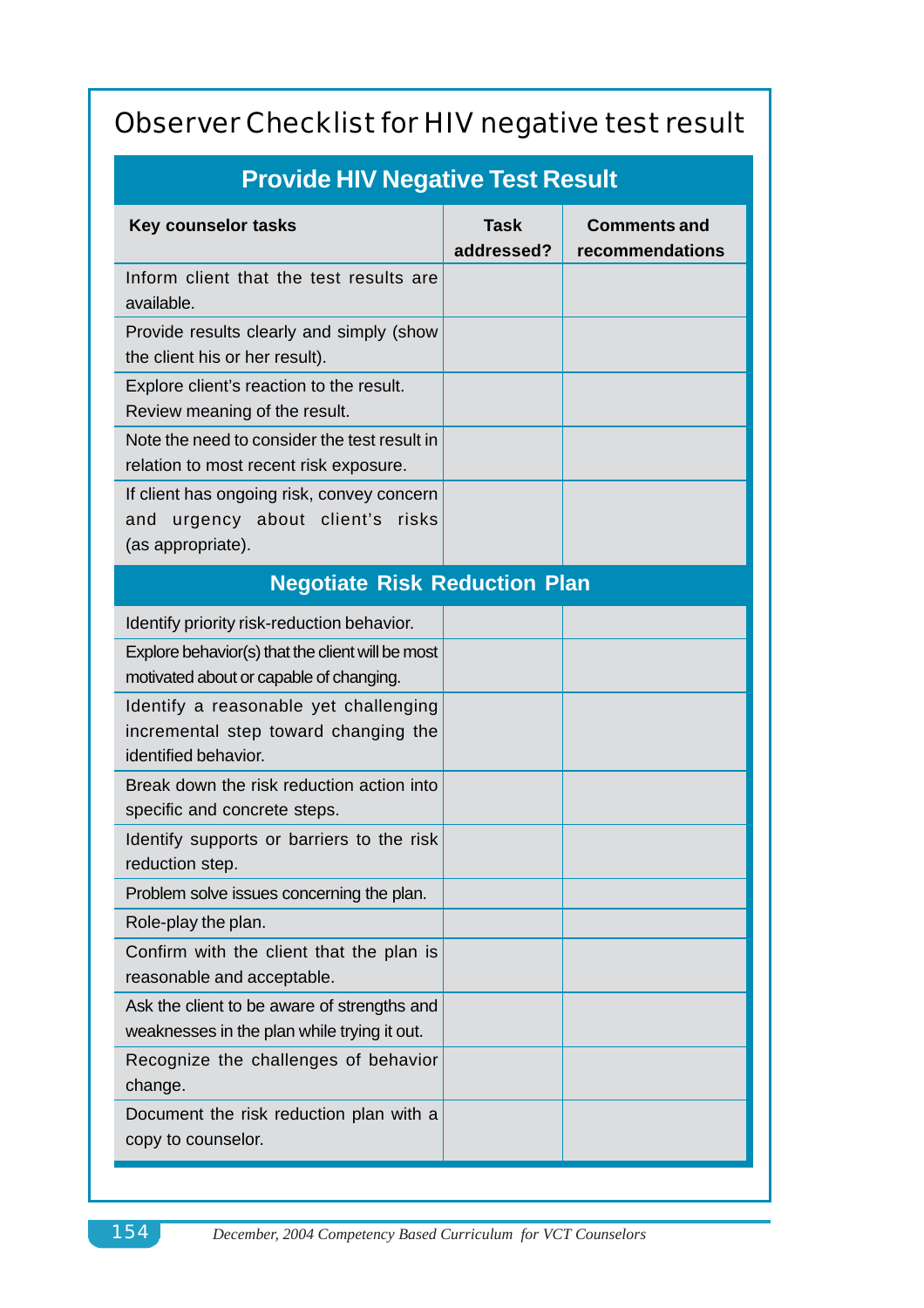# **Observer Checklist (continued)**

# **Identify Support for Risk Reduction**

| Key counselor tasks                          | Task       | <b>Comments and</b> |
|----------------------------------------------|------------|---------------------|
|                                              | addressed? | recommendations     |
| Emphasize the importance of the client       |            |                     |
| discussing with a trusted friend or relative |            |                     |
| the intention and content of the plan.       |            |                     |
| Identify a person to whom the client feels   |            |                     |
| comfortable disclosing the plan.             |            |                     |
| Establish a concrete and specific            |            |                     |
| approach for the client to share the plan    |            |                     |
| with his or her friend or relative.          |            |                     |
| Convey confidence in the client's ability    |            |                     |
| to complete the plan.                        |            |                     |

| <b>Key counselor tasks</b>                                                                                                                                                                                                                                                                                                                                                  | Task<br>addressed? | <b>Comments and</b><br>recommendations |
|-----------------------------------------------------------------------------------------------------------------------------------------------------------------------------------------------------------------------------------------------------------------------------------------------------------------------------------------------------------------------------|--------------------|----------------------------------------|
| Explore client's feelings about telling<br>partners about HIV-negative test result.<br>Remind client that his or her result does<br>not indicate partner's HIV status.<br>Support client to refer partner for testing.<br>Anticipate potential partner reactions.<br>Practice and role-play different<br>approaches to disclosure.<br>End session providing the client with |                    |                                        |

# **Negotiate Disclosure and Partner Referral**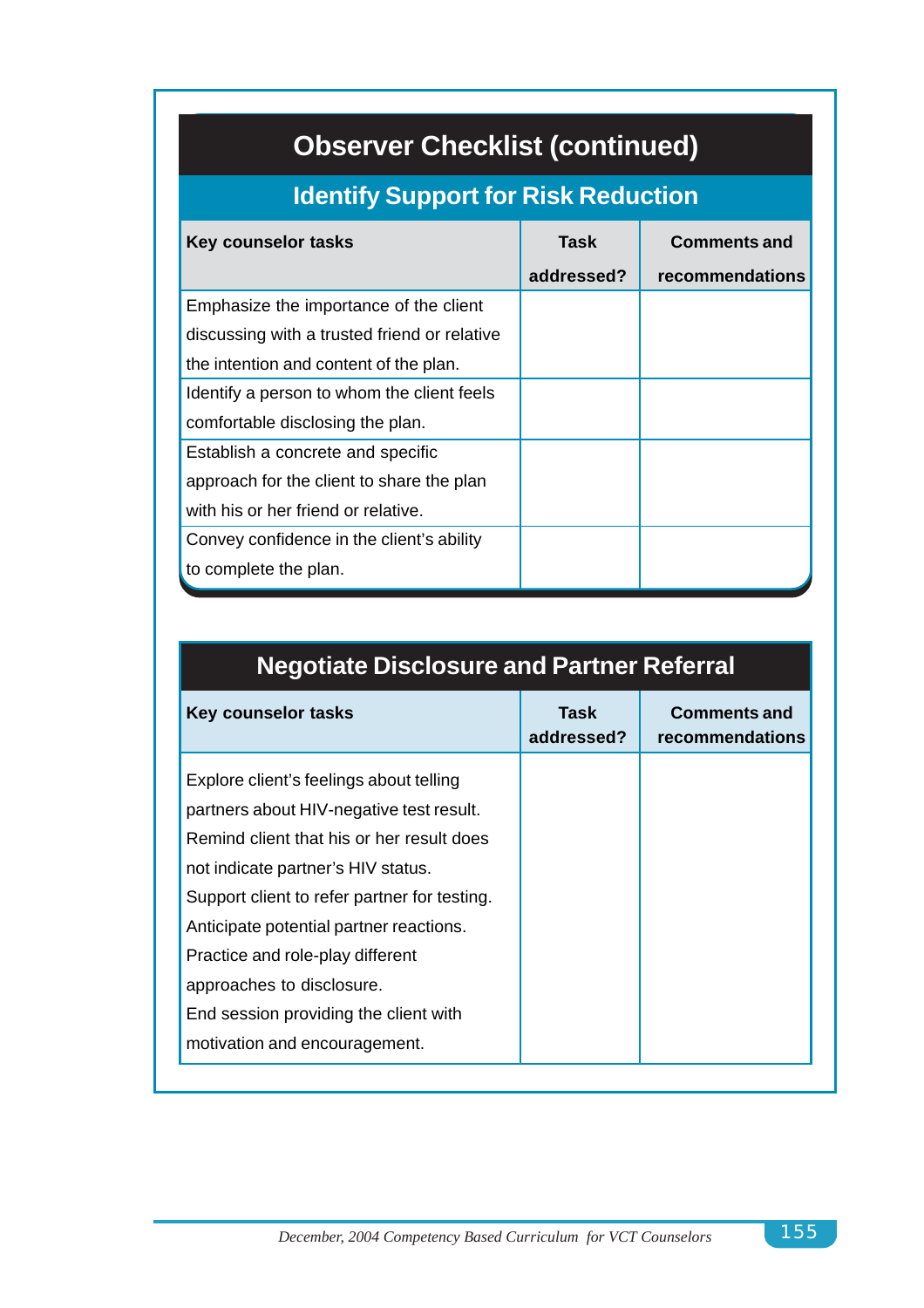# **Role-Play Number 5**

|                                   | Component 1 : Introduction/Orientation to Session                |
|-----------------------------------|------------------------------------------------------------------|
| <b>Component 2 : Assess Risk</b>  |                                                                  |
|                                   | <b>Component 3 : Explore Options for Reducing Risk</b>           |
|                                   | Component 4 : HIV Test Preparation                               |
| <b>Component 5 : Conduct Test</b> |                                                                  |
|                                   | <b>Component 10: Counseling Client with HIV Positive Results</b> |
|                                   | <b>Component 11: Identifying Sources of Support</b>              |
|                                   | <b>Component 12: Negotiate Disclosure and Partner Referral</b>   |
|                                   | <b>Component 13: Risk Reduction Issues</b>                       |
|                                   |                                                                  |

## **General directions for conducting role-plays**

You will be partnered with two other people for the role-play. Your instructor will assign each of you a role – the counselor, the client, or the observer. Your group will sit together and conduct the role-play. Afterwards, you will participate in a group discussion.

## **Directions for each role**

### *Counselor:*

- Quickly review the main points of the counseling protocol section before the role-play begins.
- Take your time.
- Use the questions.
- Stay organized.

### *Client:*

• Before the role-play, read through the client scenario. Refer to the scenario when responding to the counselor. Although the information given in the scenario does not cover all the questions you may be asked, try to make an appropriate response that does not contradict the facts outlined for you. **Try to be a very reasonable and uncomplicated client. This is a learning experience not a test of the counselor's skills and abilities.**

### *Observer:*

• Before the role-play, read through the observer checklist. Also read the client scenario. During the role-play, quietly observe and make notes but, if the counselor is having difficulty or is not using the protocol, you may offer suggestions to the counselor. You may also offer suggestions to the client if his or her responses do not follow the client scenario.

## **This Role-Play**

For this role-play, you will be begin with the section **"Introduction and Orientation to the Session"** and immediately follow with **"Assess Risk", "Explore Options for Reducing Risk", "HIV Test Preparation", "Conduct Simulated Rapid Test",** and you will end with **"Providing Client with HIV Positive Result."**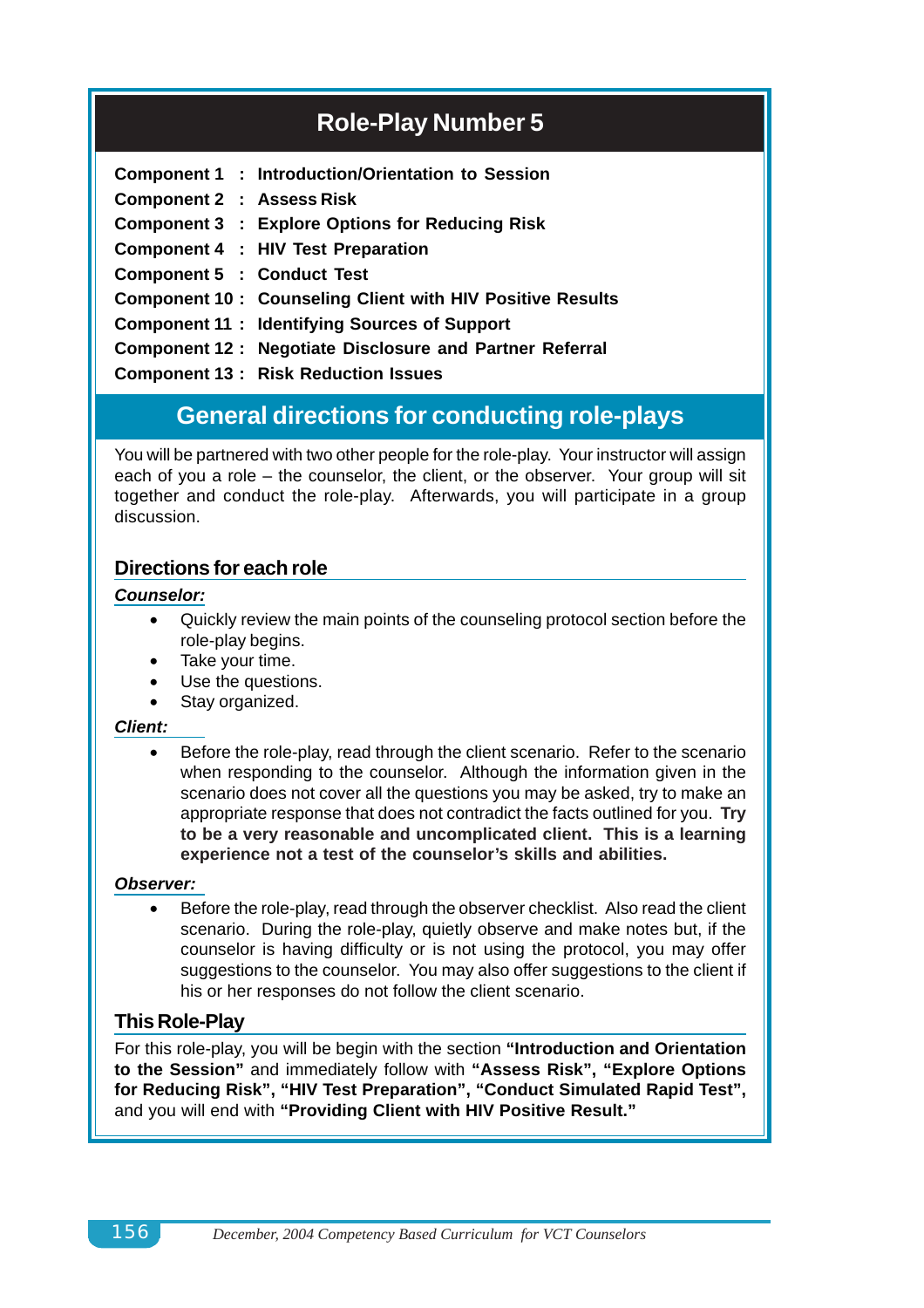| <b>Observer Checklist for Role Play Number 5</b>    |                                                   |  |
|-----------------------------------------------------|---------------------------------------------------|--|
| <b>Introductions and Orientation to the Session</b> |                                                   |  |
| <b>Task</b>                                         | <b>Comments and</b><br>addressed? recommendations |  |
|                                                     |                                                   |  |
|                                                     |                                                   |  |
|                                                     |                                                   |  |
|                                                     |                                                   |  |
|                                                     |                                                   |  |
|                                                     |                                                   |  |
|                                                     |                                                   |  |
|                                                     |                                                   |  |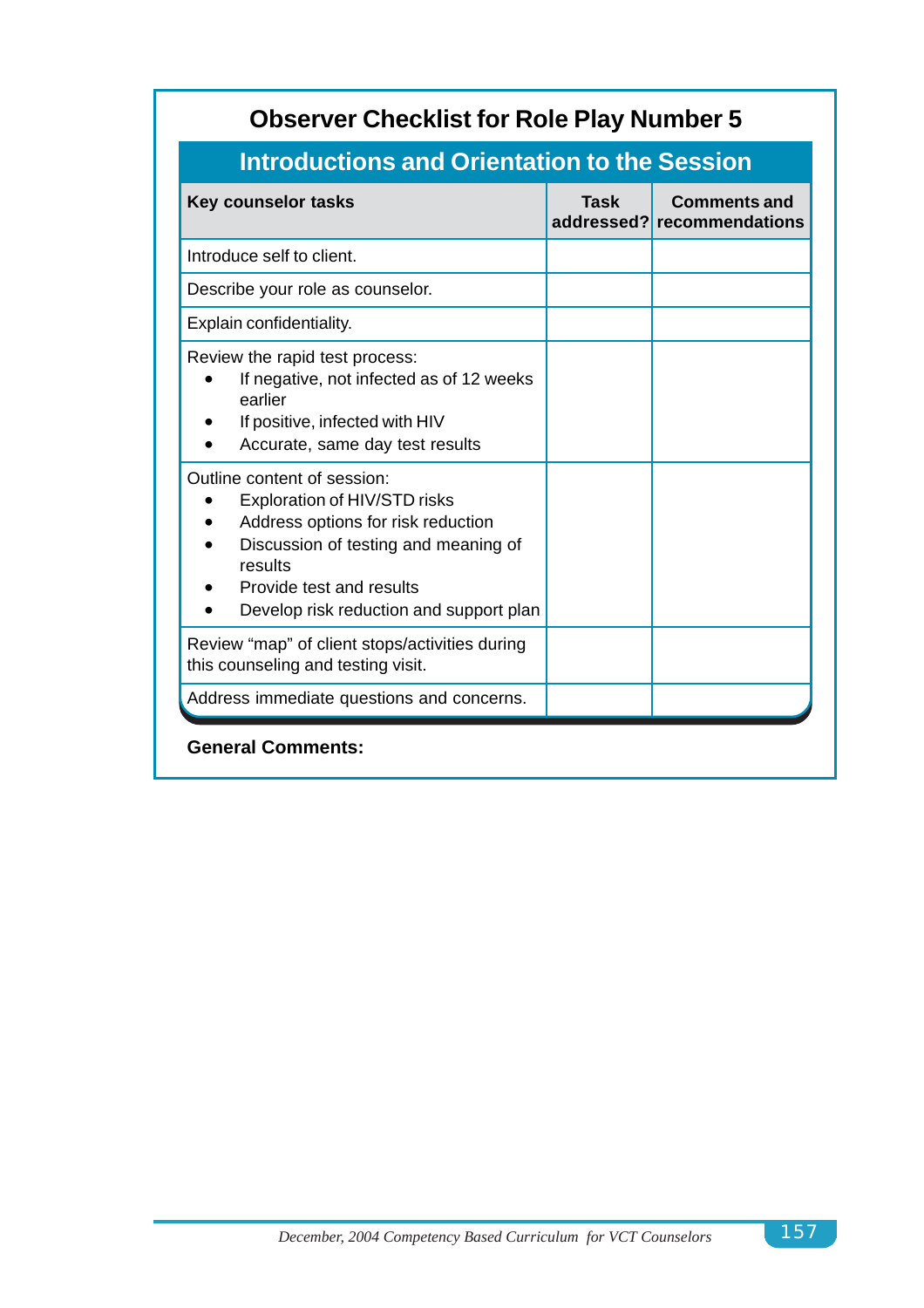| <b>Assess Risk</b>                                                                                                                                                                              |                    |                                        |
|-------------------------------------------------------------------------------------------------------------------------------------------------------------------------------------------------|--------------------|----------------------------------------|
| <b>Key counselor tasks</b>                                                                                                                                                                      | Task<br>addressed? | <b>Comments and</b><br>recommendations |
| Assess client's reason for coming in for services.                                                                                                                                              |                    |                                        |
| Assess client's level of concern about<br>having/acquiring HIV.                                                                                                                                 |                    |                                        |
| Explore most recent risk exposure/behavior<br>When<br>With whom<br>Under what circumstances                                                                                                     |                    |                                        |
| Assess client's level of acceptable risk.                                                                                                                                                       |                    |                                        |
| Assess pattern of risk (e.g., happening regularly,<br>occasionally, due to an unusual incident).<br>Number of partners<br>Type of partners<br>Frequency of new/different partners<br>Condom use |                    |                                        |
| Identify risk triggers, vulnerabilities and<br>circumstances.                                                                                                                                   |                    |                                        |
| Assess partner's risk.                                                                                                                                                                          |                    |                                        |
| Assess communication with partner(s).                                                                                                                                                           |                    |                                        |
| Assess for indicators of increased risk.                                                                                                                                                        |                    |                                        |
| Summarize and reflect back client's story<br>and risk issues.<br><b>Risk pattern</b><br>Prioritize risk issues<br>Risk triggers and risk vulnerabilities                                        |                    |                                        |
| <b>General Comments:</b>                                                                                                                                                                        |                    |                                        |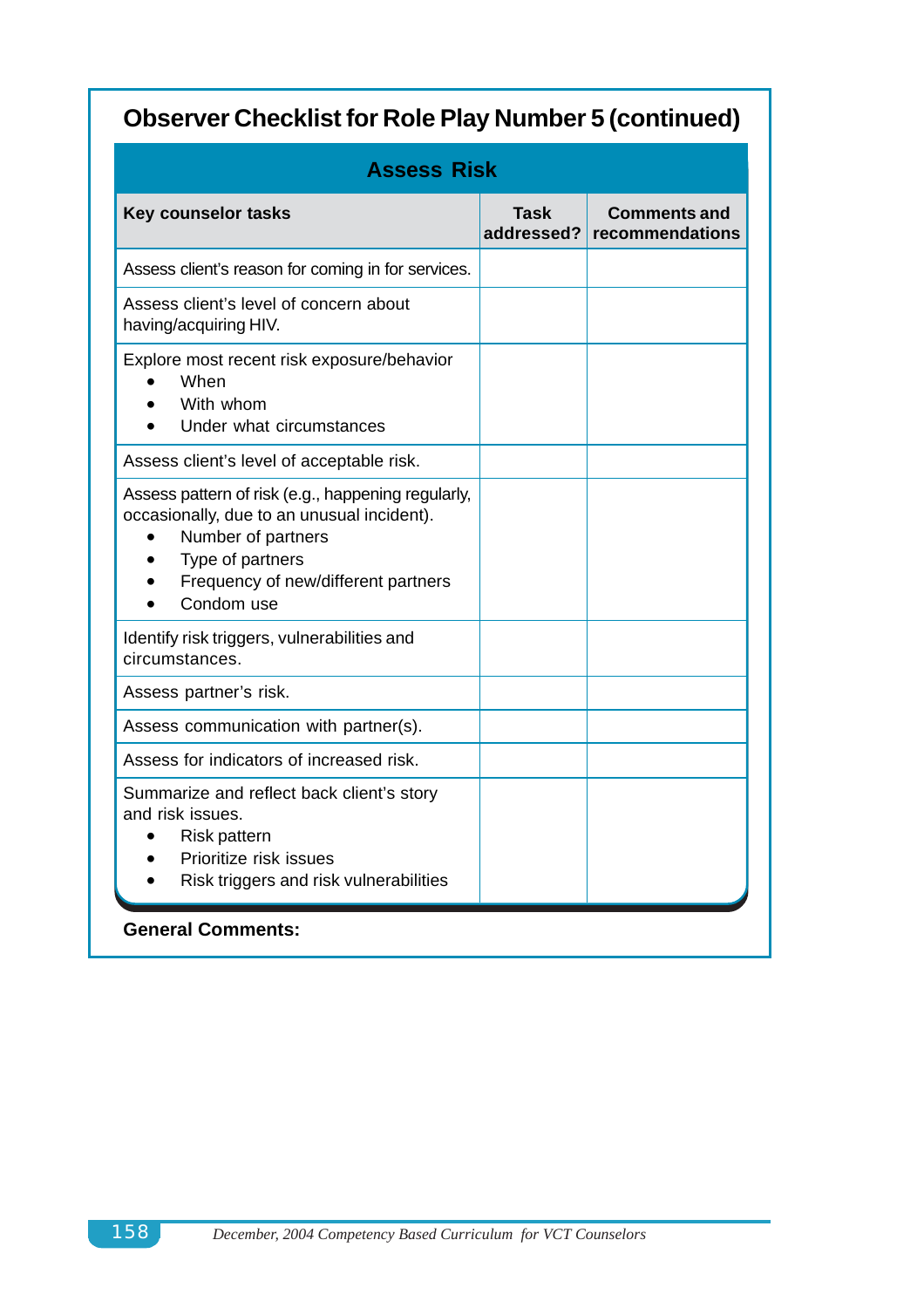| <b>Explore Options for Reducing Risk</b>                                                                                  |      |                                                   |
|---------------------------------------------------------------------------------------------------------------------------|------|---------------------------------------------------|
| <b>Key counselor tasks</b>                                                                                                | Task | <b>Comments and</b><br>addressed? recommendations |
| Review previous risk reduction attempts.                                                                                  |      |                                                   |
| Identify successful experiences with practicing<br>safer sex.                                                             |      |                                                   |
| Identify obstacles to risk reduction.                                                                                     |      |                                                   |
| Explore triggers and situations, which increase<br>the likelihood of high risk behavior.                                  |      |                                                   |
| Place risk behavior in the larger context of<br>client's life.                                                            |      |                                                   |
| Assess condom skills.                                                                                                     |      |                                                   |
| Identify entire range of options for reducing risk.                                                                       |      |                                                   |
| Role-play, skill build, problem solve.                                                                                    |      |                                                   |
| Address examples when client's beliefs and<br>behavior are at odds or when feelings are<br>mixed about changing behavior. |      |                                                   |
| Summarize risk reduction options and<br>discussion.                                                                       |      |                                                   |
| <b>General Comments:</b>                                                                                                  |      |                                                   |

## **Explore Options for Reducing Risk**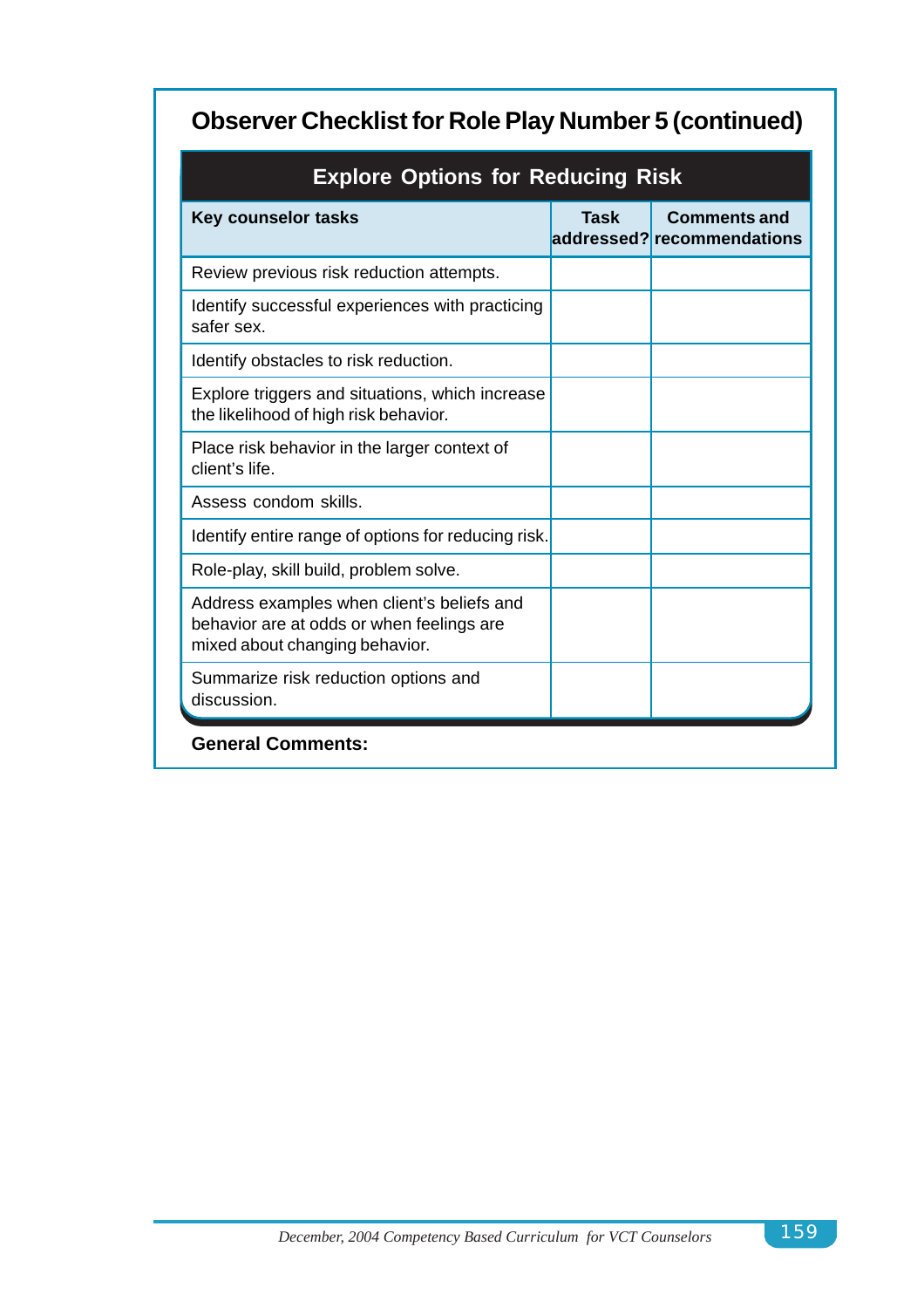| <b>HIV Test Preparation</b>                                                                                                                                                      |                    |                                        |
|----------------------------------------------------------------------------------------------------------------------------------------------------------------------------------|--------------------|----------------------------------------|
| <b>Key counselor tasks</b>                                                                                                                                                       | Task<br>addressed? | <b>Comments and</b><br>recommendations |
| Discuss client's HIV test history and behavioral<br>changes in response to results                                                                                               |                    |                                        |
| Address client's feelings about testing for HIV                                                                                                                                  |                    |                                        |
| Explore with whom client has shared his/her<br>decision to come for VCT services.<br>Partners, family and friends                                                                |                    |                                        |
| Discuss the client's understanding of the<br>meaning of positive and negative HIV test<br>results<br>Clarify client's misunderstanding about the<br>meaning of HIV test results. |                    |                                        |
| Assess client's readiness to be tested<br>and receive the test results<br>Response to positive results<br>Response to negative results                                           |                    |                                        |
| Assess who will provide the client support<br>if he/she were HIV infected                                                                                                        |                    |                                        |
| Discuss positive living<br>Staying well living longer<br>Obtaining support<br>Medical care and follow-up                                                                         |                    |                                        |
| Weigh and discuss the benefits of knowing<br>your serostatus (knowledge is power)<br>Preparing for the future                                                                    |                    |                                        |
| Determine client's test decision                                                                                                                                                 |                    |                                        |
| Identify and address examples when beliefs and<br>behavior are at odds or when feelings are mixed<br>about being tested and dealing with the results.                            |                    |                                        |
| If the client elects to be tested, describe the<br>tests and the interpretation/reading of the test                                                                              |                    |                                        |
| Direct client to lab to receive test and instruct<br>him or her to return to the counselor or where to<br>wait should the counselor be with another client.                      |                    |                                        |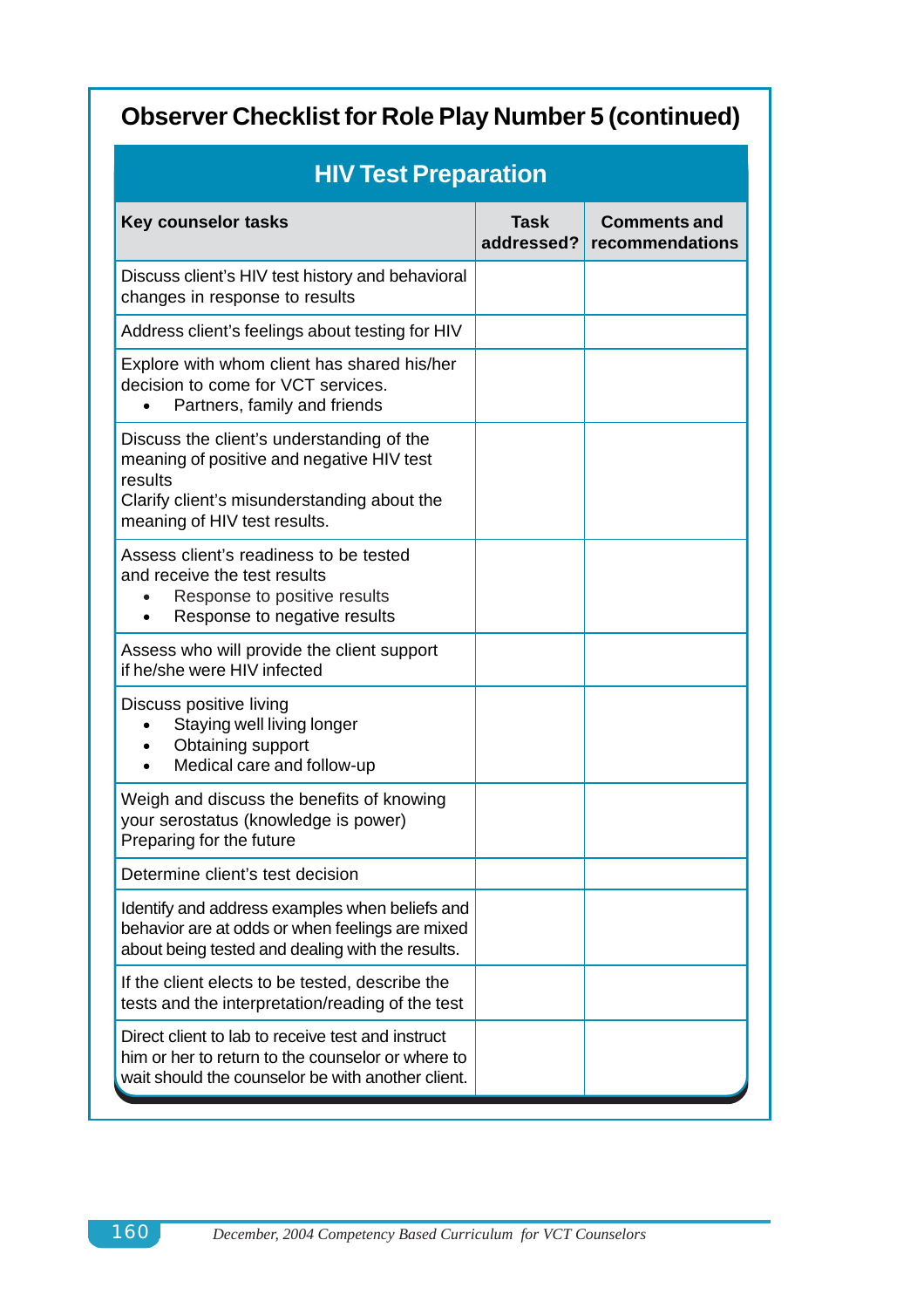| <b>Key counselor tasks</b>                                                                                                         | Task | <b>Comments and</b><br>addressed? recommendations |  |
|------------------------------------------------------------------------------------------------------------------------------------|------|---------------------------------------------------|--|
| Inform client that the test results are available.                                                                                 |      |                                                   |  |
| Provide results clearly and simply.                                                                                                |      |                                                   |  |
| Review the meaning of the result.                                                                                                  |      |                                                   |  |
| Allow the client time to absorb the meaning of<br>the result.                                                                      |      |                                                   |  |
| Explore the client's understanding of the result.                                                                                  |      |                                                   |  |
| Assess how the client is coping with the result.                                                                                   |      |                                                   |  |
| Acknowledge the challenges of dealing with<br>an initial positive result.                                                          |      |                                                   |  |
| Discuss living positively. (If the client is not<br>prepared for this discussion, provide him or<br>her with available pamphlets.) |      |                                                   |  |

# **Provide HIV Positive Test Results**

# **Identify Sources of Support Key counselor tasks Task Comments and Rey counselor tasks addressed? recommendations** Assess whom client would like to tell about his or her positive test results. Identify person, family member, or friend to help the client through the process of dealing with HIV. Identify current health care resources. Address the need for health care providers to know client's test result. Explore client's access to medical services. Identify needed medical referrals. Discuss situations in which the client may want to consider protecting his or her own confidentiality. Discuss options of support groups (e.g. post test club). Provide appropriate referrals.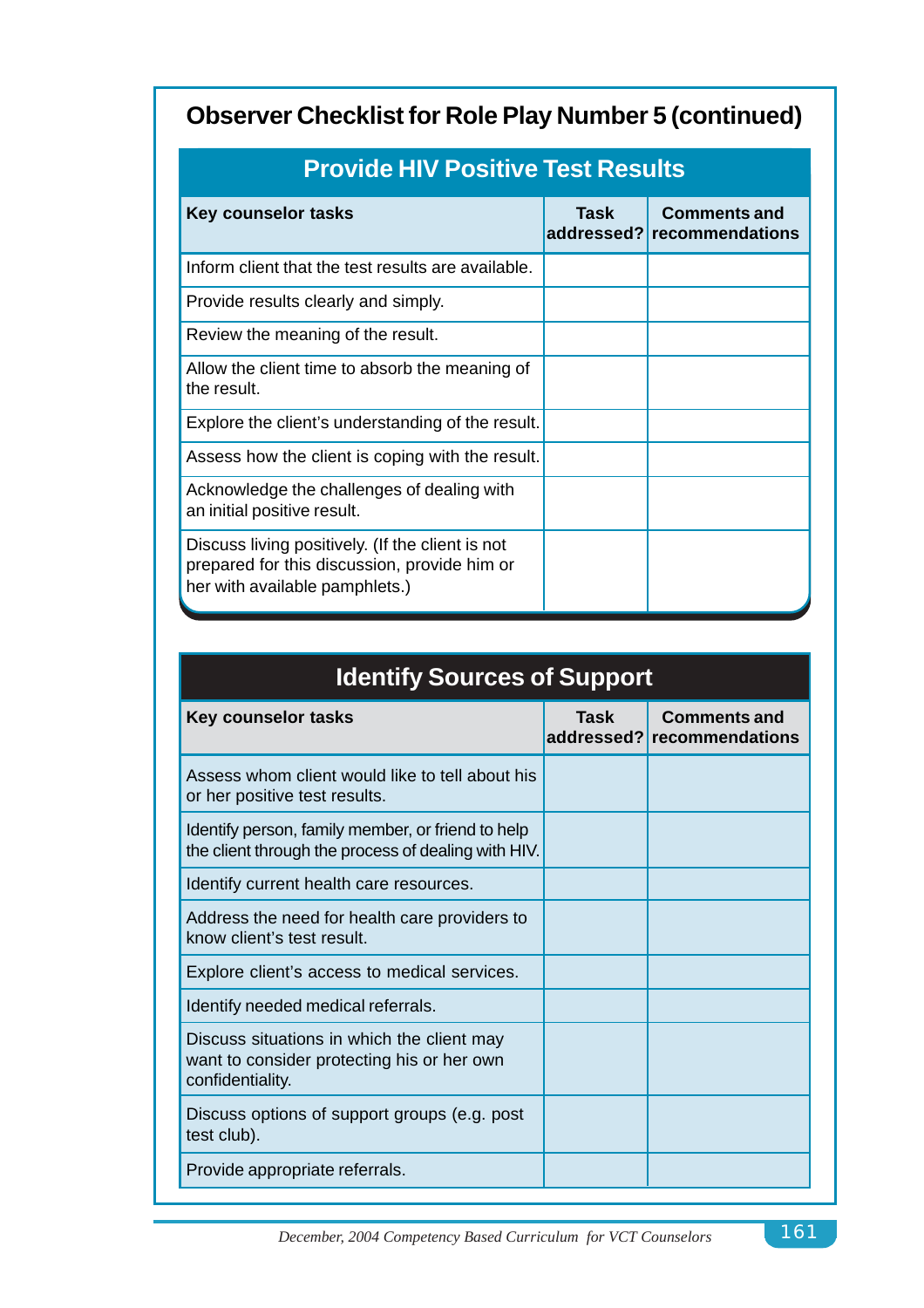| Negotiate Disclosure and Partner Referral                                                      |      |                                                   |  |
|------------------------------------------------------------------------------------------------|------|---------------------------------------------------|--|
| <b>Key counselor tasks</b>                                                                     | Task | <b>Comments and</b><br>addressed? recommendations |  |
| Explore client's feelings about telling partners<br>about his or her HIV positive test result. |      |                                                   |  |
| Remind client that his or her result does not<br>indicate the partner's HIV status.            |      |                                                   |  |
| Identify partners that are at risk and need to be<br>informed of their risk for HIV infection. |      |                                                   |  |
| Discuss possible approaches to disclosure<br>of HIV status to partners.                        |      |                                                   |  |
| Anticipate potential partner reactions.                                                        |      |                                                   |  |
| Support client to refer partner for testing.                                                   |      |                                                   |  |
| Practice and role-play different approaches<br>to disclosure.                                  |      |                                                   |  |
| Provide the client with support.                                                               |      |                                                   |  |

# **Negotiate Disclosure and Partner Referral**

# **Address Risk Reduction Issues**

| Task | <b>Comments and</b><br>addressed? recommendations |
|------|---------------------------------------------------|
|      |                                                   |
|      |                                                   |
|      |                                                   |
|      |                                                   |
|      |                                                   |
|      |                                                   |
|      |                                                   |
|      |                                                   |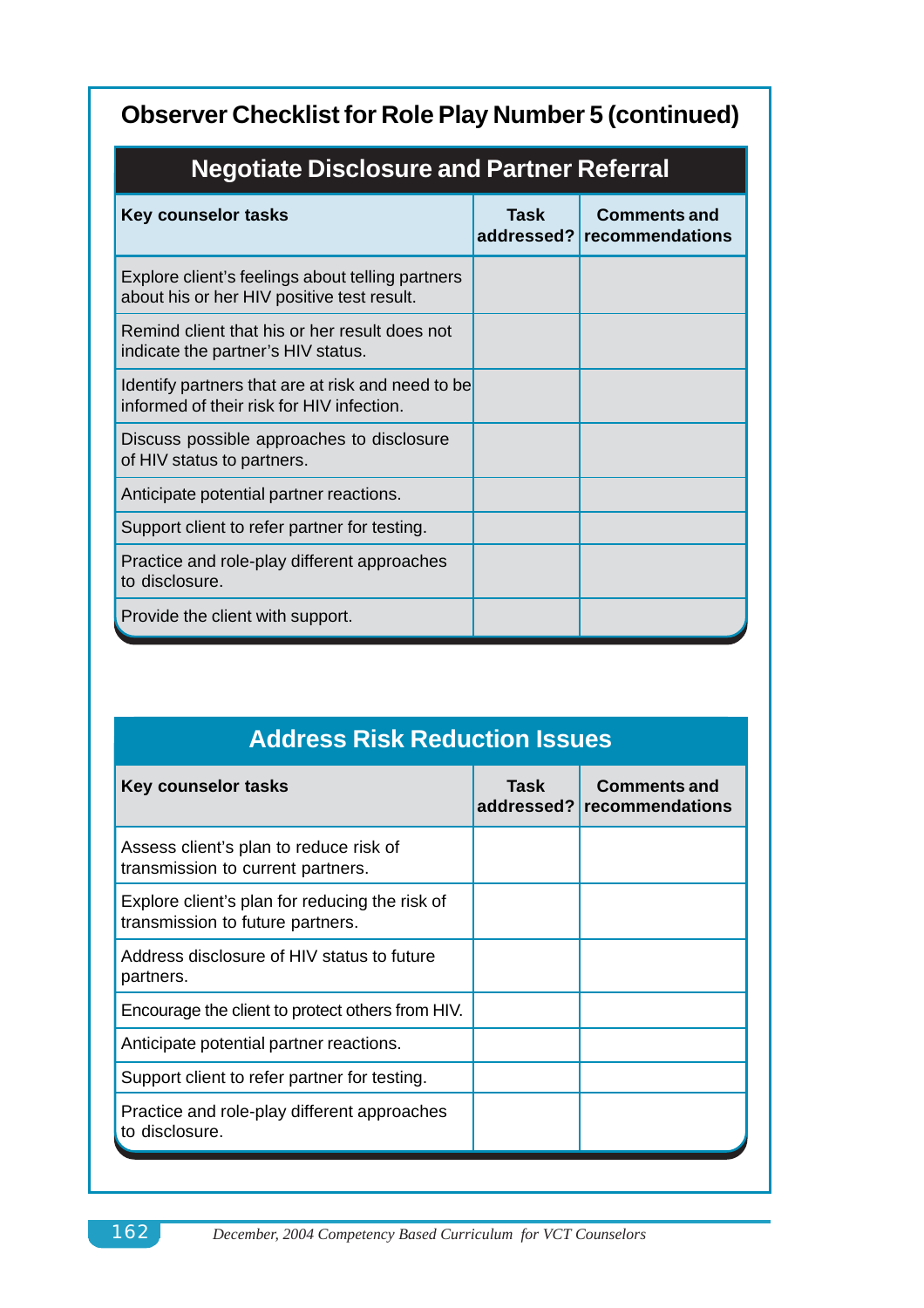# **Key Considerations for Post HIV Test Counseling**

- Cross check all results with client file and blood samples
- Provide results only "face to face"
- Be aware of the manner in which you call clients from the waiting area
- Provision of written test results is not advised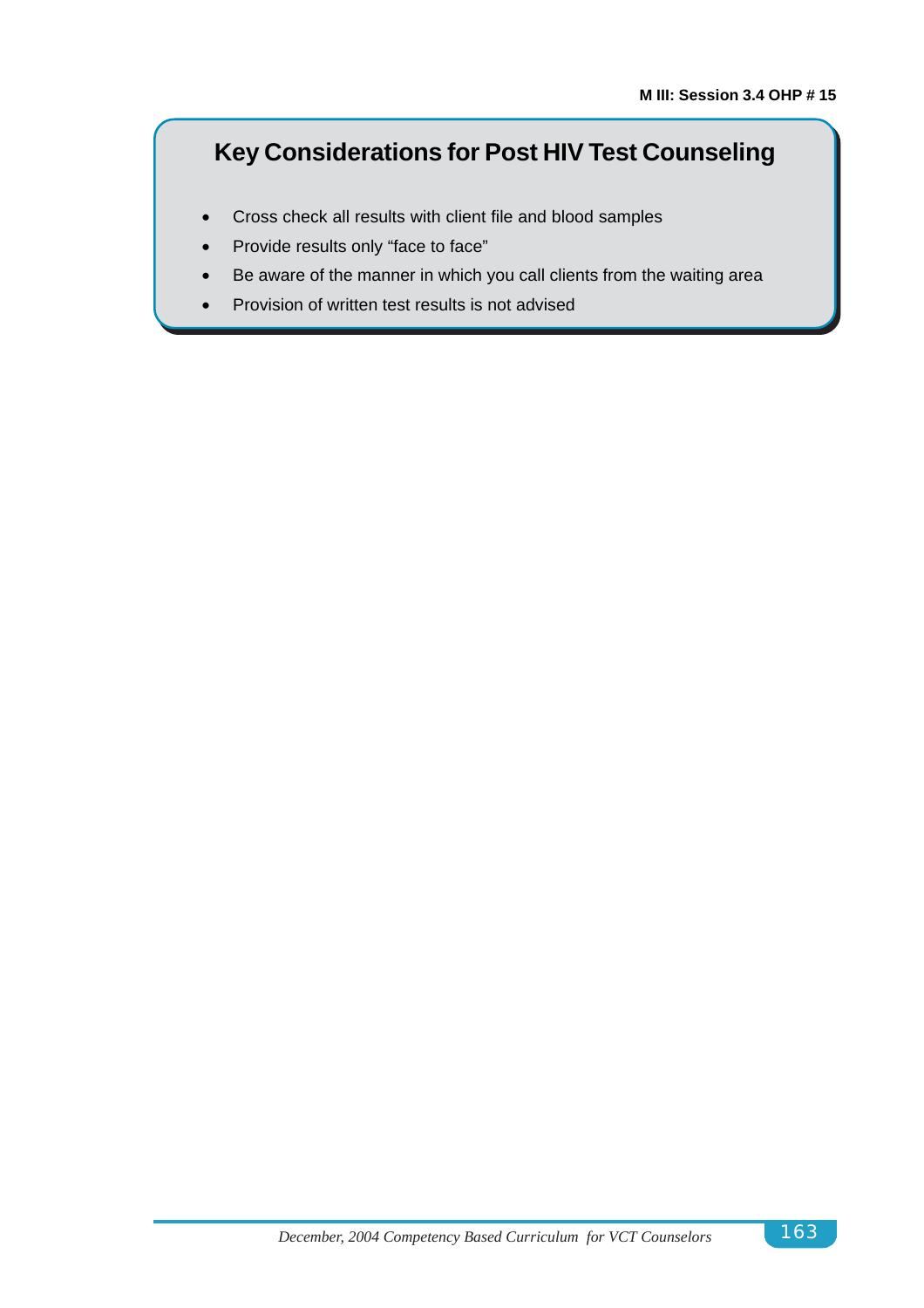## **3.5 INJECTING DRUG USERS (IDUs) COUNSELING**

# Session 3.5 Injecting Drug Users (IDUs) Counseling

# **OBJECTIVES**

By the end of the session participants will be able to

- $\Box$  Understand what is drug counseling and IDUs issues
- $\Box$  Demonstrate qualities that are needed to manage drug problem

# INTRODUCTION

Injecting drug users inject drugs into veins, or inject substances under the skin (skin popping). Drug injecting is often a group activity between IDUs. A common practice is to use the same syringe and needle for all the members of the group. Sharing is also common among regular sexual partners. If one member of the group, or a partner of a group member has HIV infection, the infection will rapidly spread throughout the group if needle sharing is practiced. The chances of infection through the injecting route are much higher than the sexual route of transmission. Once HIV enters into the circuit of IDUs, the spread within the IDU community is rapid.

**TIME:** 45 minutes

MATERIALS: Newsprint; OHPs; Markers

METHODOLOGY: Mini lecture; Group work; Interaction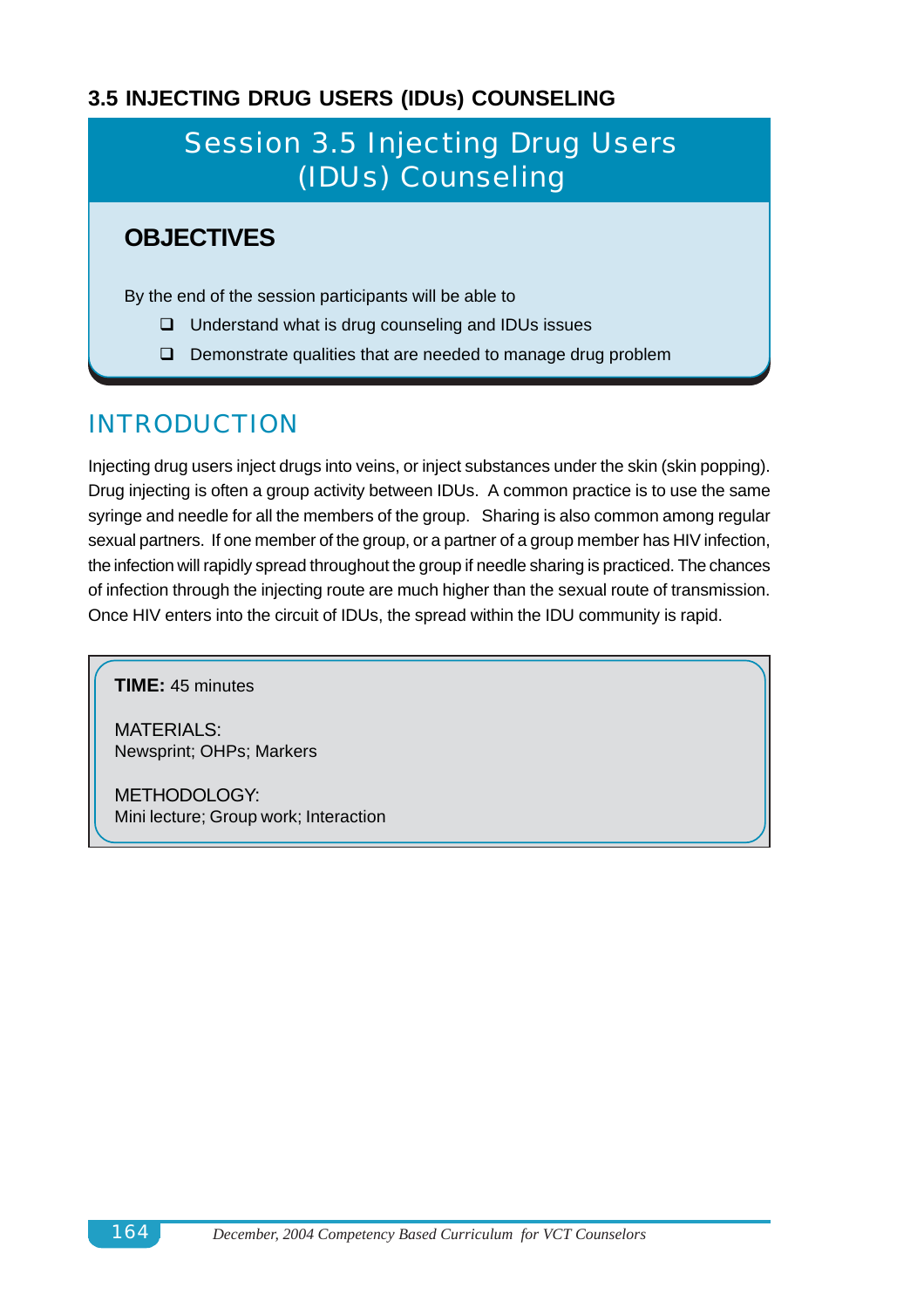# **CONTENTS**

- Concept and issues of drug counseling
- Skills of drug counselor

# **PROCEDURES:**

- 1. Ask participants what they know about drug counseling. Record all the responses and present your view on the concept of drug counseling with the help of **M III: Session 3.5 OHP # 1**
- 2. Divide the group and tell them to discuss the process and issues of any counseling. Send them in to seperate rooms for the discussion. Guide the discussion and clarify the task if they are not clear.
- 3. Ask them to present their discussion in front of the total participants.
- 4. Record all the valid issues of IDUs and show **M III: Session 3.5 OHP # 2** and Summarize the topic with your view.
- 5. Discuss the skills required to counsel a drug user. Show **M III: Session 3.5 OHP # 3** and explain the IDU counselor skills.
- 6. Summarize the session by jotting down the learning points.

# **Concept of Drug Counseling**

Drug Counseling aims to use interpersonal communicate to help IDUs clarify their feelings and thinking so that they will take action to protect themselves and their partners against drug abuse. It helps the person to reintegrate with the family and community and continue healthy living.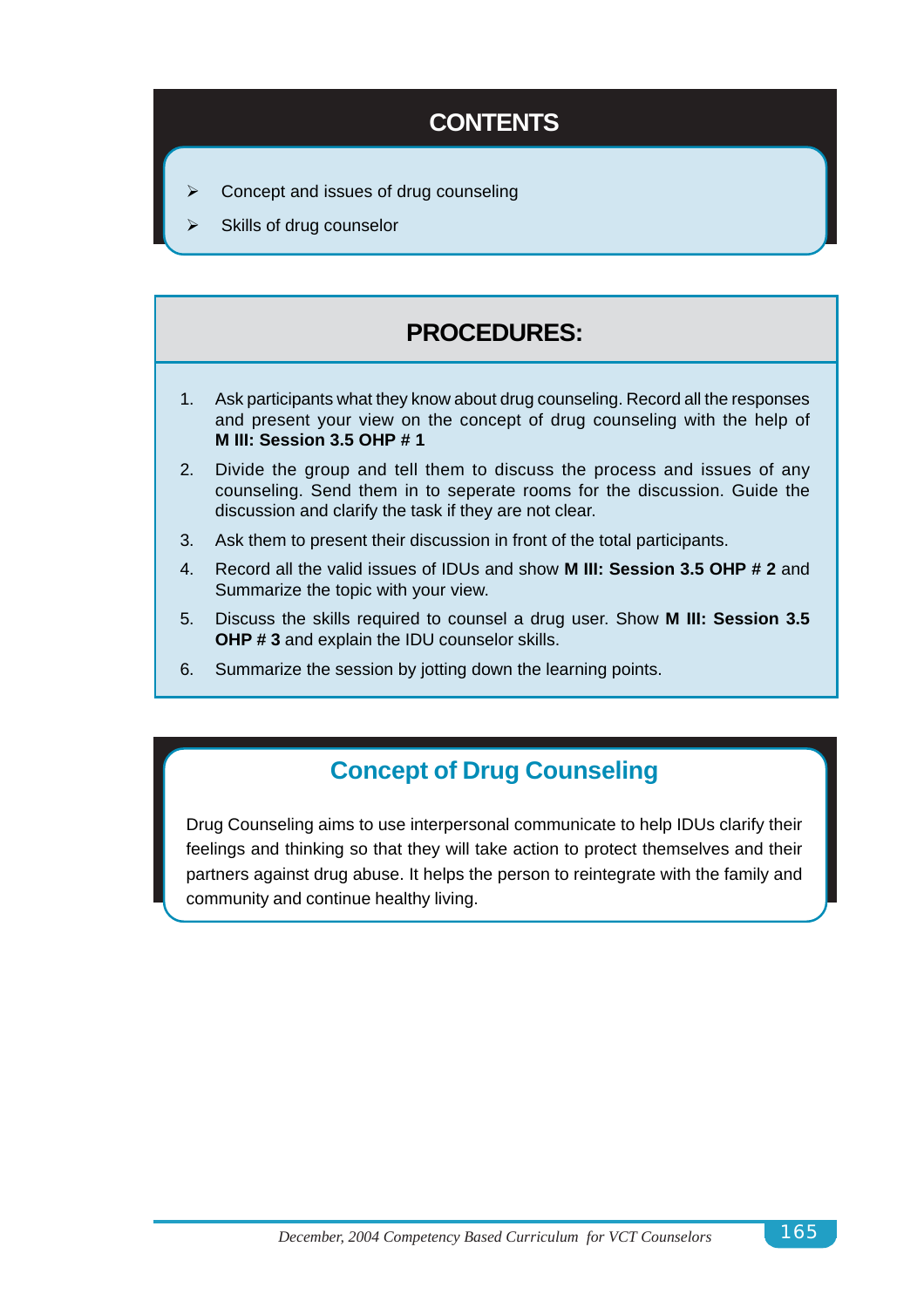## **Issues of Injecting Drug Users**

- Unable to concentrate on the real problem
- Sickness and its effect
- Peer group pressure
- Psychosocial problem
- Strong social stigma and discrimination
- Financial problem
- Unemployment
- Unaware or poor knowledge about HIV and poor link with HIV services
- Unsafe sex practices
- Lack of means to reduce risk (needle exchange program)
- Immediate need gratification personality
- HIV and drug related cognitive impairment
- **Addiction**
- High

### **M III: Session 3.5 OHP # 3**

## **Qualities Necessary for IDUs Counselor**

- 1. Ability to listen is absolutely essential. Listening is much more than hearing.
- 2. Empathetic and with the ability to sense the client's private world as if it were the counselor's own neither agrees nor disagrees. Just understands and appreciates the view.
- 3. Non-judgmental and being open to and aware of the other person's rights. Unbiased involvement is essential to constructive approach to the client's problem.
- 4. Patience, with the ability to tolerate slow or no progress in the client.
- 5. Flexible and able to adapt his role and pace according to the client's needs.
- 6. Emotionally mature and able to maintain a balance and not get unduly swayed.
- 7. Genuine with sincere interest in the care and well-being of the client.
- 8. To be in command of the counseling sessions and guard against manipulation by the clients.
- 9. Knowledge about street language and local language. (see annex VII for attitude of IDUs).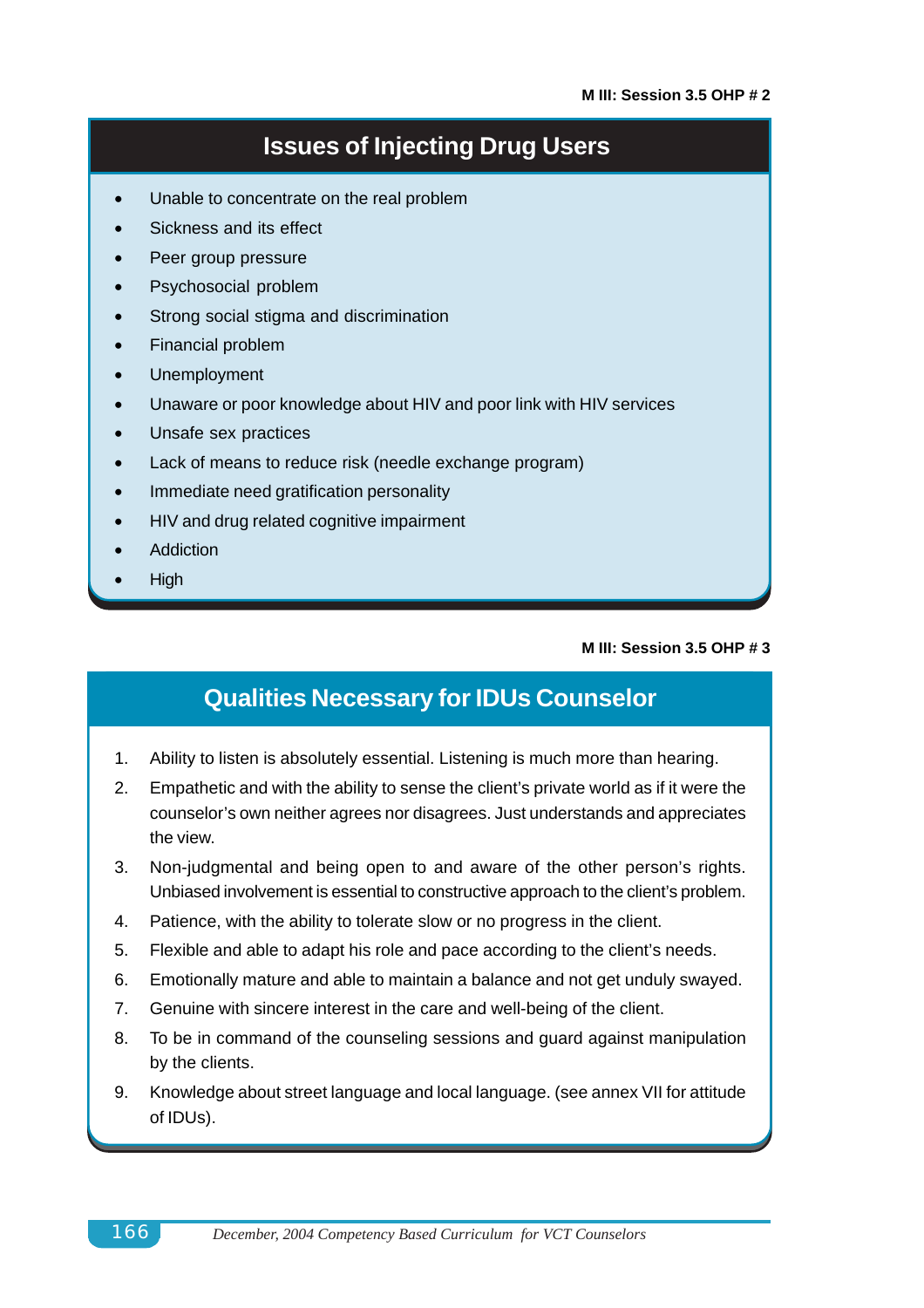## **3.6 SEX WORKERS COUNSELING**

# Session 3.6 Sex Workers Counseling

## **OBJECTIVES**

By the end of the session participants will be able to:

 $\Box$  Understand about sex workers and their issues

# INTRODUCTION

Sex workers encompass a diverse group of people, so it is therefore difficult to generalize about their behaviors and attitudes towards HIV prevention and care. For example, they may be injecting drug users, married women or men, forced workers (i.e. they are coerced into the work and even taken to other countries), college students, unattached minors and may be of all genders (i.e. male, female or transgender). They may work temporarily as sex workers or full time. Effective VCT interventions need to recognize sex workers not only as sex workers, but also the other dimensions of their lives as partners, wives or husbands, and as parents.

**TIME:** 45 minutes

MATERIALS: Newsprint; OHPs; Markers

**METHODOLOGY:** Mini lecture; Group work; Interaction

# **CONTENTS**

Concept and issues of sex workers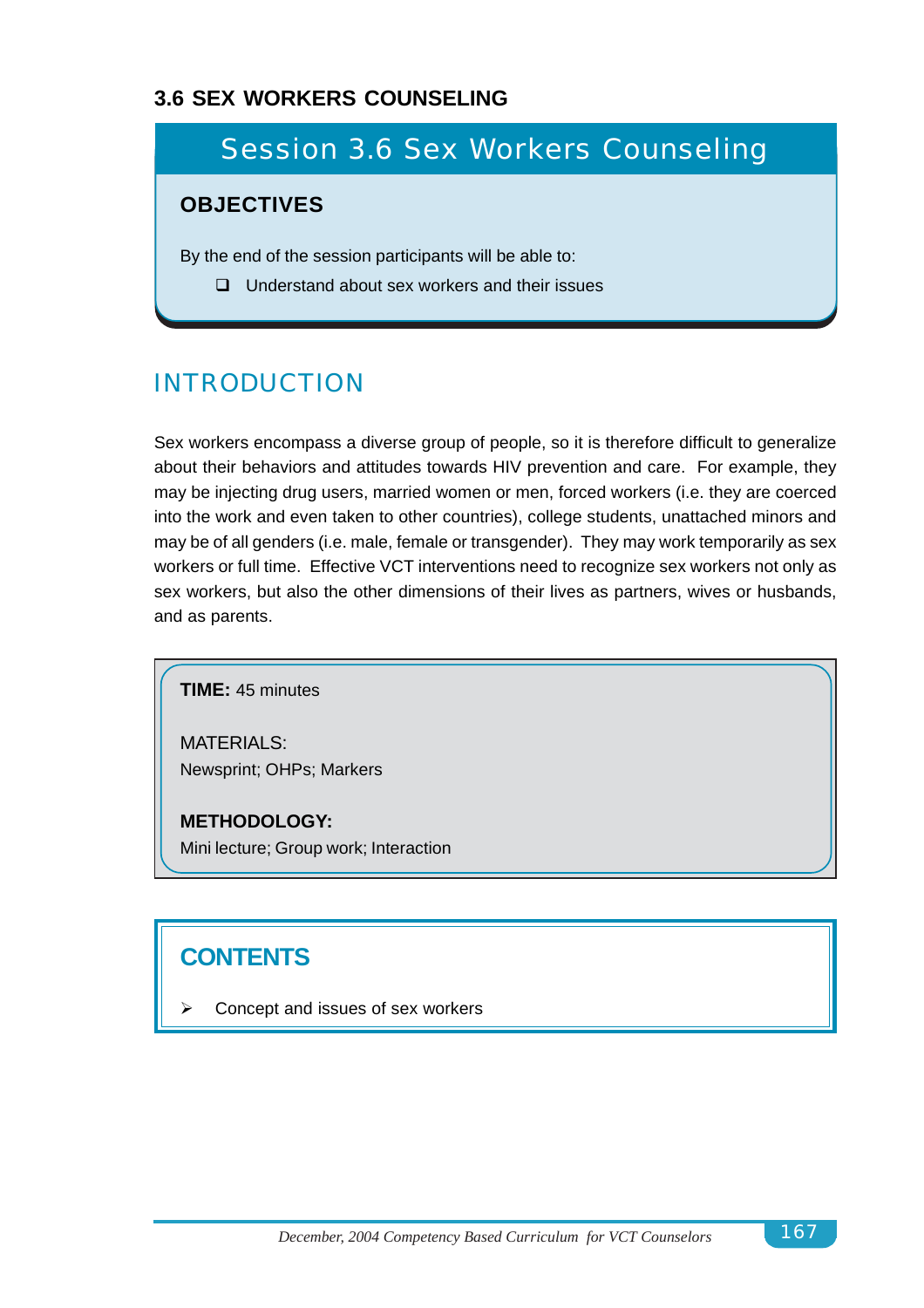# **PROCEDURES**

- 1. Ask participants what they know about sex workers. Record all the responses. Show **M III: Session 3.6 OHP # 1** and present your view on the concept of sex workers counseling
- 2. Divide the group and send them into syndicate room for the discussion. Ask them to discuss on the problem and issues of sex workers counseling. Guide the discussion and clarify their task if they are not clear.
- 3. Ask them to present their discussion by turn in front of the total participants.
- 4. Record all the valid issues of sex workers and show **M III: Session 3.6 OHP # 2** and summarize the topic with your view.
- 5. Discuss about the skills required to counsel a sex worker and explain the sex workers counselor skills by the facilitator.
- 6. Summarise the session by writing down the learning points.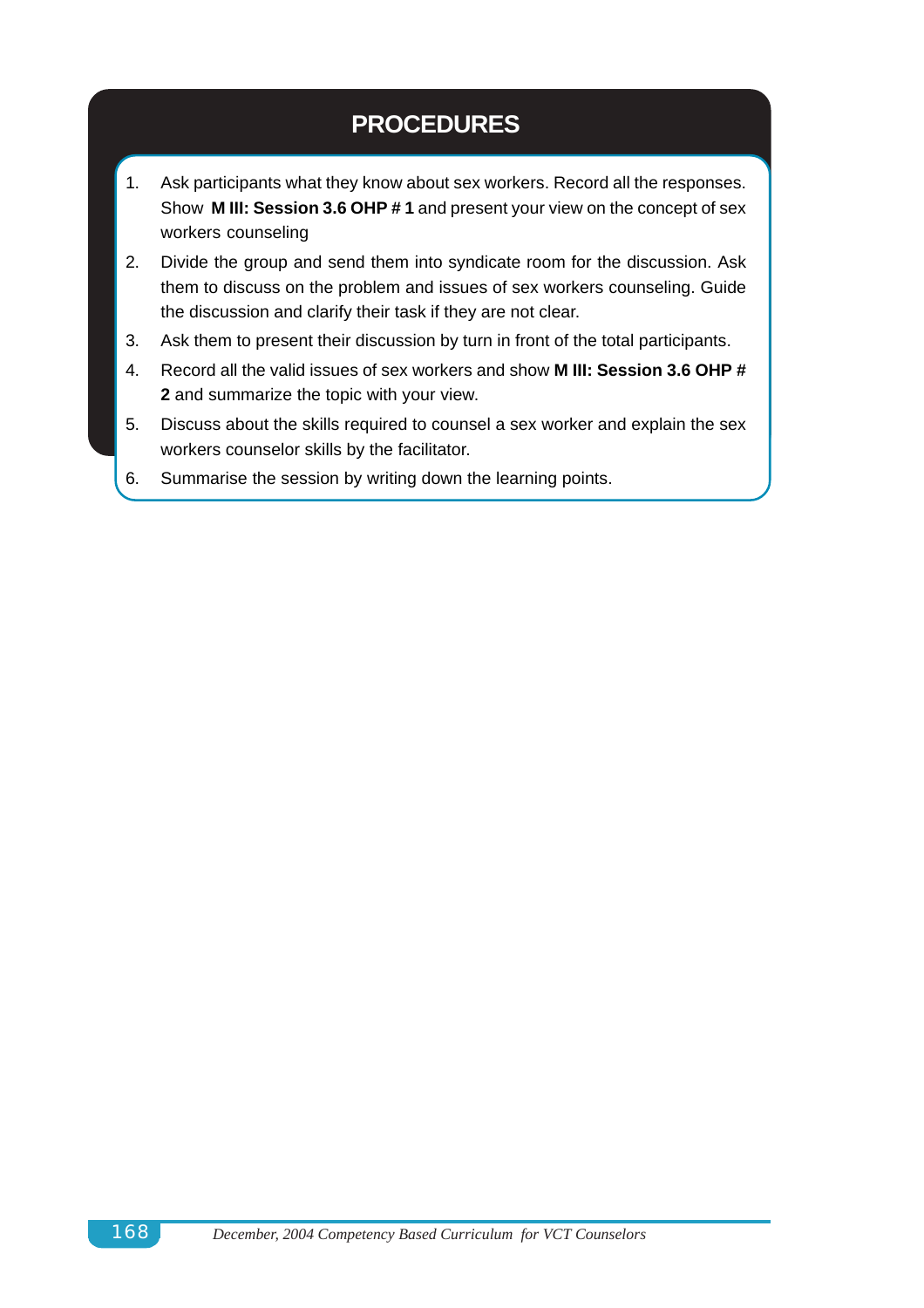# **Definition**

Sex workers encompass a diverse group of people, so it is difficult to generalize about their behaviors. They may work temporarily as sex workers or full time. For example, they may be injecting drug users, married women or men, forced workers, college students and may be of all genders.

### **M III: Session 3.6 OHP # 2**

## **Issues of Female Sex Workers**

- Husband wife conflict
- Sexual deviation
- Financial problem
- Peer pressure
- Girls trafficking
- Illiteracy and unemployment
- Cultural and social discrimination and stigma
- Risk taking behavior
- Unsafe sexual activity due to client (pressure to have unprotected sex)
- Widow or separated or deserted
- Sexual harassment and sexual exploitation
- Rape
- Weak or no government policy
- **Personalities**
- Less educated/illiterate
- Less or no BCI activities
- Police harassments
- Poor sexual health services
- Unfulfilled sexual desire (Single or away from wife or husband for a long period of time)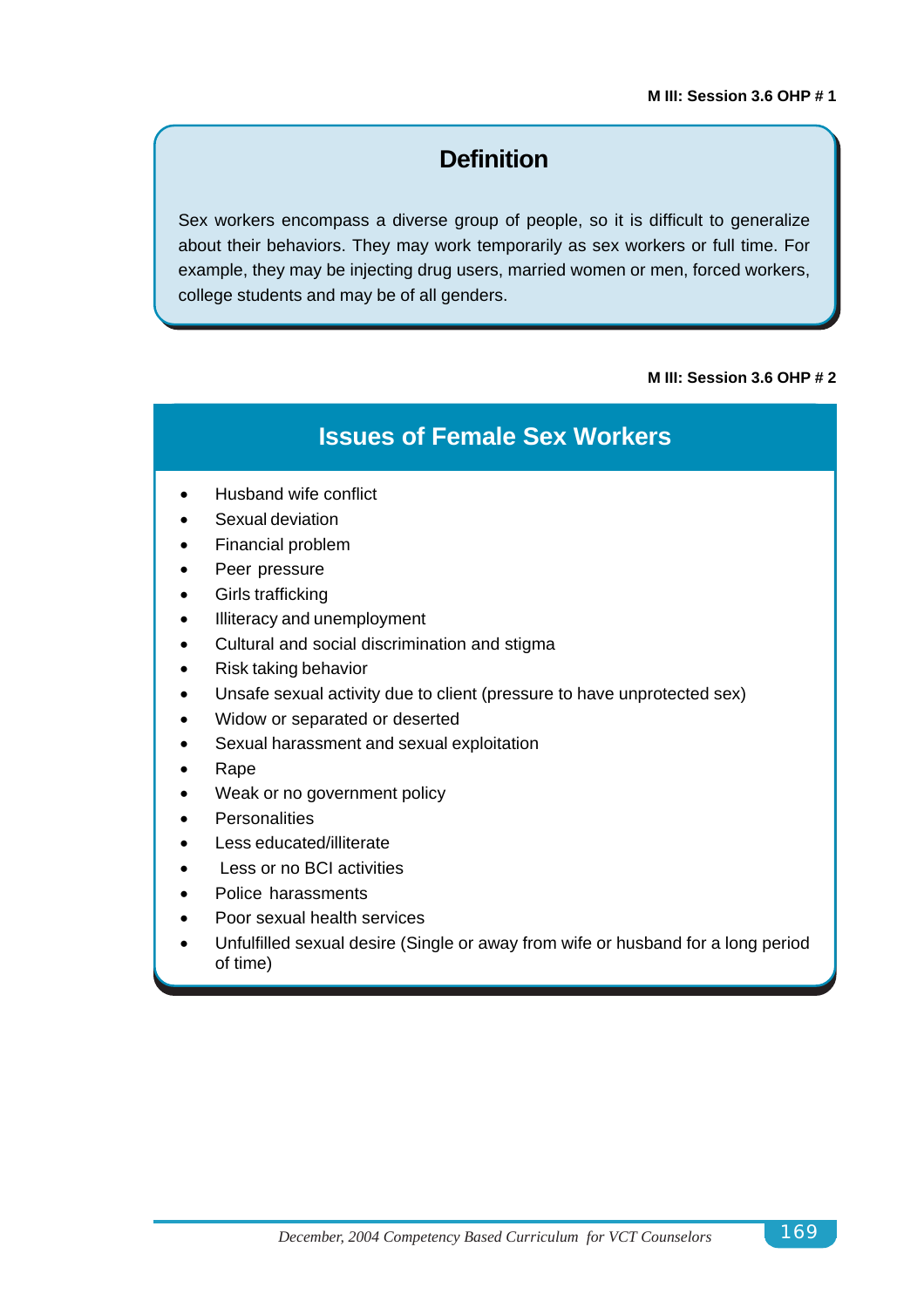**Session 3.7 Males having Sex with Males (MSM), Migrant (mobile) and People Living with HIV and AIDS (PLHA) Counseling**

3.7 MALES HAVING SEX WITH MALES (MSM), MIGRANT (MOBILE) and PEOPLE LIVING WITH HIV and AIDS (PLHA) COUNSELING

# **OBJECTIVES**

By the end of the session, the participants will be able to

- □ Describe MSM, migrant and PLHA counseling
- $\Box$  Understand issues and problems of given topics

# INTRODUCTION

### **MSM**

The term males who have sex with males (MSM) was developed as an overarching term to cover all the different groups and sub groups of men who have sex with men. In part the term MSM can be seen as a reaction to the language that has developed in Western cultures to describe and/or medicalize sexual acts between men e.g. 'gay', 'homosexual'. Also, the emergence of 'gay culture' in Western societies during the 20<sup>th</sup> century has encouraged the belief that people are either 'gay' (homosexual) or 'straight' (heterosexual). This may be true for some people in some parts of the world, but for many men, having sex with other men is just one part of their sexual life and does not determine their social or sexual identity. MSM can include the following:

- Males who exclusively have sex with other males
- Males who have sex with other males but mostly have sex with women
- Males who have sex with both males and women without any particular preference
- Males who have sex with other males for money or because they do not have access to sex with women (e.g. men in prison, men in the military]
- Males who are exclusively the insertive partner in anal sex
- Males who are exclusively the receptive partner in anal sex
- Males who are both insertive and receptive
- Males who do not have anal sex but practice other activities such as oral sex and mutual masturbation
- Males who assume different roles and practice different activities at different times of their lives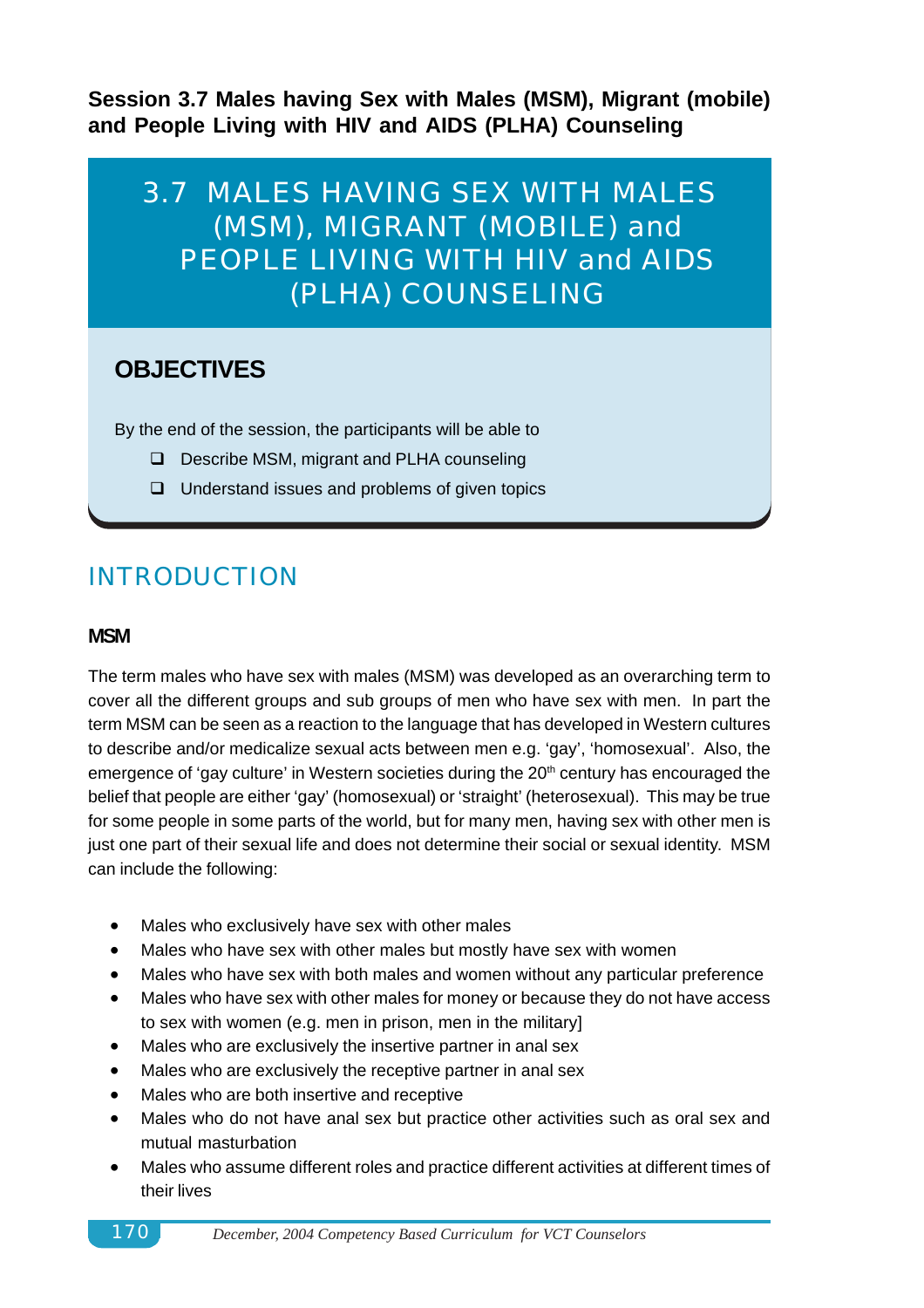# **MIGRANT**

Migration and mobility have increased over the past several years and are likely to continue to increase as:

- Land and air transport become more readily available
- Economic imbalances between communities push people to move in search of better lives or to survive
- Closed societies and borders such as in Eastern, Europe and China have opened up
- Wars continue to displace people
- Organized trafficking continues to flourish.

AIDS and migration are two of the crucial social issues facing today's changing world. Traditionally migration has been viewed as a rational and informed choice for individuals seeking improved living conditions.

Understanding the poverty and economic transitions often associated with migration and mobility helps us to understand why "migrant populations are at a higher risk than the overall population for poor health in general and HIV infection in particular. Contributing factors to HIV vulnerability may include the following: limited access to health services; health services which are not well versed in the traditions and practices of migrants; limited exposure to public health campaigns around HIV/AIDS.

Mobility and migration are not in themselves risk factors for HIV transmission but can create conditions in which people are more vulnerable.

## TIME: **120 minutes**

**MATERIALS:** Newsprint; OHPs; Markers

**METHODOLOGY:** Mini lecture; Interaction; Group work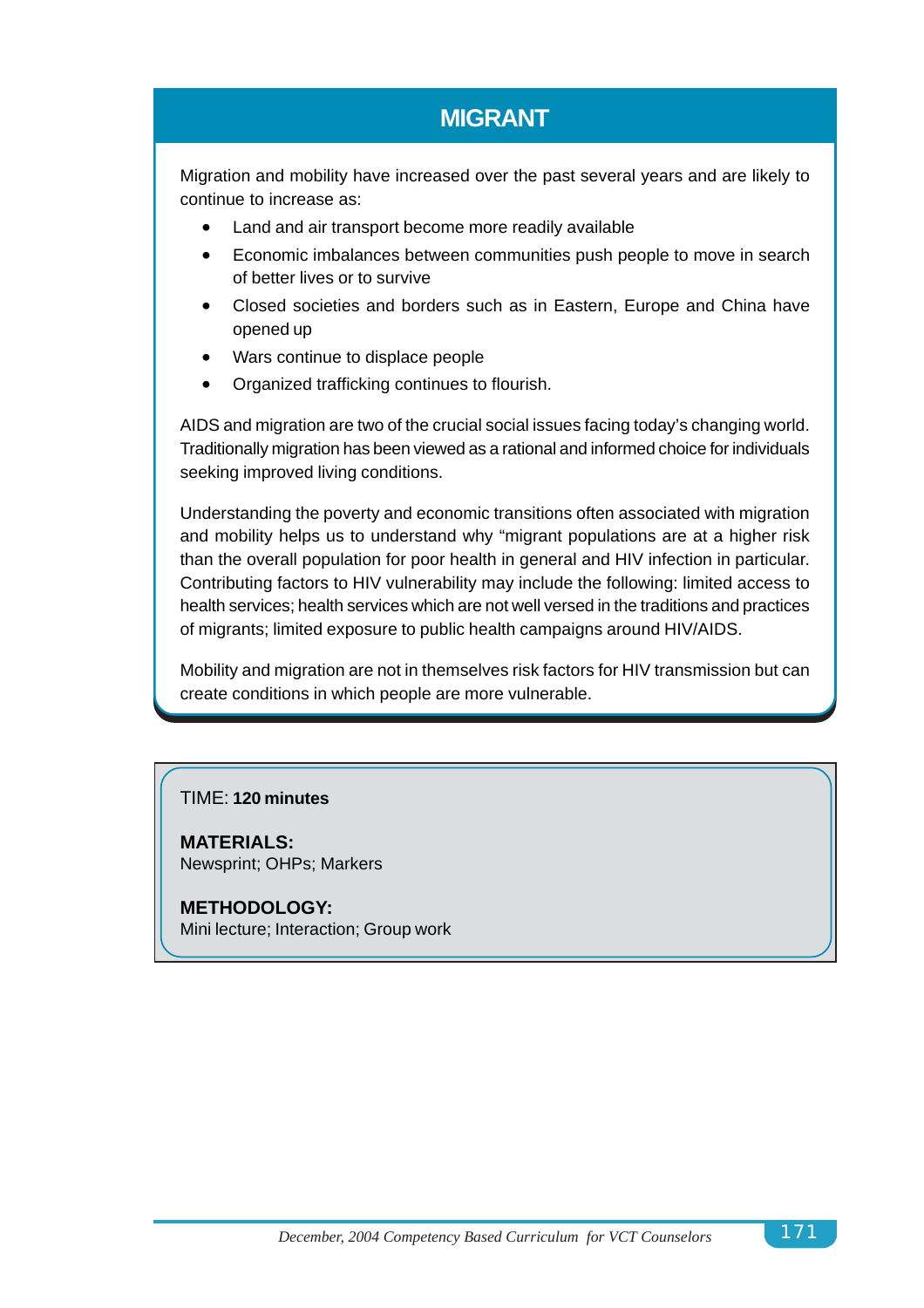# **CONTENTS**

- Concepts of MSM, migrant and PLHA counseling
- Problems and issues of MSM, migrant and PLHA counseling

# **PROCEDURES**

- 1. Explain the purpose of the session very briefly.
- 2. Ask participants why they know about MSM and its meaning. Make clear about the concept of MSM.
- 3. Ask participants about the meaning of MSM. Record the responses. Clarify the meaning or concept of MSM by facilitators.
- 4. Follow the similar process and clarify the meaning and concept of PLHA and migrant.
- 5. Divide the group into four and give a task for each group to discuss and come-up with the problem and issues of MSM, PLHA and migrants. Each group must choose a group representative who will present the group'sdiscussion into plenary.
- 6. Facilitate the class to ask the questions and queries if they have any. Finally show **M III: Session 3.7 OHP # 1, and 2** on the issues of MSM, and migrants and relate the points, why these issues are important to know while conducting counseling session.
- 7. Open the floor for questions and summarize the session.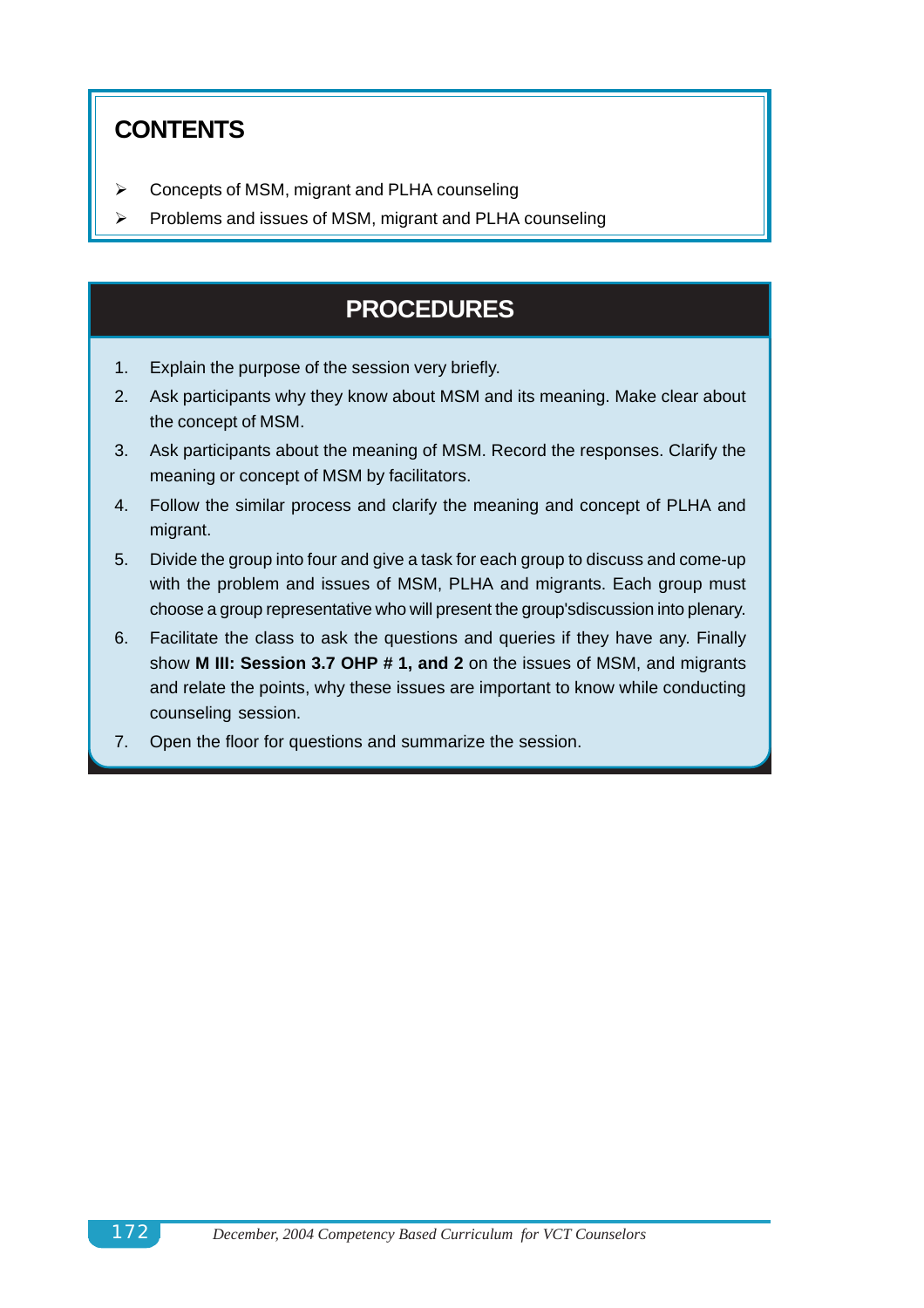#### **M III: Session 3.7 OHP # 1**

## **Issues of MSM**

- Men who are exclusively inceptive partner in anal sex
- Men who are exclusively receptive partner in anal sex
- **•** Stigma and discrimination
- No legal protection or policy formed by the government
- No respect of human rights
- Negative attitude towards their behavior (MSM) by the society or counselor
- **•** Hidden behavior
- Some cross dressing

#### **M III: Session 3.7 OHP # 2**

# **Issues of Mobile Populations (Migrants)**

- **Poverty**
- Social discrimination and exploitation
- Natural Calamities (Disaster)
- Loss of beloved ones
- War and insurgency
- Trafficking (labor and girls)
- Unemployment
- Poor health services
- Attraction towards the mobilization
- High risk group
- Irresponsible due to being away from home
- **Loneliness**
- Visit red-light area
- Peer pressure
- Unprotected sex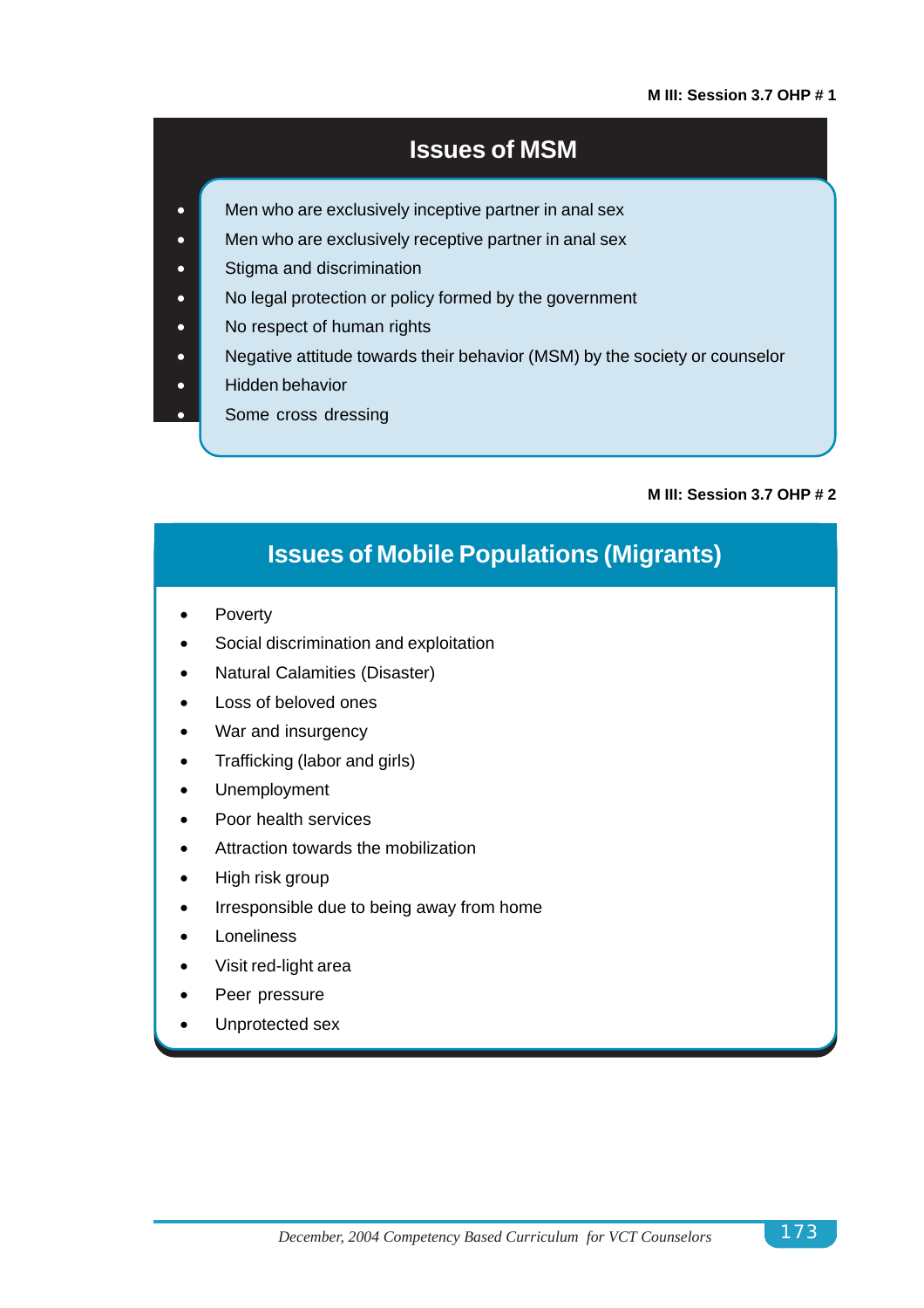## **Session 3.8 Prevention of Mother to Child Transmission (PMTCT) of HIV**

# 3.8 PREVENTION OF MOTHER TO CHILD TRANSMISSION (PMTCT) OF HIV

By the end of the training session, participants will be able to:

- $\Box$  Discuss the epidemiological data related to the Prevention of Mother to Child Transmission (PMTCT)
- □ Understand the concept and role of the VCT counselor in PMTCT program.
- $\Box$  Explain the advantages and disadvantage of the VCT for prospective parents.
- $\Box$  Understand the psychosocial consequences of HIV among women
- $\Box$  Identify skills needed to provide effective counseling to women and their partners for identifying the risks of MTCT

# INTRODUCTION

Mother-to-child transmission of the virus - during pregnancy, delivery or breastfeeding - is responsible for more than 90 percent of HIV infection in children. It is not possible to tell whether a newborn infant has already been infected with HIV. Tests detect anti-bodies to HIV rather than the virus itself. The child of an infected mother may have maternal anti-bodies in his or her blood until 18 months of age. Anti-body tests cannot identify whether an infant is infected with HIV until after the age of about 18 months. MTCT rates vary considerably. In the industrialized world, the risk of an infant acquiring HIV from an infected mother ranges from 15-25 percent, compared with 25-40 percent in developing countries, and differences in breastfeeding rates may account for much of this variation. The additional risk of infection when an infant is breastfed is around 10-15 percent.

### TIME: **120 minutes**

### **MATERIALS:**

OHPs; PowerPoint; Presentation; case study sheets; newsprint; Board Markers; Cello tape

### **METHODOLOGY:**

Mini lecture; Interaction; Group work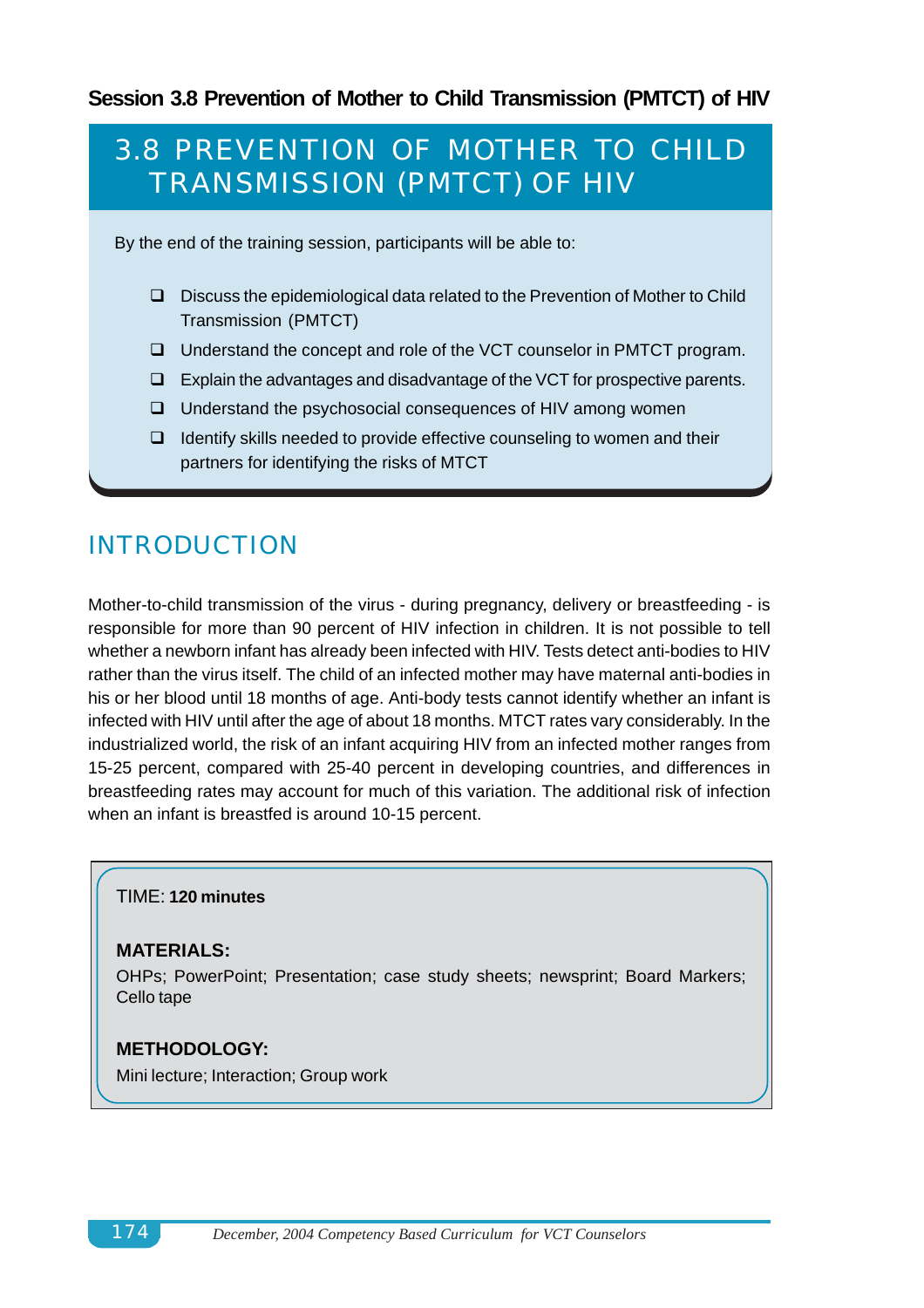# **CONTENTS**

- $\triangleright$  Epidemiology of mother to child HIV transmission
- > Role of a VCT counselor
- $\triangleright$  Advantages and disadvantages of VCT for prospective parents
- > Psychosocial consequences
- $\triangleright$  Risk of PMTCT
- > Skills of PMTCT counseling

# **PROCEDURES**

- 1. Briefly explain the importance of PMTCT through mini lecture.
- 2. Review epidemiological profile of prenatal HIV transmission by displaying **M III: Session 3.8 OHP # 1**
- 3. Ask the participants what they know about the PMTCT concept. Write down the responses and discuss on them. Display **M III: Session 3.8 OHP #2**
- 4. Distribute the meta card, and ask the participants to unite what could be the role of a VCT counselors in PMTCT counseling. Collect all the meta-cards and separate them under Informative, Supportive and Preventive role. Display **M III: Session 3.8 OHP #OHP 3** and discuss the given roles.
- 5. Ask the participants about advantages and disadvantages of VCT for prospective parents. Record all the responses in whiteboard and discuss the points. Display **M III: Session 3.8 OHP #4** and readout the points.
- 6. Display **M III: Session 3.8 OHP #5** on Psychosocial Consequences of HIV among pregnant women and explain it.
- 7. Divide the group and ask them to discuss what are the possible risk of PMTCT. Give 10 minutes time for discussion 10 minutes presentation for each group. Review the discussion and display **M III: Session 3.8 OHP #6** or power point to explain risk factors for PMTCT.
- 8. Explain that more or less the same skills need to be implemented in micro skills session (Previous chart)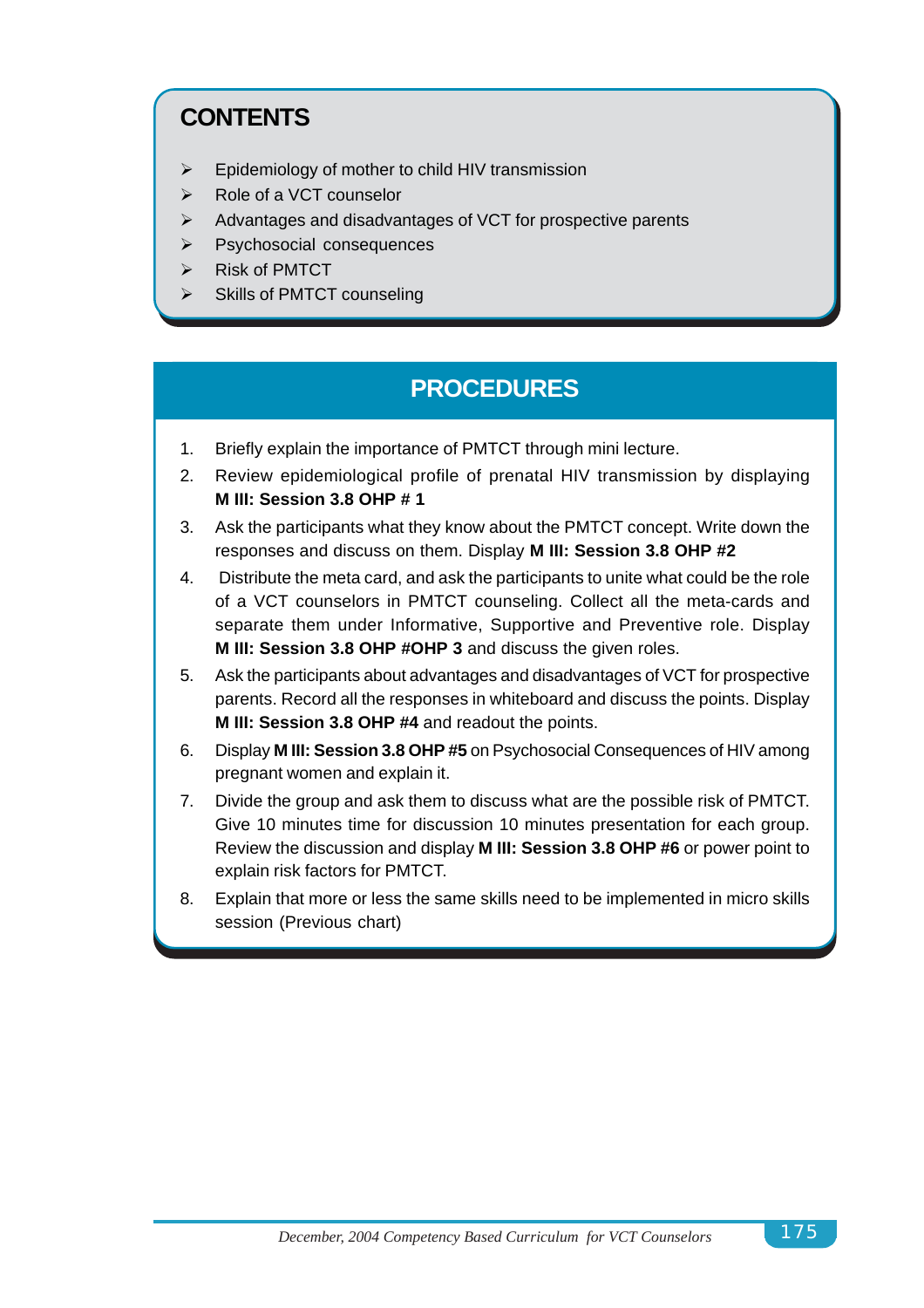| <b>Magnitude of PMTCT Challenge in Asia</b> |         |  |  |  |  |
|---------------------------------------------|---------|--|--|--|--|
| India                                       | 500,000 |  |  |  |  |
| China                                       | 70,000  |  |  |  |  |
| Myanmar                                     | 23,000  |  |  |  |  |
| Thailand                                    | 18,000  |  |  |  |  |
| Cambodia                                    | 9,000   |  |  |  |  |
| Malaysia                                    | 1,700   |  |  |  |  |
| Laos                                        | 800     |  |  |  |  |
| Vietnam                                     | 600     |  |  |  |  |

#### **M III: Session 3.8 OHP #2**

VCT in PMTCT is a dialogue between a client who is a prospective parent and a care provider/counselor.

#### **M III: Session 3.8 OHP #3a**

## **Role of VCT Counselors in PMTCT Counseling**

### **Informative:**

To insure that the client has a correct understanding of the facts that enable him or her to make an informed decision. HIV prevention education should be included as part of routine antenatal care.

- a) Knowledge and information (basic facts) on HIV/AIDS in pregnancy
- b) Basic facts on issues of HIV/AIDS MTCT and modes of transmission
- c) The importance of and objectives of VCT for individuals and couples who are prospective parents

### **Supportive:**

To help the client make voluntarily informed decisions about HIV/AIDS prevention and care and to provide the support for the feelings/ emotions of the client/clients as needed. Voluntary informed decisions include:

- a) HIV testing
- b) Planning pregnancy or termination of pregnancy
- c) PMTCT intervention, e.g. delivery options entering into ARV program, infant feeding options
- d) Disclosure issues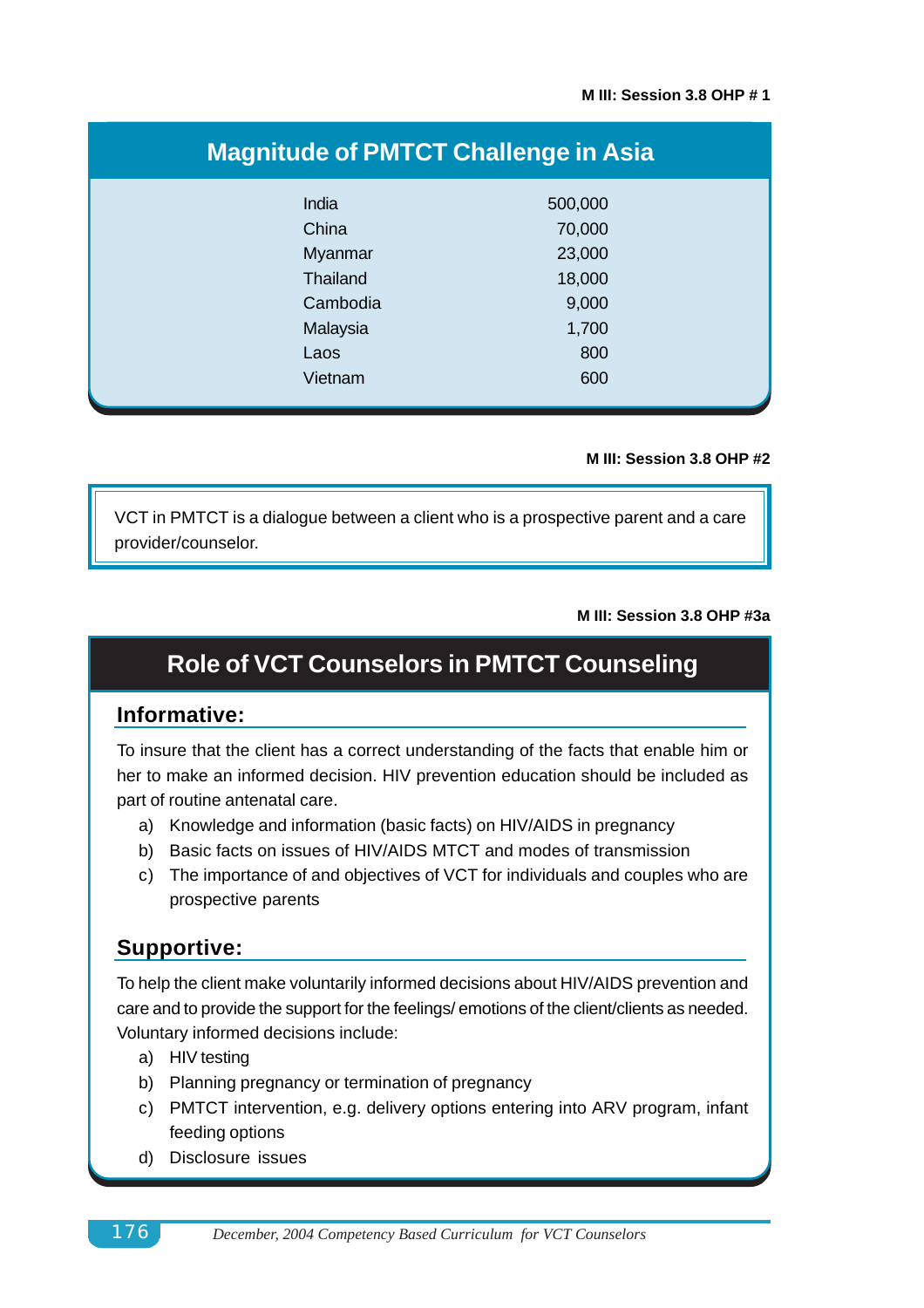# **Role of VCT Counselors in PMTCT Counseling**

### *Preventive:*

The counselor increases the clients' awareness about measures they can take to protect themselves and others and to emphasis on MTCT of HIV and related future plans:

- a) Risk assessment and risk reduction
- b) Prevention of re-infection or spread of infection
- c) Assist the client to understand their role in PMTCT starting from where the client is
- d) Drawing of future plans includes working with individuals couples and families by putting emphasis on working with the client not for the client

#### **M III: Session 3.8 OHP #4**

# **Advantages and Disadvantages of having an HIV Test Among Pregnant Women**

### **Advantages of having an HIV Test**

- Knowledge of the result can reduce stress
- HIV+ client, if they are expecting, make a decision on how to reduce the chances of the baby getting infected through the use of antiretrovirals during pregnancy, labor and options of delivery procedure and then exploring other infant feeding options
- Positive living
	- a. Symptoms can be identified and treated promptly
	- b. Client can also protect self from further infection
	- c. Client can improve their health by good sanitation, healthy diet, etc
- Planning for the future of one's family might be made more easily
- Making choices about her sexual behavior and future childbearing

## **Disadvantages of having an HIV Test**

All the possible implications of a positive test result should be discussed

- Stress and uncertainty: HIV+ client may feel to handle positive result e.g. the client may live in anxiety, watching for the development of signs and symptoms of HIV/AIDS, maintaining a secret.
- The client may feel stigma if information is shared with family and friends.
- Making and maintaining relationship is difficult, especially marital relationship.
- Restrictions are placed on mortgage and life insurance and job opportunities.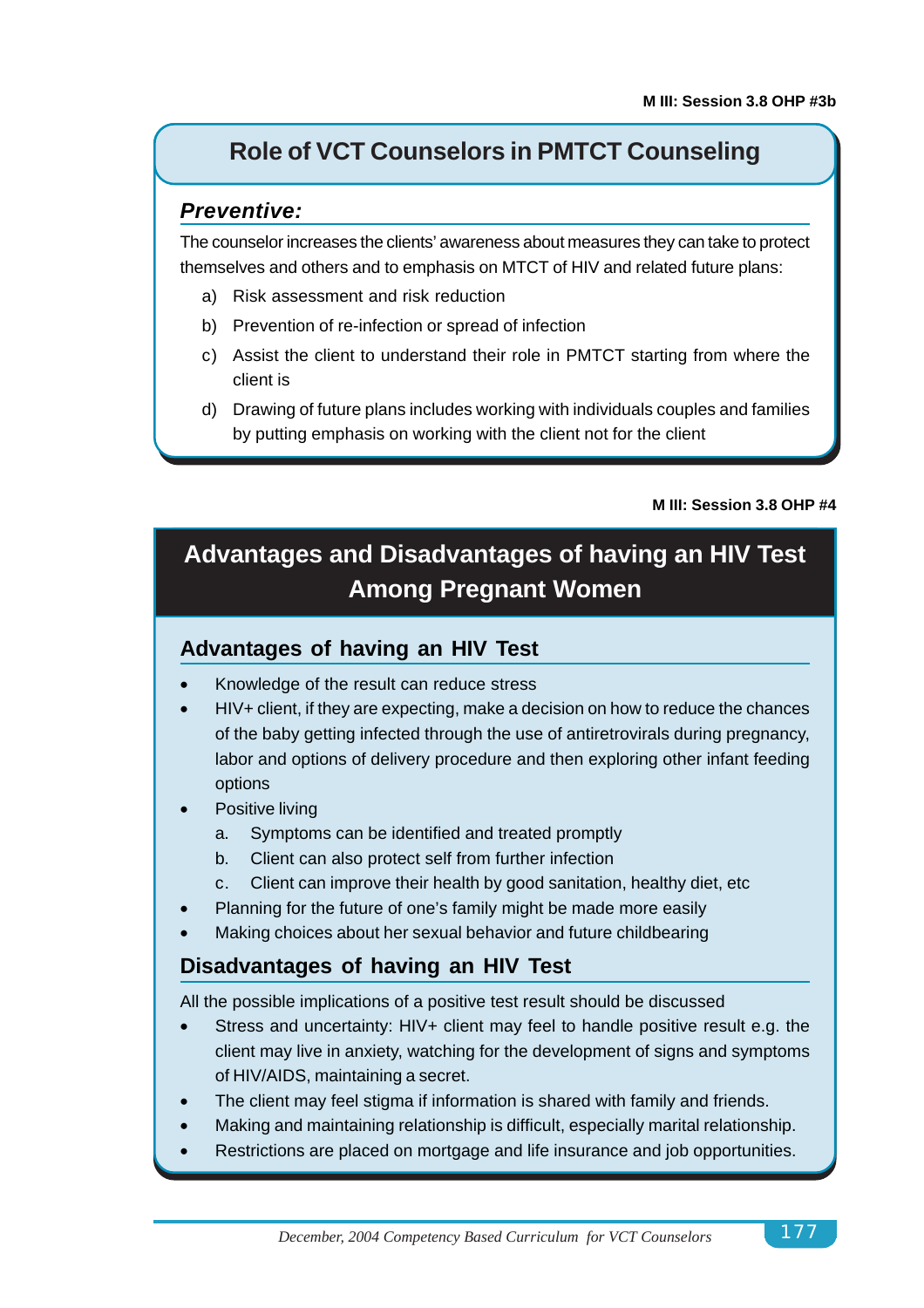# **Psychosocial Consequences of HIV Among Pregnant Women**

- 1. Women often discover their status by accident after the spouse or partner or child is already symptomatic. This presents the woman with a double crisis.
- 2. Women are often wrongly accused of having brought the infection into the family; this often raises the conflicts with her spouse and may lead to domestic violence.
- 3. The woman's infection may be the first indications that she or her partner has had another partner, and disclosure of this within the family unit may be traumatic.
- 4. Fear of social stigma, abandonment and extreme feeling of isolation and loneliness may compel a woman to keep her condition secret.
- 5. Fear of violence which may compel a woman to hide her status from her partner.
- 6. Infected women may be extremely concerned about the welfare of their children and underestimate their own needs.
- 7. Infected women may have tough and often painful decisions about their personal lives. Such decision includes:
	- Who will take care of their own death?
	- Whether to take prophylaxis antiretroviral drugs
	- Whether to breast feed
	- Whether to disclose their HIV status to their partner
	- Whether to avoid pregnancy or contraception option
	- Whether sexual relationship should continue and whether condom will be used
- 8. There are some reports that the incidence of postnatal depression is increased in  $HIV + women$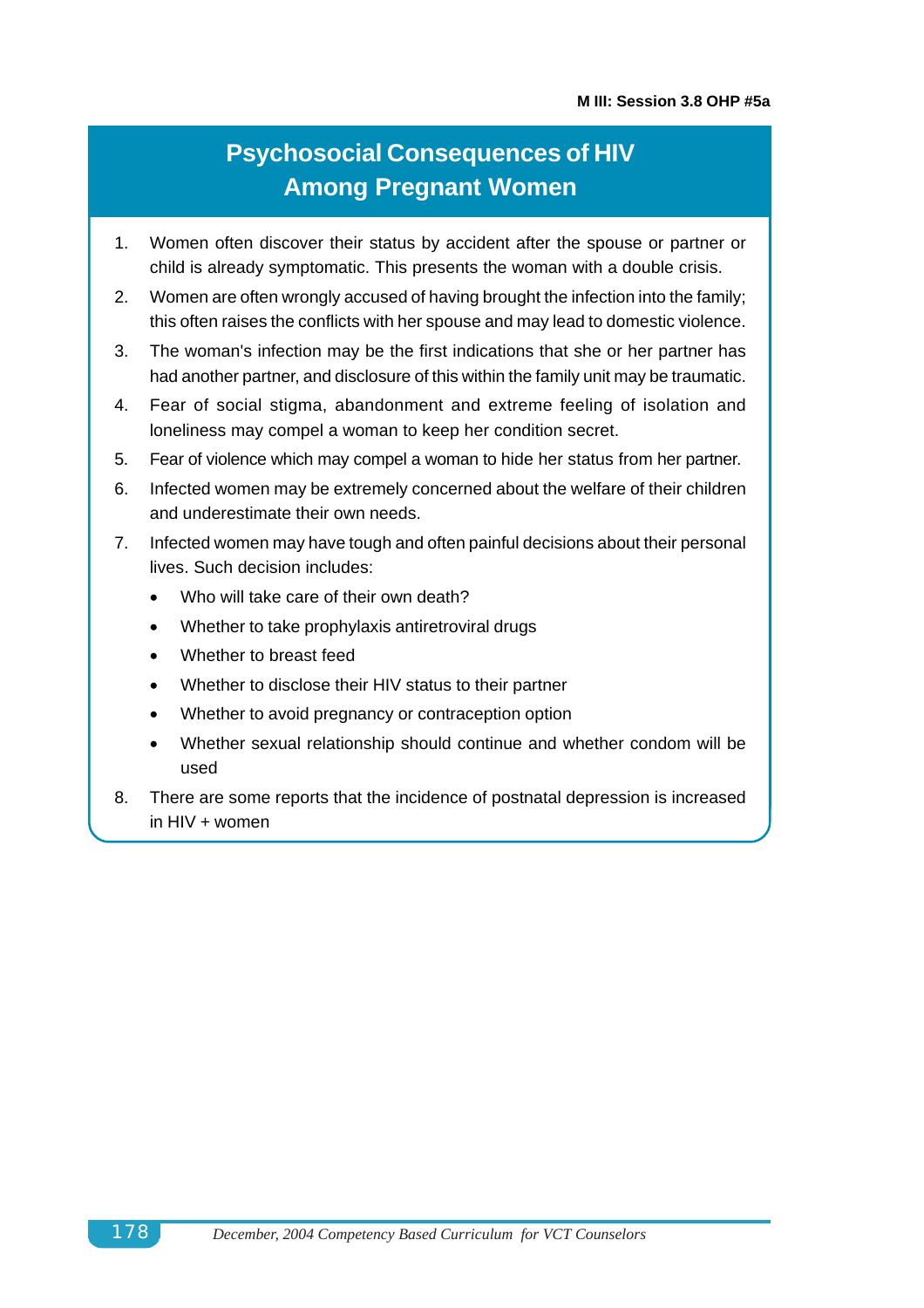## **The emotional reaction of HIV infected women**

Women may require counseling assistance to cope with the following psychological reaction.

- 1. Anger towards the person who may have infected her.
- 2. Grief at her loss of health and status, changed body image and sexuality, the possibility of having to give up having children and of dying and leaving her children alone.
- 3. Guilt relating to how she may have been the cause of her child's illness and burden of her family members for caring for a sick person.
- 4. Postnatal depression.

# **What cultural and socio-economic factors demand attention?**

Partner, cultural and socio-economic demand may result in women's:

- 1. Needing to seek permission of male partner to test
- 2. Lack of protection from HIV (condom use)
- 3. Lack of control over decisions on infant feeding
- 4. Lack of control related to family planning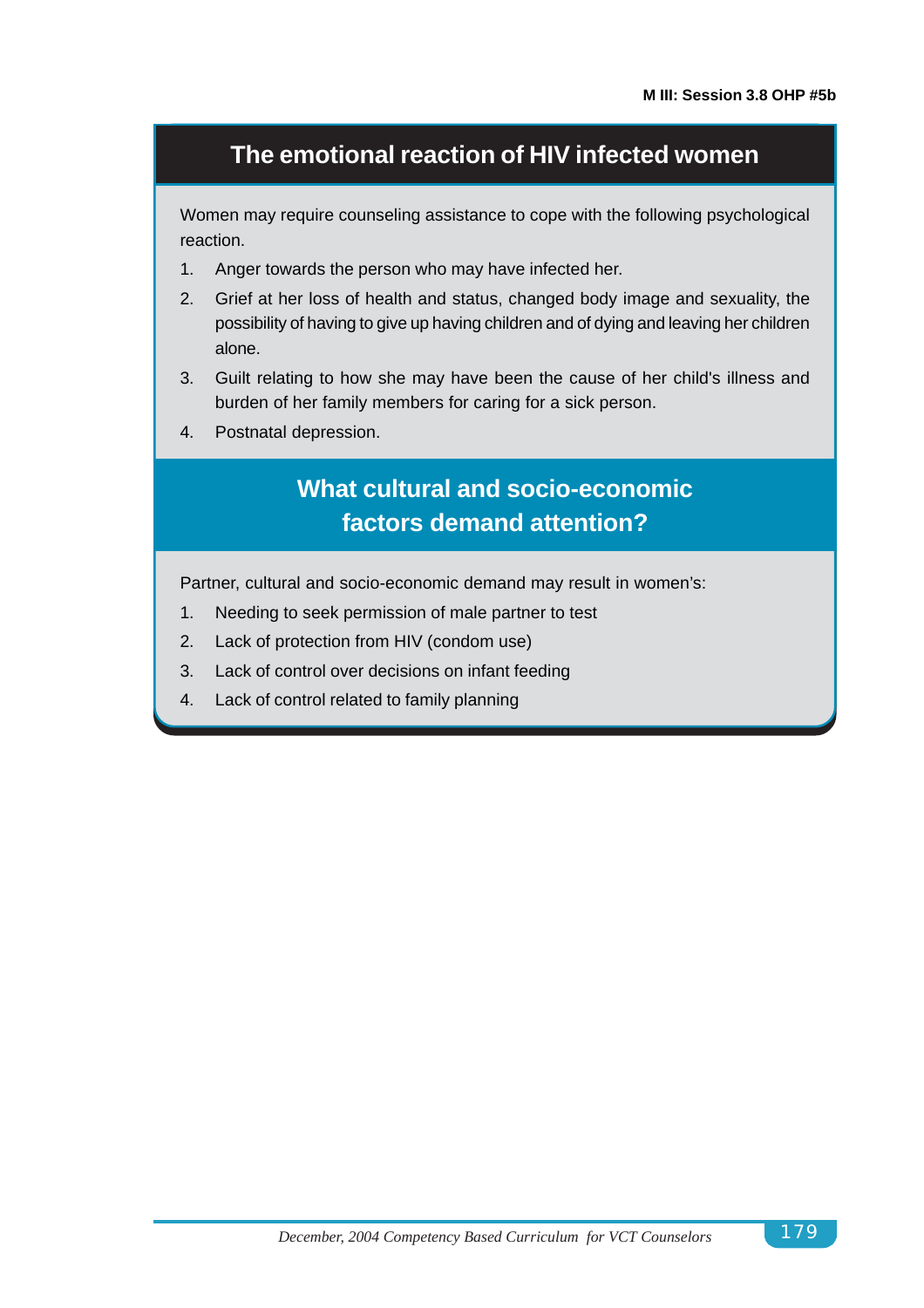| <b>Risk Factors for PMTCT</b> |  |  |  |  |  |  |
|-------------------------------|--|--|--|--|--|--|
|-------------------------------|--|--|--|--|--|--|

| <b>Strong Evidence</b>            | <b>Limited Evidence</b>                |  |  |
|-----------------------------------|----------------------------------------|--|--|
| <b>Maternal</b>                   | <b>Maternal Nutrition Status</b>       |  |  |
| High viral load                   | <b>Maternal Nutrition Status</b>       |  |  |
| Viral characteristics             | Vitamin A deficiency                   |  |  |
| Advanced disease                  | Anemia                                 |  |  |
| Immune deficiency                 | <b>STIs</b>                            |  |  |
| HIV acquired during pregnancy     | Chorio-amnionitis                      |  |  |
| <b>Breastfeeding</b>              | Frequent unprotected sex<br>٠          |  |  |
|                                   | Multiple sex partners                  |  |  |
|                                   | Smoking                                |  |  |
|                                   | Injecting Drug use                     |  |  |
| <b>Obstetric</b>                  | <b>Invasive Obstetrical Procedures</b> |  |  |
| Vaginal delivery versus caesarean | Monitoring                             |  |  |
| Section                           | Episiotomy                             |  |  |
| Prolonged rupture of Membranes    |                                        |  |  |
| Intrapartum hemorrhage            |                                        |  |  |
| <b>Infant</b>                     | Lesions of the Skin and/or mucus       |  |  |
| Prematurely                       | membranes (oral trust) including the   |  |  |
| <b>Breastfeeding</b>              | gastrointestinal tract                 |  |  |

#### **M III: Session 3.8 OHP #6b**

# **HIV Transmission during Pregnancy**

- Has viral, bacterial, and parasitic (especially malaria) placental infection during pregnancy
- Gets infected with HIV during pregnancy, developing high viral load at that time
- Has severe immune deficiency associated with AIDS
- Has malnutrition during pregnancy which may indirectly contribute to MTCT